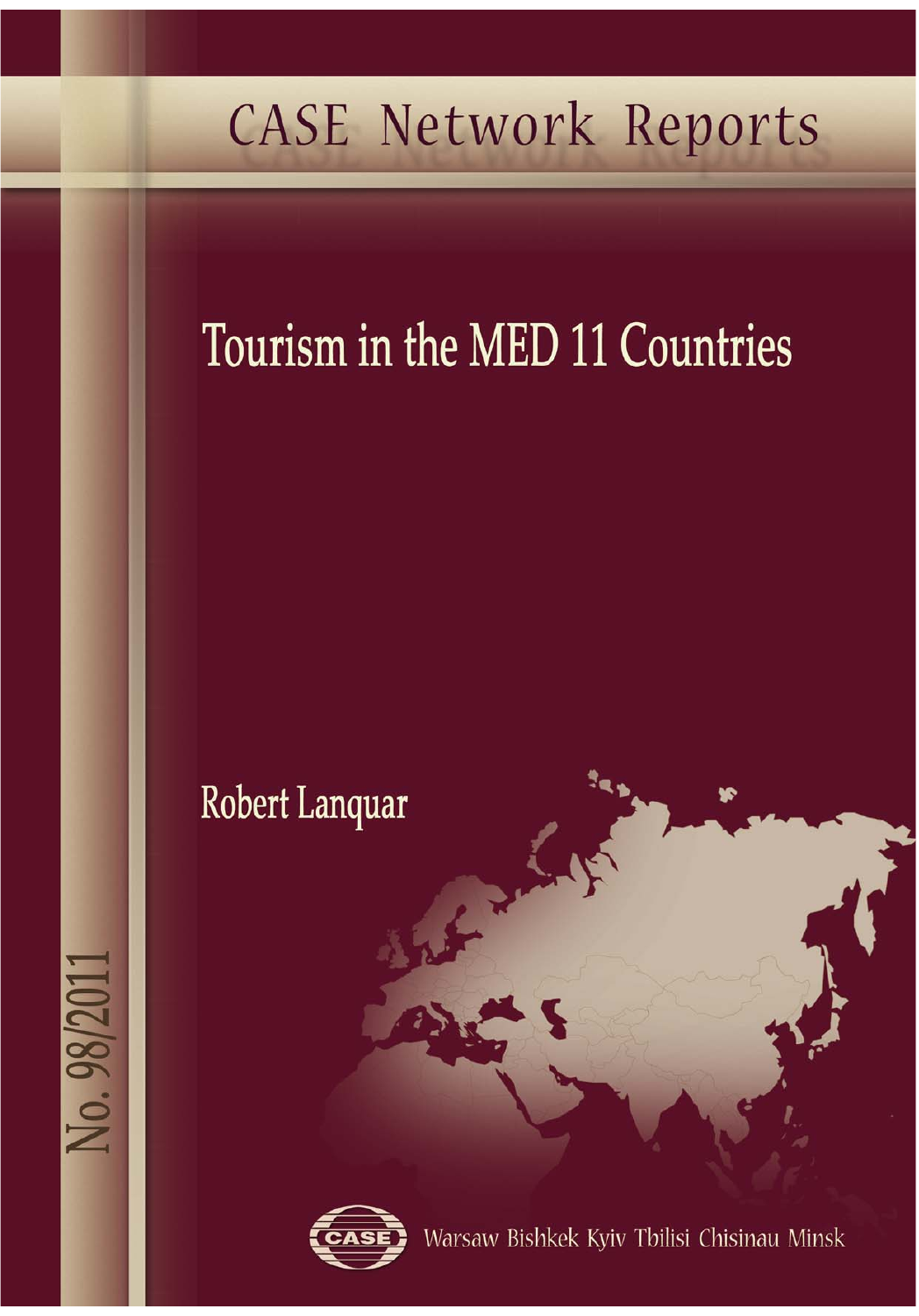The views and opinions expressed here reflect the authors' point of view and not necessarily those of CASE Network.

The publication has been prepared within FP7 MEDPRO project funded by the European Commission Directorate General Research, Grant agreement n: 244578- FP7-SSH-2009-A.



Keywords: **Mediterranean, domestic tourism, international tourism, security, climate change, tourism indicators, tourism's economic contribution, tourism competitiveness, tourism prospective, tourism scenarios**

JEL codes: **D12, D60, E27, F47, H54, O53, O55**

© CASE – Center for Social and Economic Research, Warsaw, 2011 Graphic Design: Agnieszka Natalia Bury

EAN 9788371785412

Publisher: CASE-Center for Social and Economic Research on behalf of CASE Network 12 Sienkiewicza, 00-010 Warsaw, Poland tel.: (48 22) 622 66 27, fax: (48 22) 828 60 69 e-mail: case@case-research.eu http://www.case-research.eu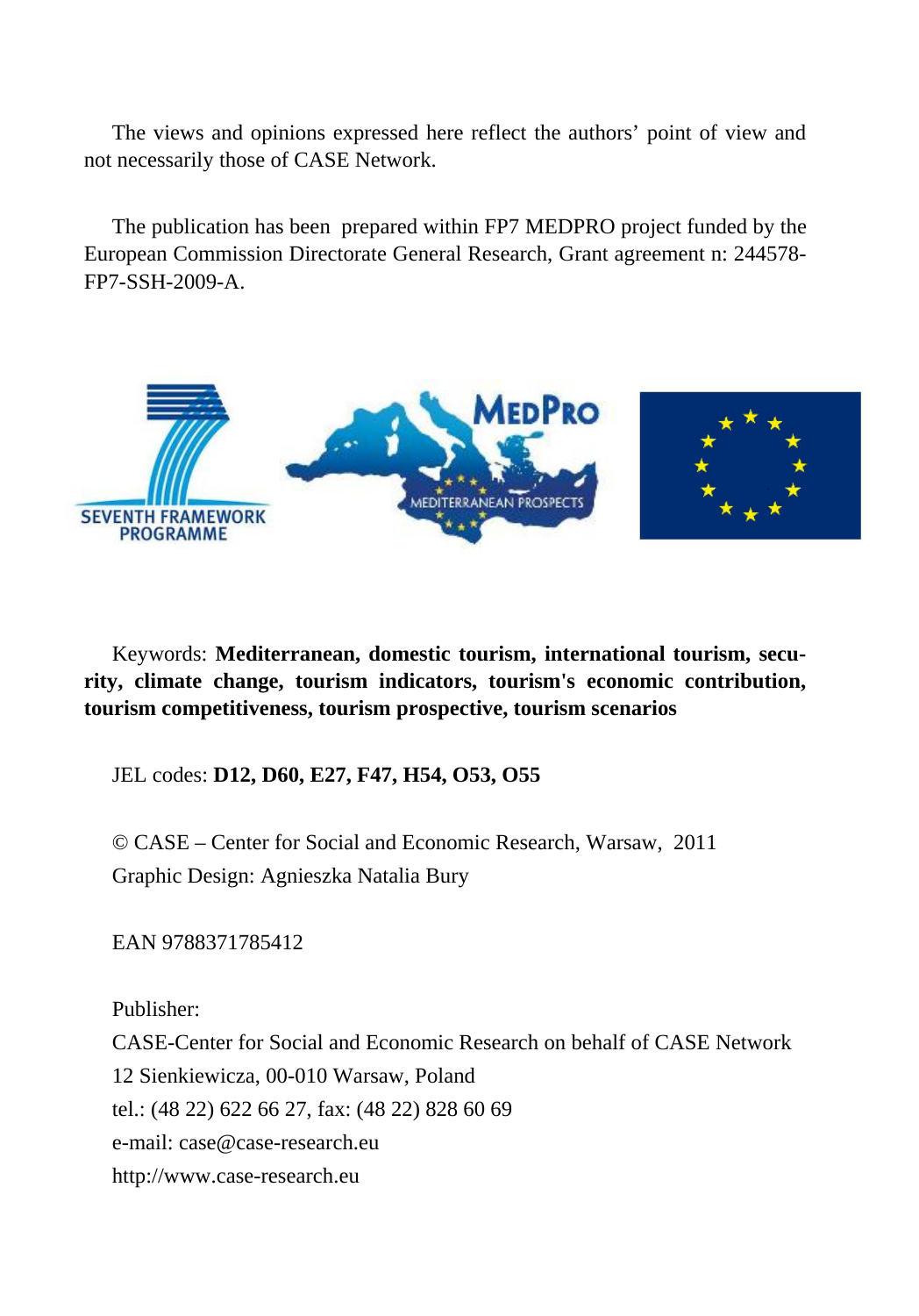The CASE Network is a group of economic and social research centers in Poland, Kyrgyzstan, Ukraine, Georgia, Moldova, and Belarus. Organizations in the network regularly conduct joint research and advisory projects. The research covers a wide spectrum of economic and social issues, including economic effects of the European integration process, economic relations between the EU and CIS, monetary policy and euro-accession, innovation and competitiveness, and labour markets and social policy. The network aims to increase the range and quality of economic research and information available to policy-makers and civil society, and takes an active role in on-going debates on how to meet the economic challenges facing the EU, post-transition countries and the global economy.

The CASE network consists of:

- CASE Center for Social and Economic Research, Warsaw, est. 1991, www.case-research.eu
- CASE Center for Social and Economic Research Kyrgyzstan, est. 1998, www.case.elcat.kg
- Center for Social and Economic Research CASE Ukraine, est. 1999, www.case-ukraine.kiev.ua
- CASE –Transcaucasus Center for Social and Economic Research, est. 2000, www.case-transcaucasus.org.ge
- Foundation for Social and Economic Research CASE Moldova, est. 2003, www.case.com.md
- CASE Belarus Center for Social and Economic Research Belarus, est. 2007.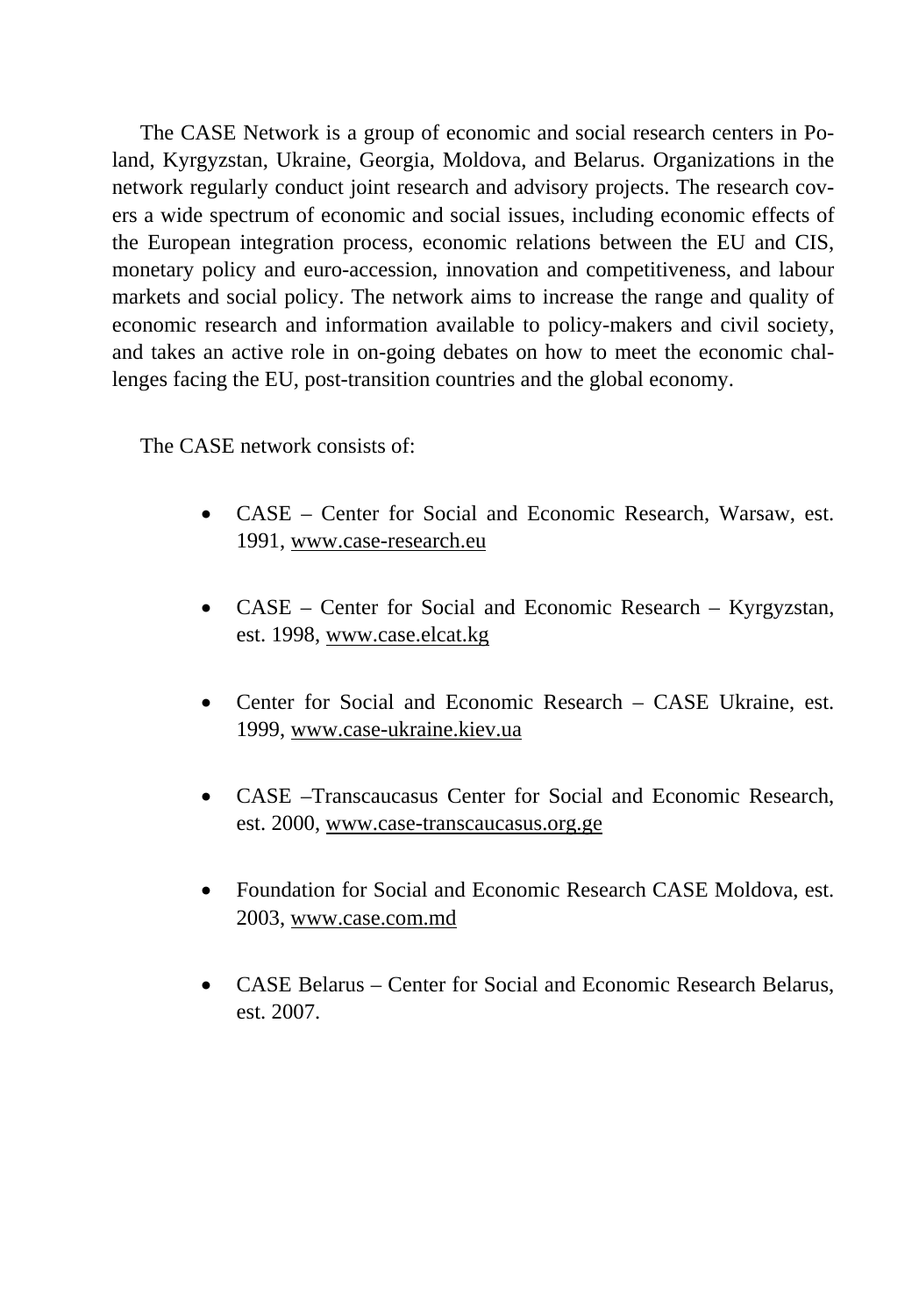# **Contents**

|      | 1.1. International tourist (overnight visitors) arrivals in the MED 11 region 12 |  |
|------|----------------------------------------------------------------------------------|--|
| 1.2. |                                                                                  |  |
|      |                                                                                  |  |
|      | 1.4. Expenditure by International and Resident Visitors in the Country 17        |  |
| 1.5. | Importance of Tourism Activity in the MED 11 Economies 18                        |  |
|      |                                                                                  |  |
|      |                                                                                  |  |
|      |                                                                                  |  |
|      | 1.5.4. Capital Investment in tourism and government tourism                      |  |
|      |                                                                                  |  |
|      |                                                                                  |  |
|      | 1.6. The MED 11 Economies and Their Tourism Competitiveness 26                   |  |
|      | 1.7. Identification of the Environmental Drivers that Could Contribute to the    |  |
|      |                                                                                  |  |
|      |                                                                                  |  |
|      |                                                                                  |  |
|      |                                                                                  |  |
|      |                                                                                  |  |
|      |                                                                                  |  |
|      | 2.2. Economic impacts of travel and tourism in med 11 scenarios  38              |  |
|      |                                                                                  |  |
|      | 2.2.2. Total Contribution of Tourism and Travel to MED 11                        |  |
|      |                                                                                  |  |
|      | 2.2.3. Capital Investment in Tourism and Government Tourism                      |  |
|      |                                                                                  |  |
|      |                                                                                  |  |
| 2.3. |                                                                                  |  |
|      |                                                                                  |  |
|      | 2.3.2. Common (Sustainable) Development Scenario 2  45                           |  |
|      |                                                                                  |  |
|      |                                                                                  |  |
|      |                                                                                  |  |
|      |                                                                                  |  |
|      |                                                                                  |  |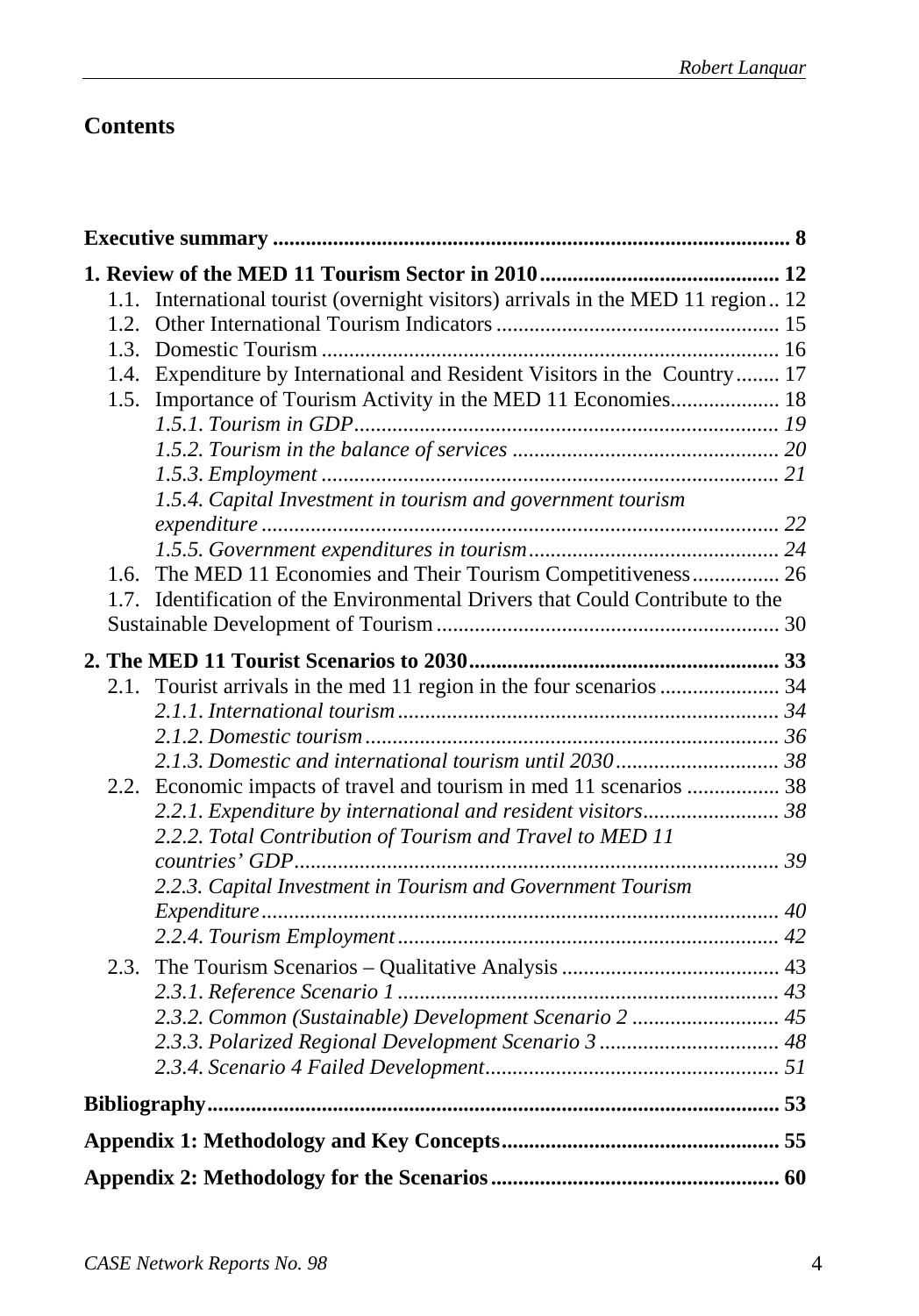# **List of Figures and Tables**

| Figure 2. Distribution of the world shares of tourism markets between the         |  |
|-----------------------------------------------------------------------------------|--|
|                                                                                   |  |
|                                                                                   |  |
|                                                                                   |  |
| Table 2. Domestic guests in hotels and similar establishments (estimates in       |  |
|                                                                                   |  |
| Table 3. Expenditures by international visitors (2000 US\$ billions)  18          |  |
| Table 4. Macroeconomic weight of the MED 11 (percentage of tourism and travel     |  |
|                                                                                   |  |
| Table 5. MED 11 Tourist receipts as share of service receipts in the balance of   |  |
|                                                                                   |  |
| Table 6. MED 11 Employment in the tourist sector as a share of total employment21 |  |
| Table 7. Capital Investment in tourism (% share of total investments in the       |  |
|                                                                                   |  |
|                                                                                   |  |
| Table 9. 11 MED countries Government Tourism Expenditures in 2010 (share of       |  |
|                                                                                   |  |
| Table 10. WEF Travel & Tourism Competitiveness Index (TTCI) 2007-2009  28         |  |
| Table 11. MED 11 Scenarios total International tourists' arrivals (Millions) 36   |  |
| Table 12. Domestic tourism trips in the MED 11 countries (Millions) 37            |  |
| Table 13. MED11 scenarios for Domestic & International tourists (arrivals in      |  |
|                                                                                   |  |
| Table 14. Reference Scenario nº1: International Tourism Receipts (T&T Global      |  |
|                                                                                   |  |
| Table 15. MED11 scenarios: Domestic & International tourism receipts (Billions    |  |
|                                                                                   |  |
|                                                                                   |  |
| Table 17. Total MED 11 Capital Investment in tourism and government tourism       |  |
| expenditure (US\$ million at current prices and exchange rates 2010) 41           |  |
| Table 18. Employment in the travel and tourist sector according to scenarios      |  |
|                                                                                   |  |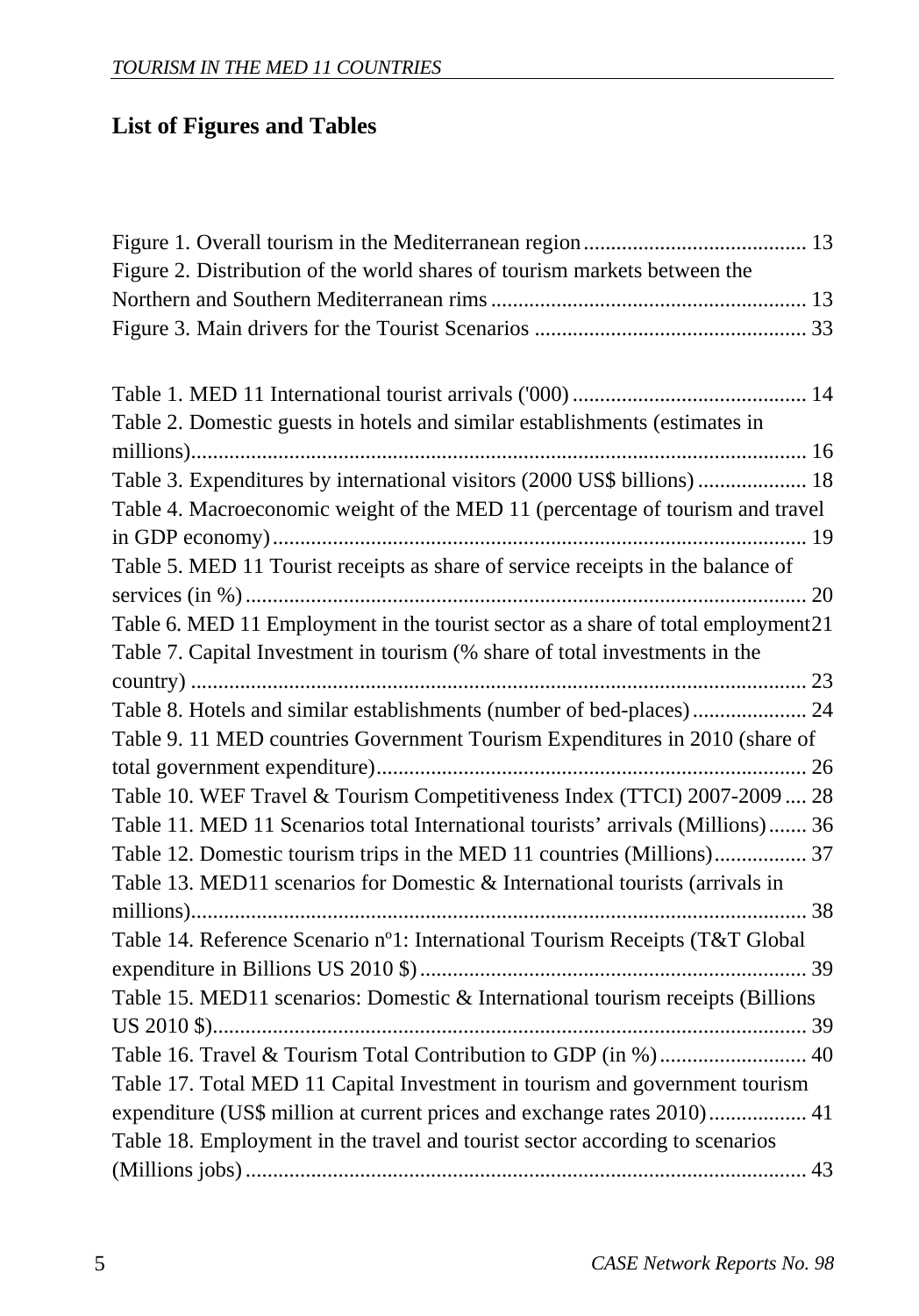# **The author**

**Robert Lanquar** (robertlanquar@yahoo.es/robert.lanquar@gmail.com). Doctor in "Economy and Law of Tourism" – University Aix-Marseilles III, he obtained a Ph.D. in "Recreation Resources Organizational Development" – Texas A&M University (USA). Former UNWTO civil servant, he is the expert of several international organizations like UNWTO, UNEP, the World Bank, the European Commission. Specialist in the Mediterranean and the facilitator of OTEM – organization of Euro- Mediterranean tourism as well as founder of the MED-DEV – Mediterranean Sustainable Development Market (trade, tourism, transport and environment), he is the author of 15 books and more than 300 reports and articles on tourism and the environment in French and Spanish, he was translated in English, Chinese, Spanish, Turkish, Arabic, Vietnamese. During his career, he was professor of several universities in Canada, France, Belgium, Switzerland, Mexico, Poland (2011), Portugal and Spain. He is now CEO of Cordoba Horizontes. Cordoba Horizontes was created with the idea of a  $21<sup>st</sup>$  century dedicated to sustainable development: business must adapt to the new conditions produced by the climate change.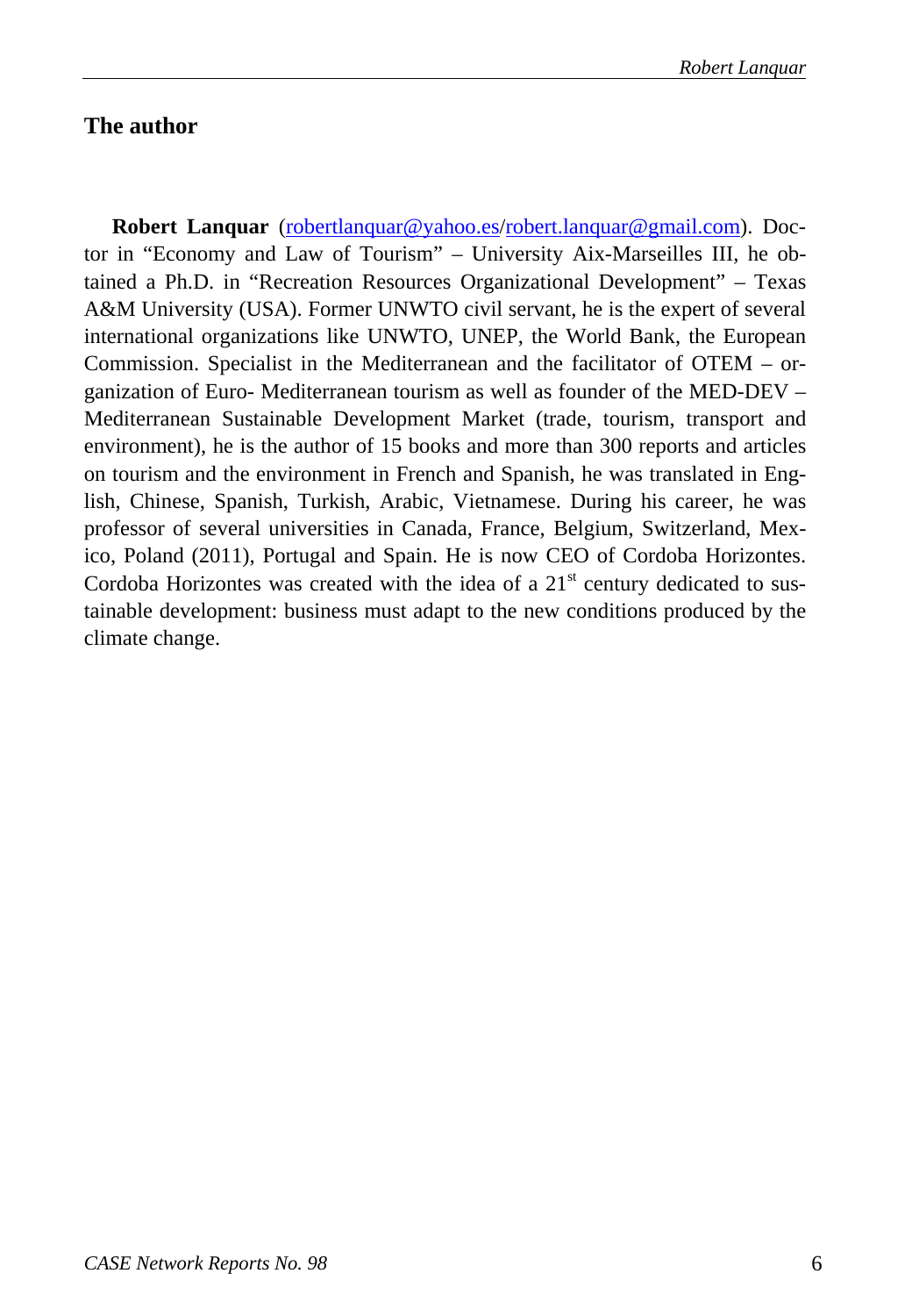# **Abstract**

For the last two decades, MED11 countries (Algeria, Egypt, Israel, Jordan, Lebanon, Libya, Morocco, Palestinian Autonomy, Syria, Tunisia and Turkey) have recorded the highest growth rate in inbound world tourism. In the same time, domestic tourism in these countries was growing very fast. MED 11 tourism performances have been astonishing in light of the security risks, natural disasters, oil prices rises and economic uncertainties of the region. The last financial crisis had no severe consequences on this development, which confirmed the resilience of tourism and the huge potential of the MED 11 countries in this sector. This trend was abruptly halted in early 2011 during the Arab Spring, but could resume when the situation stabilizes. This paper questions whether this trend will continue in the period up to 2030 and, for that, provides four different possible scenarios for the development of the tourism sector in MED11 for 2030: (i) reference scenario, (ii) common sustainable development scenario, (iii) polarized (regional) development scenario and (iv) failed development - decline and conflict – scenario. In all cases, international and domestic tourism arrivals will grow. However, security and adjustment to climate change remain the main factors that will strongly influence the development of the tourism sector in MED11 countries.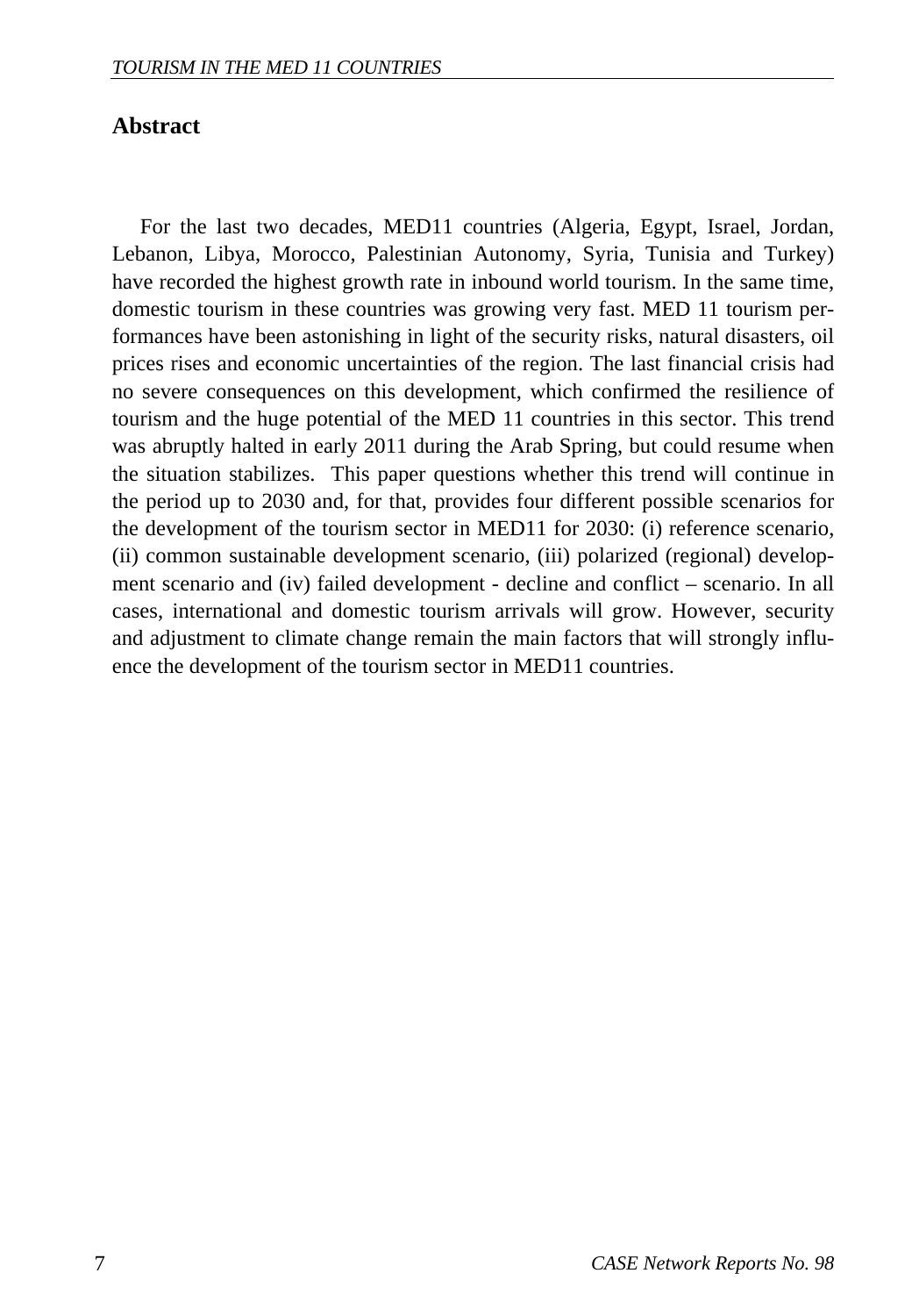## **Executive summary**

For the past two decades, the MED 11 countries (Algeria, Egypt, Israel, Jordan, Lebanon, Libya, Morocco, Palestine, Syria, Tunisia and Turkey) have recorded the highest growth rates of inbound world tourism. MED 11 tourism performances have been astonishing in light of the security risks, natural disasters, oil price hikes and economic uncertainties of the region. The financial crisis of 2008-2009 had no severe consequences on this development, which confirmed the resilience of tourism and the huge potential of the MED 11 countries in this sector. This trend was abruptly interrupted in early 2011 during the Arab Spring, but is likely resume when the situation stabilizes.

This MED 11 tourism growth contrasts with the weaker development of tourism in the EU member countries of the Mediterranean northern  $\text{rim}^1$  during the same period. In this report we use the definition of tourism used by the United Nations World Tourism Organization (UNWTO) as the sum total of industries such as construction and infrastructures, transportation, accommodation, food and beverage services, recreation and entertainment, travel agencies or tour operators and a large share of handicrafts activities, culture and heritage, etc. In 2010, the tourism industry in the MED 11 countries represented, directly and indirectly, 10.9% of GDP on average, confirming its key economic importance for these countries. Individual country shares ranged from a high 20.4 % in Jordan to a low 6.3 % in Israel. Direct and indirect tourism employment, including jobs indirectly supported by the industry, significantly contributed to overall employment in the MED 11 (13.58% of total in 2010). However, the growth in tourism employment is slower than the increase in international tourist arrivals.

Capital investment, especially in transport and the diffusion of information and communication technologies (ICT), will affect the future of tourism in the MED 11. The level of investment is, for example, reflected in the number of bed-places in hotels and similar establishments in the MED 11. All MED 11 countries initiated ambitious development programs after 1995; and government expenditures in tourism quadrupled between 1990 and 2010. Nevertheless, the level of capital investment may have to increase further to ensure the competitive and sustainable development of this sector. Indicators show that the MED 11 ranks rather low internationally in all the sub-indexes concerning tourism, i.e. regulatory frame-

<sup>&</sup>lt;sup>1</sup> Mediterranean Northern rim: Cyprus, Spain, France, Greece, Italy, Malta, Monaco, Portugal, Slovenia.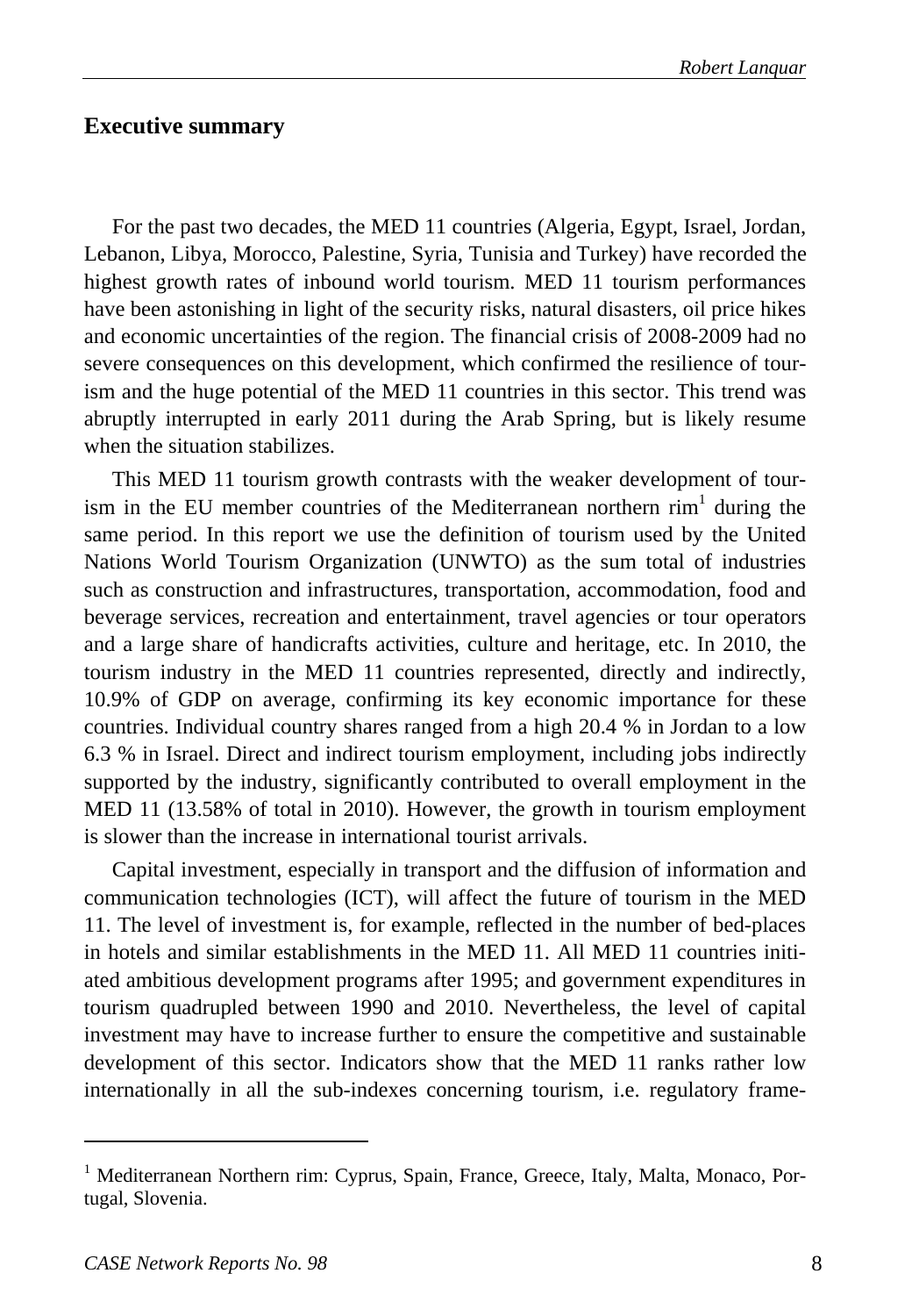work, business environment and infrastructure and human, cultural and natural resources in tourism.

Over the last 20 years, Mediterranean tourism has been dominated by developments in the northern rim of the Mediterranean. This paper questions whether this trend will continue in the period up to 2030. Three major areas need policy makers' attention and are the key issues for the prospective scenarios.

First, Mediterranean tourism is changing and policymakers need to ease policies that restrict travel, because they discourage foreign direct investment in tourism and limit MED 11 integration with Europe and the rest of the world. The vision of the Mediterranean market must go beyond the intercontinental one, particularly the European outbound market, and take into account domestic and interregional (international) tourism, which has very promising perspectives. Investments in tourism equipment and infrastructures in the south should reflect this tendency.

Second, the use of information and communication technologies (ICT) may offer a more equitable division of the benefits from tourism between the various actors of Mediterranean tourism, especially if micro and small enterprises fully adopt the use of ICT services. The lack of highly developed ICT facilities is perhaps the main reason why the MED 11 countries are placed lower in the ranks in Competiveness Index Reports. Inadequate tourism training as well as the scarcity of skills and technological abilities also undermine the competitiveness of the sector. This situation limits enterprise and job creation in the sector, inducing large companies to be focused on the productivity levels of a few competent employees.

Third, the spectacular development of new products and services such as nautical, medical, religious and cultural tourism as well as cruises should lead to the reexamination of the homogenous brand identity of the Mediterranean as a sea, sand, and sun destination. Such a shift in visions would particularly benefit the small and medium-sized enterprises of the Mediterranean destinations, and would benefit from the support of local authorities.

The paper provides four different possible scenarios for the development of the tourism sector in the MED 11 for 2030. Scenario analysis is used here to better understand, analyze and describe the conduct of complex systems consistently with their actors, aims, mechanisms, and causes and effects of change. In this context, the four scenarios defined for the MEDPRO working teams - (i) reference scenario, (ii) common sustainable development scenario, (iii) polarized (regional) development scenario and (iv) failed development - decline and conflict – scenario - are tools for strategic analysis, and summarize different sources of information concerning the future of the tourism sector in the MED 11 countries.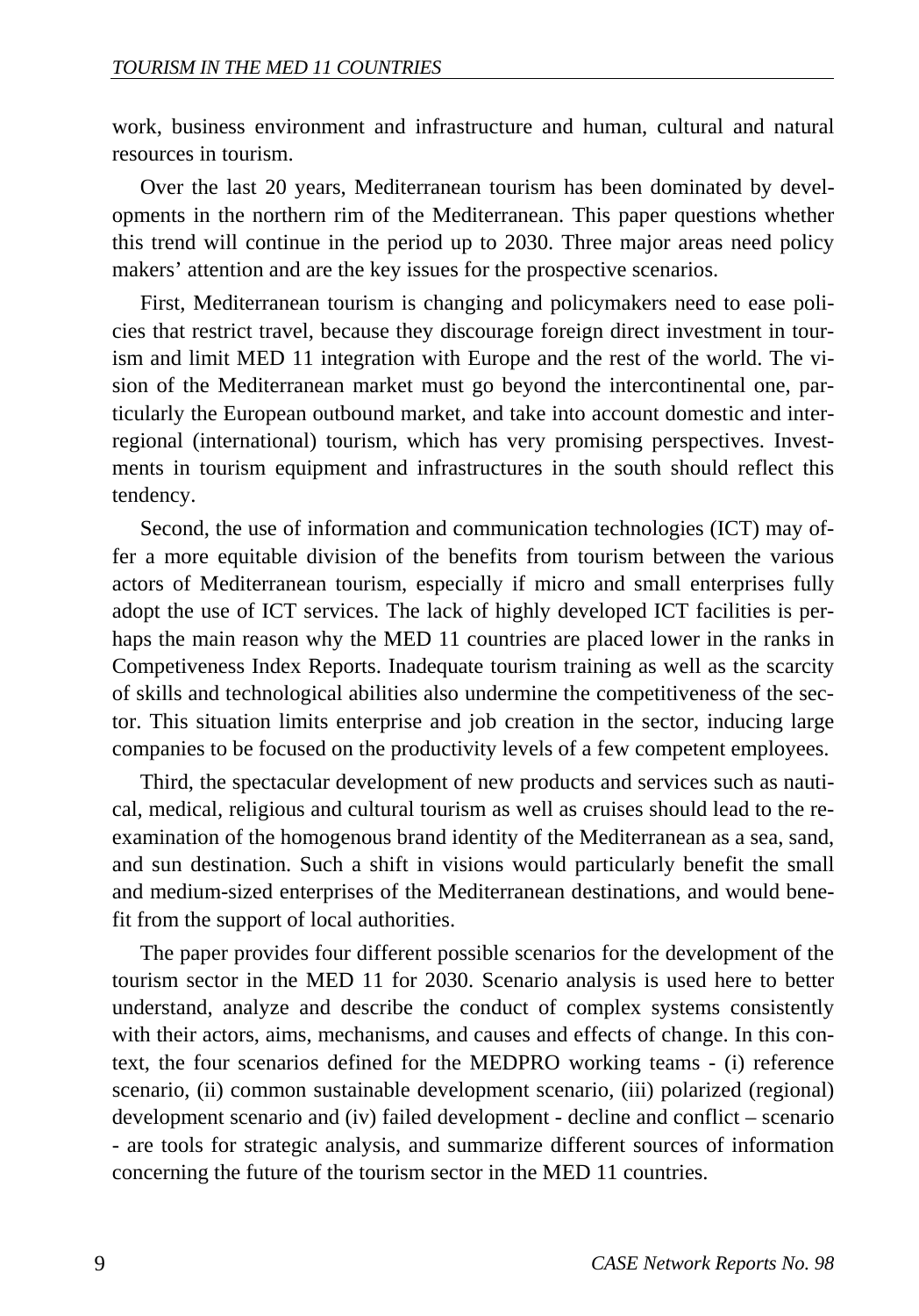Security and adjustment to climate change are two factors that will strongly influence the development of the sector. Political instability has disastrous effects for international tourist arrivals as was evidenced by the events of early 2011 in North Africa and Middle East. The impact of climate change on travel and tourism could be very serious on elements such as sea level, water availability for tourism, and should be countered by the development of renewable energies, eco-building, eco-mobility and eco-transportation, coastal management, oasis and desert development. Climate change prospects and adjustments will require in-depth research and well-targeted policy responses.

The first scenario is a "business-as-usual" scenario, which describes the development of the tourism sector based on the maintenance of current trends, which means a continuation of market liberalization, infrastructure development and marketing policies. In this scenario, the number of tourists (domestic and international) will reach 381 million by 2030. At the 2030 horizon, this represents 293 billion in 2010 USD domestic & international tourism receipts and 12% of the GDP. Transport and tourism investments may reach 151 billion 2010 USD and the number of employees working directly or indirectly in the tourism sector is likely to reach 19.1 million people, or around 14 % of the labor force in 2030.

The Common (Sustainable) Development Scenario offers the best possibilities for tourism co-operation and development between the MED 11 countries and Europe. This scenario stresses successful efforts to adjust to climate change. It reflects a close cooperation between the tourism trade and the local authorities around the Mediterranean to develop innovative products. In this scenario, the number of tourists (domestic and international) may reach 415 million by 2030. This means 319 billion 2010 \$USD in domestic & international tourism receipts and 14% of the GDP. The transport and tourism investments may attain 188 billion 2010 USD and the number of employees working directly or indirectly in the tourism sector is likely to reach 22.8 million people or more than 15 % of the labor force.

Scenario 3, "Polarized Regional Development," reflects a mode of development that focuses more on intra-regional development rather than on improved interaction with the EU. In this scenario, the number of tourists (domestic and international) may reach 413 million by 2030. This represents 318 billion 2010 USD in domestic & international tourism receipts and 14% of the GDP. The transport and tourism investments may attain 151 billion 2010 USD and the number of employees working directly or indirectly in the tourism sector may reach 20.8 million people or around 14.5 % of the labor force.

The fourth and last scenario, "Decline and Conflict," involves a more pessimistic view of the future for the MED 11 with a radicalization of conflicts, leading to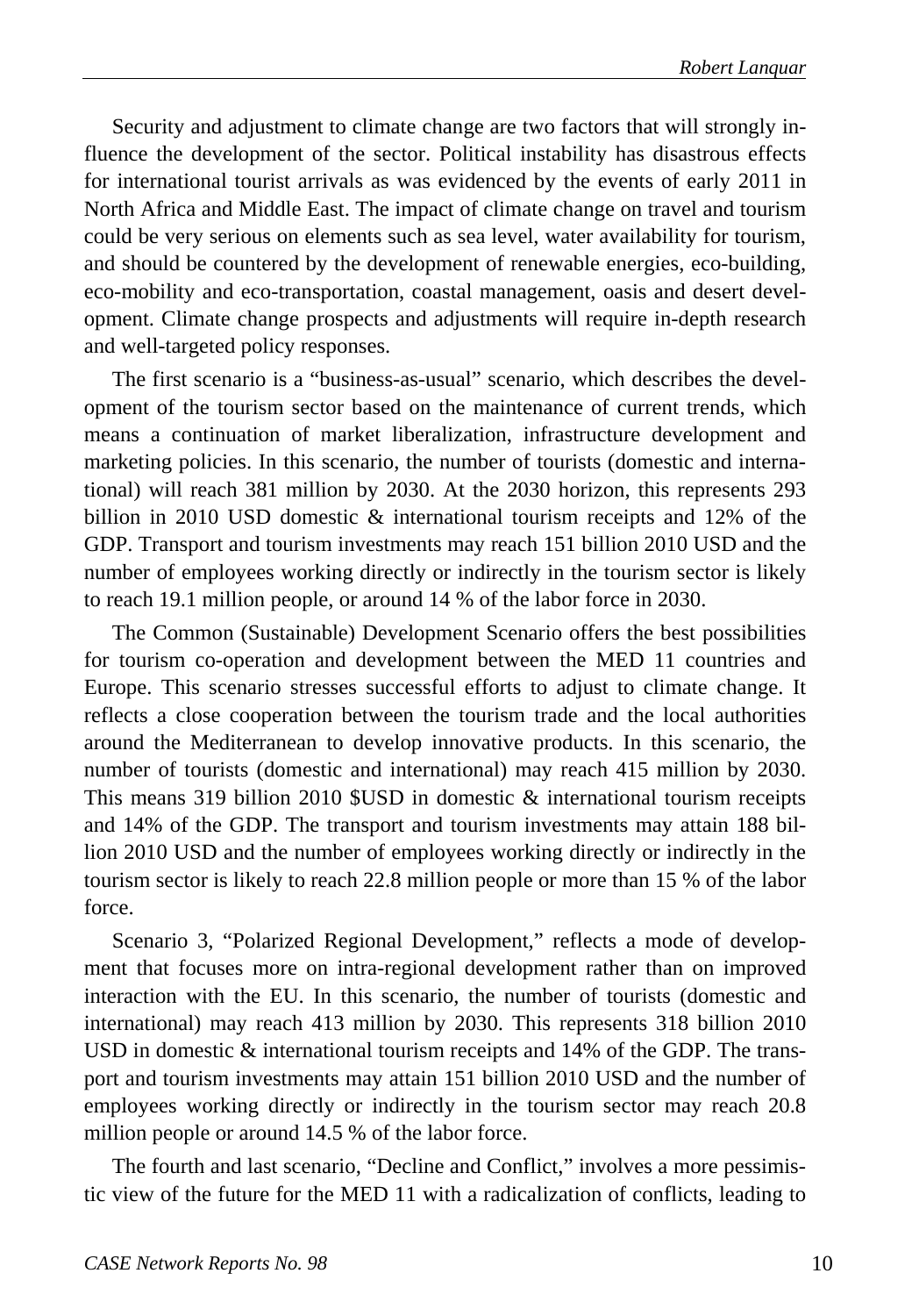the failure of the democratic transition process and a further decline of sustainable development. In these conditions, most of the MED 11 countries face economic, social and political volatility and tourism will face serious obstacles. Adjustments to climate change will not take place as required. Subsequently, the number of tourists (domestic and international) will slip to 283 million by 2030. This means 218 billion 2010 USD in domestic & international tourism receipts and 10.5% of the GDP. Investments may reach only 113 billion 2010 USD and the number of employees working directly or indirectly in the tourism sector is likely to reach 17.7 million people, no more than 12.5% of the labor force.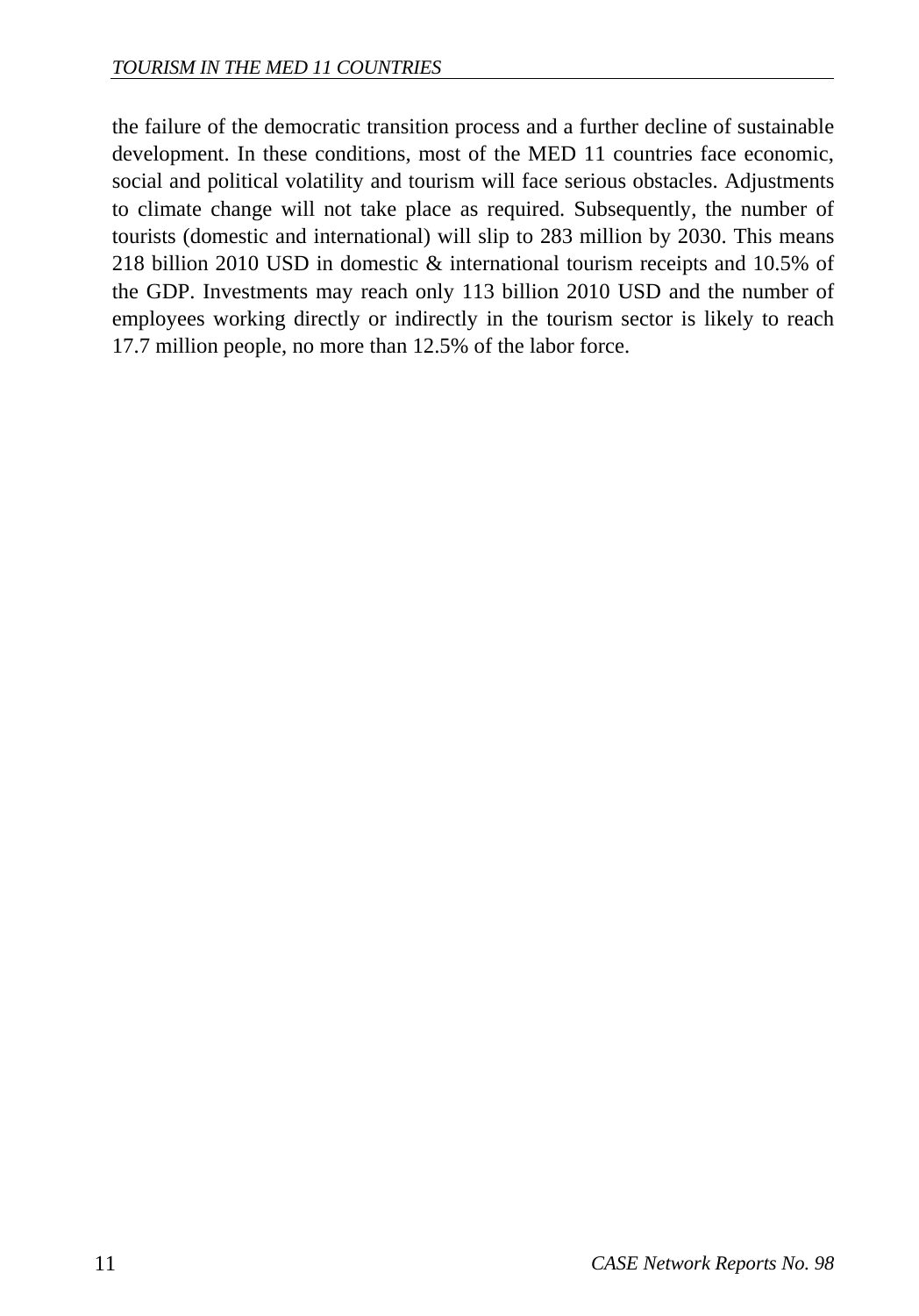# **1. Review of the MED 11 Tourism Sector in 2010**

The first chapter of this report identifies the threats and opportunities and strengths and weaknesses which will have an influence on the future of Mediterranean tourism. The methodology elaborated by Oxford Economics – World Travel and Tourism Council (OE/WTTC) for the UNWTO is used to present the economic contribution of travel and tourism in the MED 11 countries. This methodology is anchored in the international standard for Tourism Satellite Accounting (TSA) approved by the Statistics Commission of the United Nations in 2000.

# **1.1. International tourist (overnight visitors) arrivals in the MED 11 region**

Continuing trends from 1990, the Mediterranean Travel Association (META) predicts a more equitable balance in the number of tourist arrivals between the Northern and the Southern rims of the Mediterranean beyond 2010. This conclusion was reached after analyzing several quantitative indicators collected from UNWTO, WTTC, IMF and country sources.

Contrary to some assumptions, the MED 11 region has not lost its share of the world tourism market in favor of upcoming destinations, such as the Asia-Pacific region. International tourist arrivals in MED 11 (17.08 million in 1990 and 82.3 million in 2010) rose by 365% between 1990 and 2010 (Table1) compared with 214% globally (419.4 million arrivals in 1990 and 898.8 million estimated for 2010).

During this period, the tourism increase was particularly strong in Egypt (424%) and Turkey (480%). These two countries surpassed the growth of tourism in Morocco and Tunisia and became the champions of the East and South Mediterranean tourism. In 2010, Egypt welcomed more than 14.9 million visitors (figure revised in January 2011) and Turkey had more than 27.8 million international visitors, making Turkey the  $7<sup>th</sup>$  top destination in the world after three other Mediterranean countries (France, Spain and Italy). The Turkish political choice to make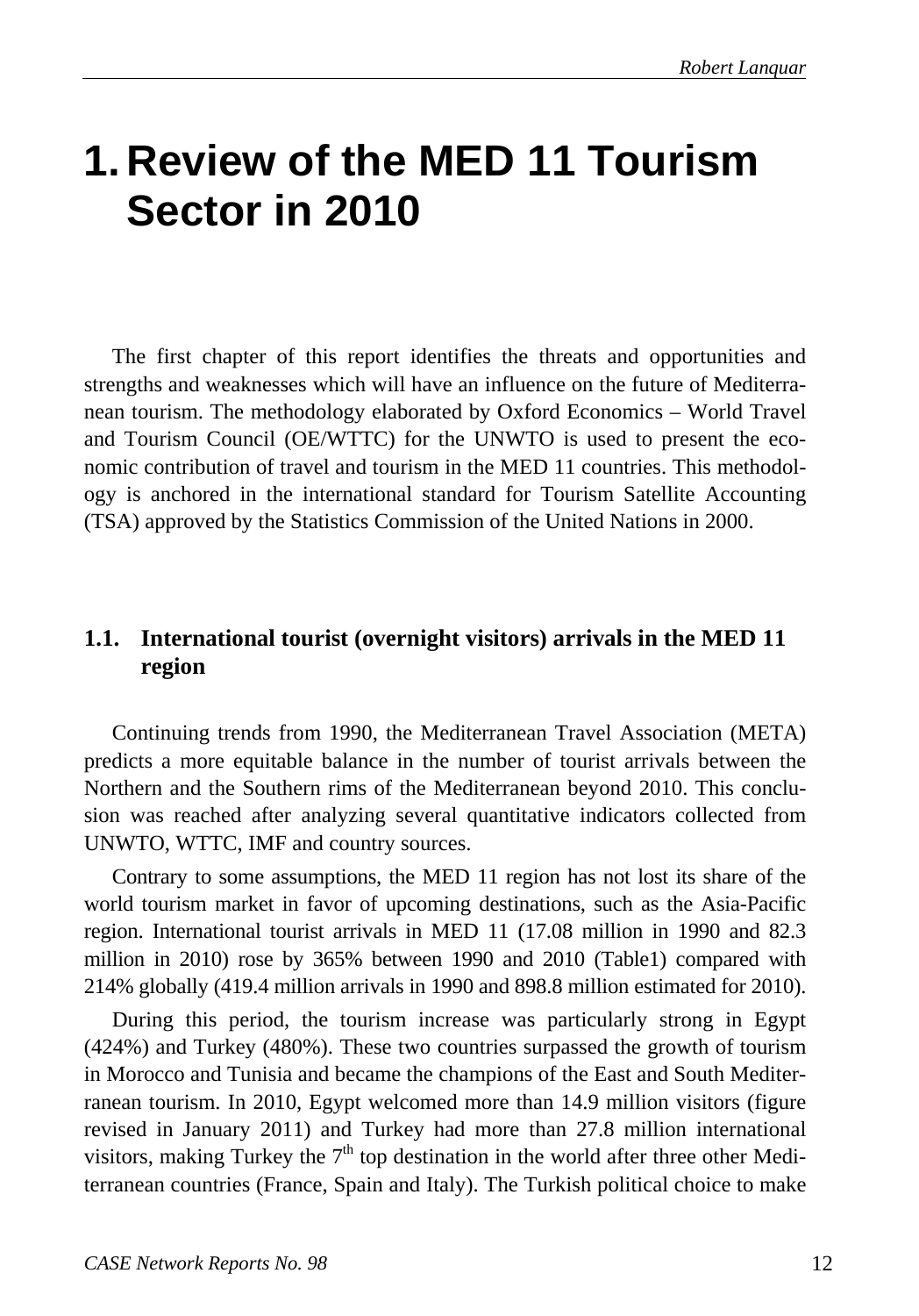tourism a national priority in the early 1980s is now bearing fruit. Egypt is ranked the  $19<sup>th</sup>$  top world tourism destination. On the other hand, Jordan experienced very strong tourism development between 1990 – (the year of its tourism takeoff) and 1995. Its growth (1,185%) has been quite regular since 2000: more than 3.8 million visitors were expected in 2010, placing Jordan in the top 50 world tourist destinations; despite being in the last position on this list.





*Notes*. Northern rim: Andorra, Cyprus, Spain, France, Greece, Italy, Malta, Monaco, Portugal, Slovenia; Southern and Eastern rims: Albania, Algeria, Bosnia, Croatia, Egypt, Israel, Jordan, Kosovo, Lebanon, Libya, Macedonia, Morocco, Mauritania, Montenegro, Palestine, Serbia, Syria, Tunisia, Turkey. *Source*: META estimates.

**Figure 2. Distribution of the world shares of tourism markets between the Northern and Southern Mediterranean rims** 



*Source*: META estimations.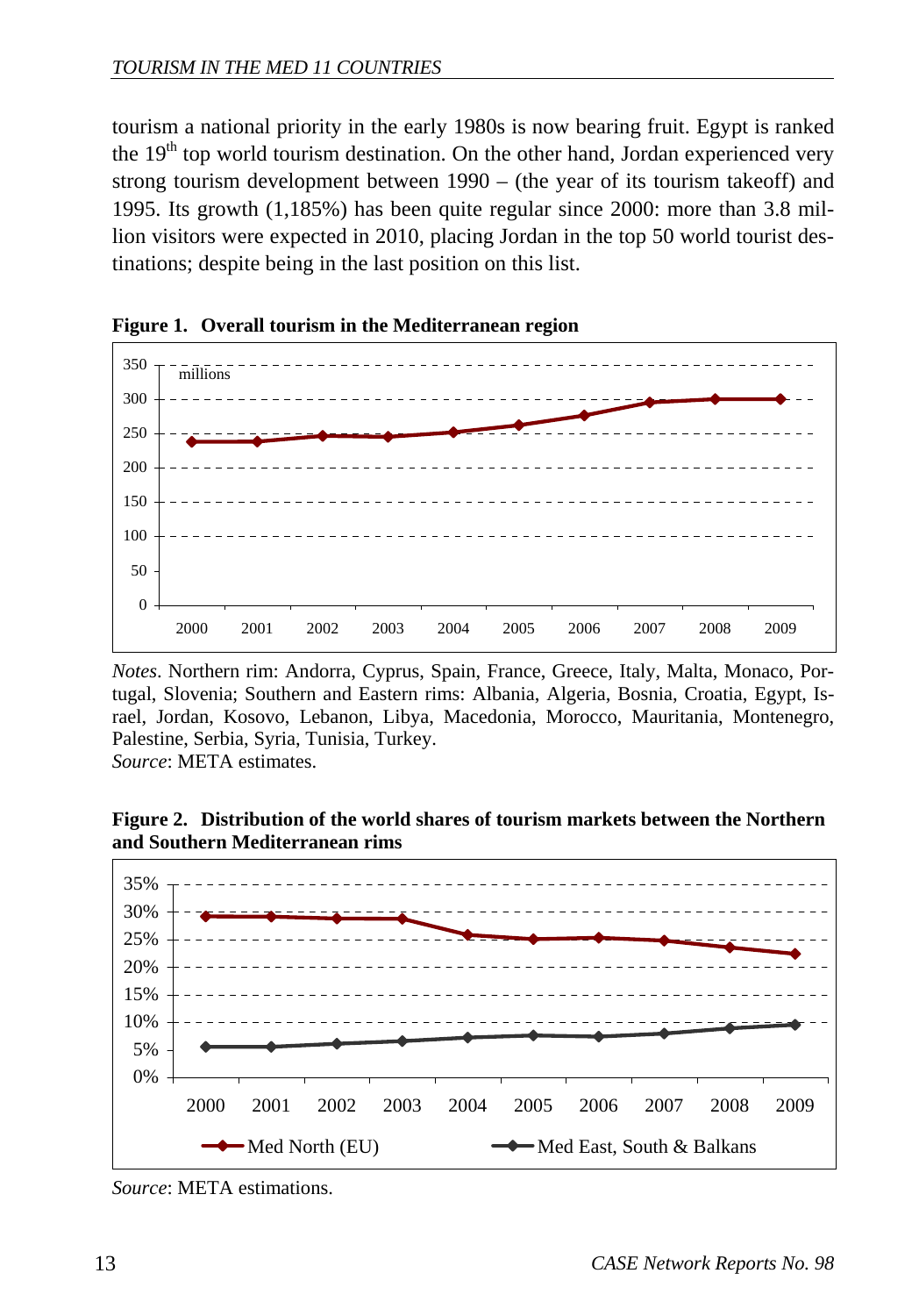Morocco (ranked  $26<sup>th</sup>$  in the ranking of the world top destinations in 2009) reached 9.4 million international visitors in 2010. This growth increased after 2000, when its strategy for the development of tourism "Vision 2010" was initiated. Tunisia  $(34<sup>th</sup>$  in the world rank of top destinations) has recorded consistent growth since 1990, which slowed after 2006.

| <b>Countries</b>   | 1990  | 1995  | 2000  | 2005  | 2009  | 2010 est. |
|--------------------|-------|-------|-------|-------|-------|-----------|
| Algeria            | 137   | 520   | 866   | 1443  | 1912  | 1448      |
| Egypt              | 2411  | 2871  | 5506  | 8608  | 11914 | 14900     |
| Israel             | 1063  | 2215  | 2672  | 1916  | 2321  | 2753      |
| Jordan             | 572   | 1075  | 1427  | 2987  | 3789  | 7348      |
| Lebanon            | 210   | 450   | 742   | 1140  | 1851  | 2120      |
| Libya              | 96    | 56    | 174   | 170   | 260   | 271       |
| Morocco            | 4024  | 2602  | 4420  | 6077  | 8341  | 9600      |
| Palestine          |       |       | 1055  | 88    | 391   | 520       |
| Syria              | 562   | 815   | 3015  | 5838  | 6092  | 7950      |
| Tunisia            | 3204  | 4120  | 5244  | 6975  | 6904  | 7613      |
| Turkey             | 4799  | 7083  | 10428 | 21125 | 25506 | 27825     |
| <b>TOTAL MED11</b> | 17078 | 21807 | 35549 | 56367 | 69281 | 82348     |

**Table 1. MED 11 International tourist arrivals ('000)** 

*Source*: UNWTO, WTTC.

In Algeria, international tourist arrivals rose by a factor of 10, albeit from a low starting point. Tourism in this country has been hampered by political instability. Algeria is one of the few MED 11 countries where tourism suffered greatly from the 2008 world economic crisis: tourist arrivals in 2010 fell sharply and scarcely exceeded the international tourist arrivals of 2005.

In Lebanon, the civil war ended in 1990 and 1995 marked the year of the rebirth of its tourist industry. During the last decade, the growth of tourism was one of the fastest in the world and in the MED 11 region. The number of international tourist arrivals is estimated to exceed 2.1 million in 2010. Syria, with more than 1.315% growth between 1990 and 2010, started to open itself to international tourism after 1995. Tourism boomed until 2000. After a slowdown between 2004 and 2008, it set out again with a very strong rise in 2009 and the country could reach 7.95 million tourist arrivals in 2010.

Reliable statistics for tourism in Palestine are only available since 2001 and show a very encouraging level of growth in international tourist arrivals from 2003 (370,000 arrivals) to 2010 (520,000). Israel, a mature destination since the beginnings of the 1970s, had a 270% growth rate in tourism for the 1990-2010 period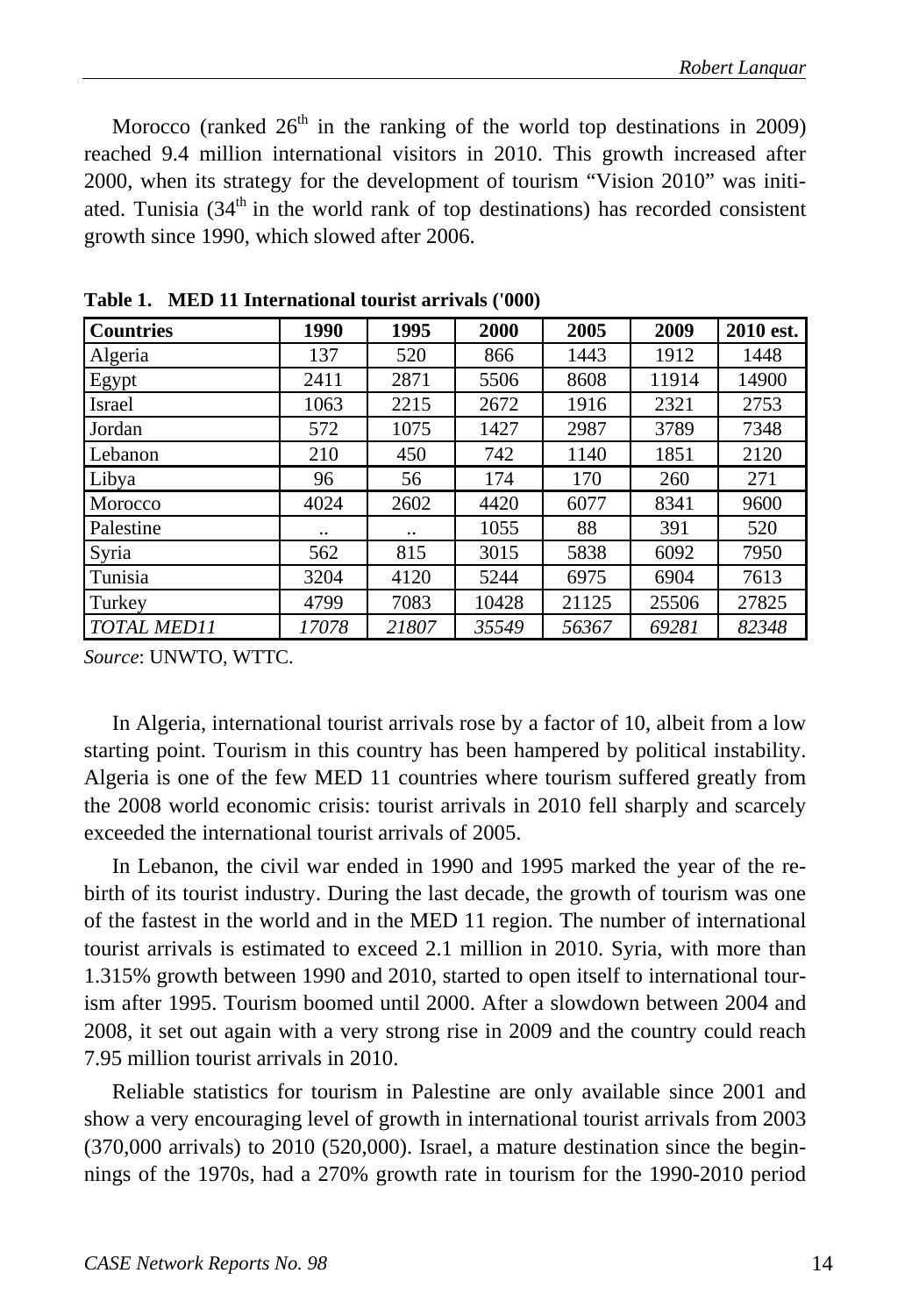and 103% for 2010-2000 (2.7 million arrivals in 2010). In the Libyan Arab Jamahiriya, Oxford Economics estimated a growth in international arrivals of 182% between 1990 and 2010.

Europe is the main generating market of the whole MED 11 (58% of international tourist arrivals in 2007, with higher percentages for Turkey, 82% and Egypt,  $(72%)^2$ . The rise of tourist arrivals from new emerging markets such as India, Brazil, China, and Russia have a still small but growing impact in all MED 11 destinations except for Turkey, which attracts a substantial number of Russian tourists.

# **1.2. Other International Tourism Indicators**

The average length of international overnight stays in the MED 11 began to fall in the 1980s and fell again from 5.4 in 1990 to 4.5 nights in 2010, a drop that was accentuated in the off-peak season at the beginning of the nineties.

The interregional tourism within the MED 11, i.e. among MED 11 countries, represents an important share of international tourist arrivals (46% in 2006 for the Mashrek, 9% in the Maghreb, and 11% Mashrek tourists that visited the Maghreb). During the first decade of the  $21<sup>st</sup>$  century, this interregional tourism was a dynamic element of tourism development in the Mashrek. This was due to various factors such as visa restrictions in European countries, including Turkey where the visa policy is similar to the European one – a shared language and proximity make travel by car possible. It is the same in the Maghreb, where Tunisians, Algerians and Libyans may travel without geopolitical constraints. In 2008, 40% of overnight visitors in Tunisia came from other countries in the Middle East and North Africa (except for Israel and Turkey, which are not included in the UNWTO regional classification of member countries), and around 30% came from the MED 11 countries (including Israel and Turkey)**.** Yet some travel restrictions and political concerns seriously limit interregional tourism. For instance, Morocco has not been open Algerian tourists arriving by road since 1994. In 2008, Israel received only 1.5% of its tourists from the Middle East; in Palestine, less than 1% originate from neighboring countries; in Libya, less than 1% originate from Maghreb and Mashrek; in Algeria less than 3% originate from Mashrek and around 10% from other African countries, including North Africa.

<sup>&</sup>lt;sup>2</sup> UNWTO, Compendium of tourism statistics data 2003-2007, Madrid, 2009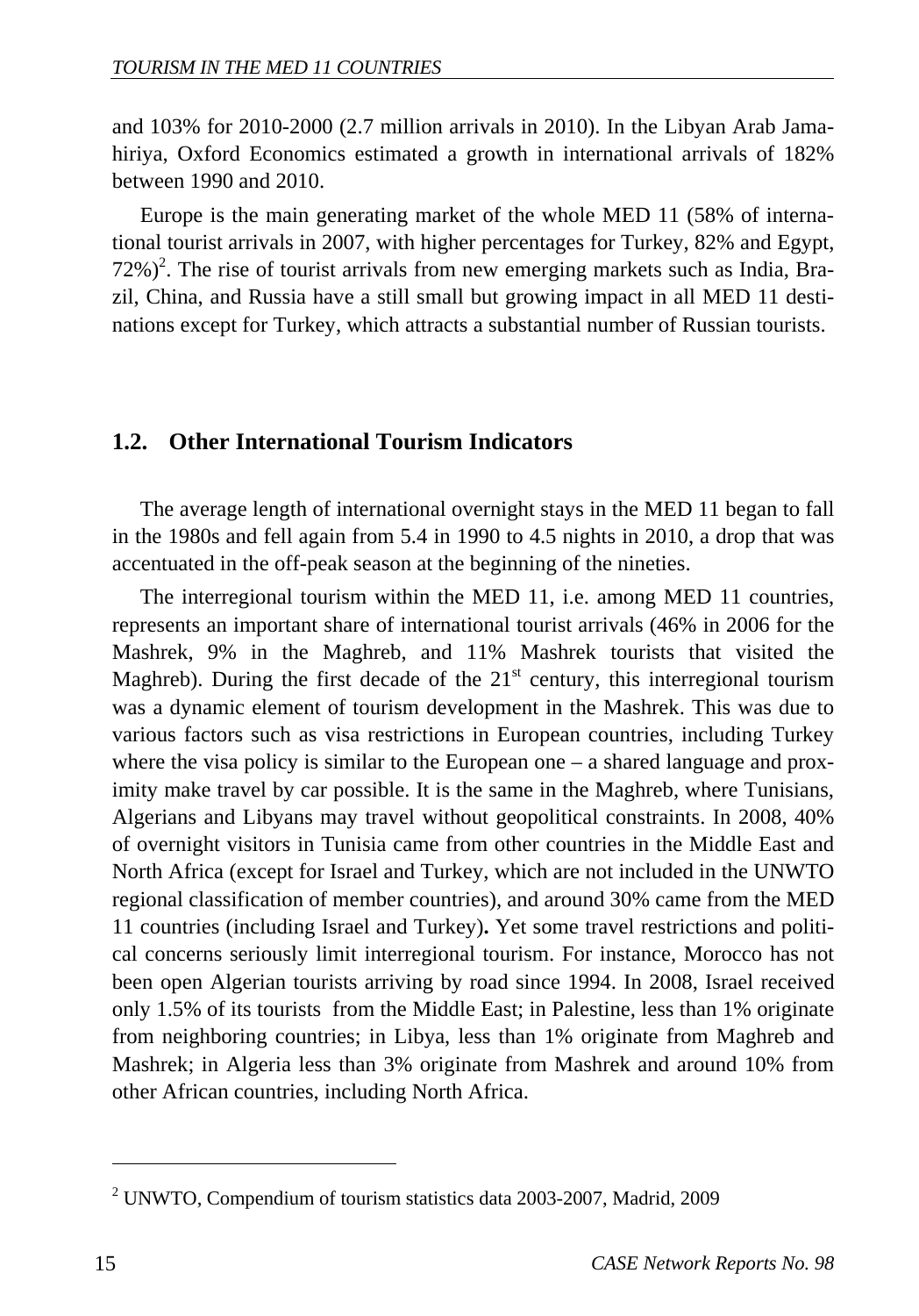The predicted wide-ranging collapse of the tourism industry in the Middle East and North Africa after September  $11^{th}$ , 2001 did not take place, even if some countries were affected for a short period of time. The relatively big losers were countries with a limited orientation in market and tourist activities, especially western leisure tourism. The quick recovery could be in part connected to a change in the nationalities of international tourists. While fewer tourists from North America and Europe visited the Middle East and North Africa in the winter and spring of 2002, more tourists of Arab nationalities choose to travel here.

### **1.3. Domestic Tourism**

To measure the importance of tourism and the size of its market in a given economy, we need to consider domestic tourism, e.g., indicators which refer to resident tourists (Table 2). The UNWTO has gathered data on "overnight stays in hotels and similar establishments". The average length of stay of resident tourists in all accommodation establishments is about twice the length of stay of nonresident tourists. Overall, more than 95 million international and domestic guests used tourism and travel infrastructure and accommodation in the MED 11 in 2010.

| <b>Countries</b>       | 2000  | 2007    |
|------------------------|-------|---------|
| Algeria                | 2.10  | 2.00    |
| Egypt                  | 1.80  | $2.20*$ |
| Israel                 | 4.10  | 5.10    |
| Jordan                 | 0.30  | 0.60    |
| Morocco                | 1.08  | 1.50    |
| Palestine              | 0.05  | 0.05    |
| Syria                  | 0.68  | 0.68    |
| Tunisia                | 0.90  | 1.25    |
| Turkey                 | 8.80  | 12.03   |
| Total estimated MED 11 | 22.00 | 25.50   |

**Table 2. Domestic guests in hotels and similar establishments (estimates in millions)** 

*Note*. \* 2004. *Source*: UNWTO.

Domestic tourism is very important in the MED 11 countries, but this is not yet reflected in their development and marketing policies and strategies. It is poorly measured in any case as few analyses have been done on this topic. Using WTO and WTTC data for all the Mediterranean countries (MED11 and Mediterranean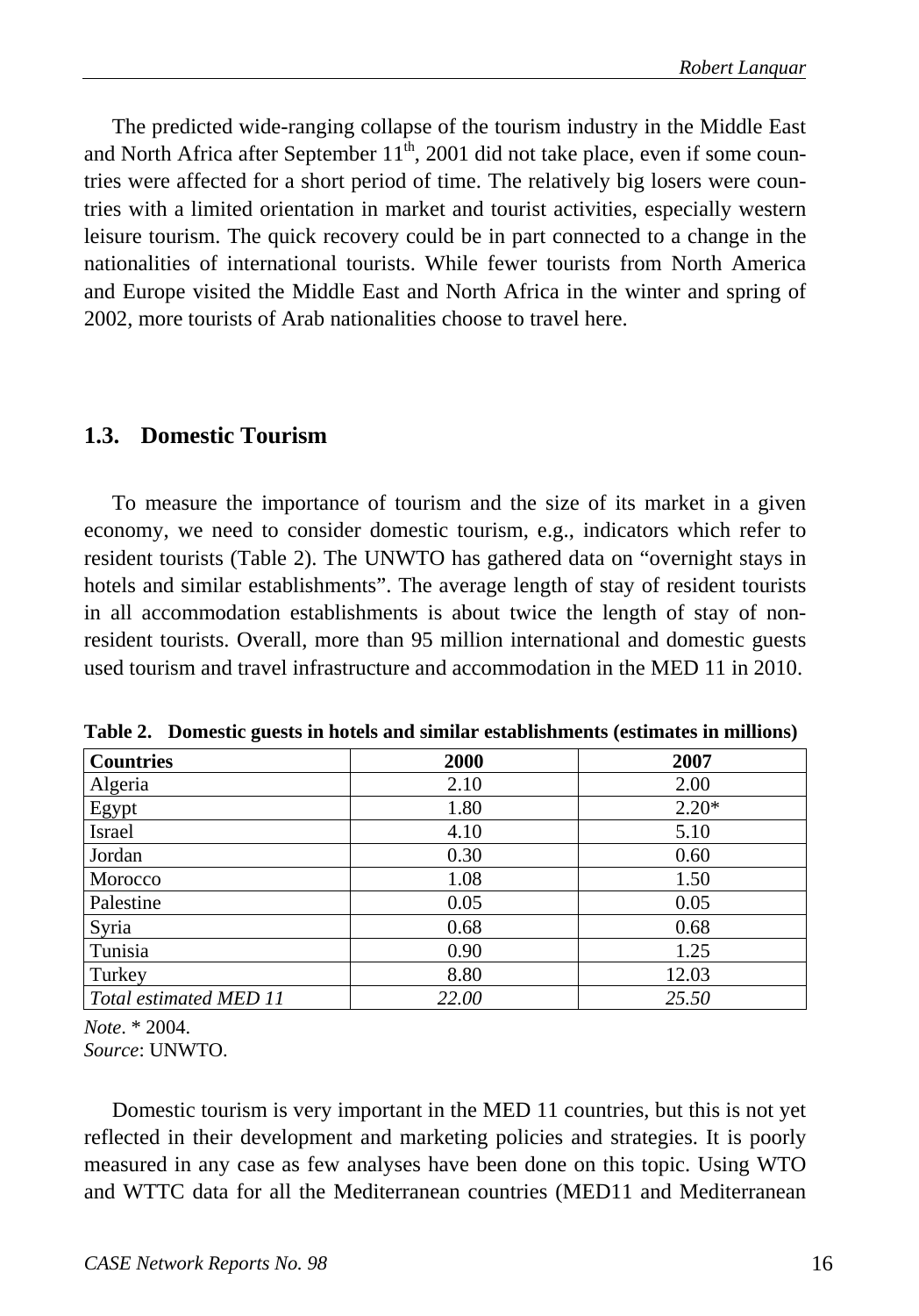European members), domestic travel spending is expected to generate 58.0% of direct Travel & Tourism GDP in 2011 compared with 42.0% for service exports, i.e. foreign visitor spending or international tourism receipts. Domestic tourism also needs infrastructure and equipment to respond to social aspirations coupled with economic development. Many factors may influence domestic tourism such as the size of the country, the level of unemployment and the percentage of the urban population. The latter is important as domestic tourism is largely an urban phenomenon. Domestic tourism expenditures are directly related to GDP, and according to UNWTO estimates, rise one and a half times as fast as GDP itself<sup>3</sup>.

# **1.4. Expenditure by International and Resident Visitors in the Country**

During the period of 1990-2010, international tourism receipts<sup>4</sup> in the MED 11 in constant dollars of 2000, increased by 384%, twice more than in the entire world for the same period. Such spending is derived from the balance of payments accounts and includes travel spending as well as spending on passenger transport services provided by the nation's enterprises to non-residents. As such, the share of MED 11 in the world receipts rose from 3.7% in 1990 to 7.5% in 2009 and is expected to remain at that level in 2010. A drop is expected for 2011 in light of the political instability of the region.

The total value of these receipts in MED 11 has nearly quadrupled between 1990 and 2010, when they reached US\$ 49.853 billion. Countries such as Lebanon (1,142%) or Syria (829%) saw their receipts booming. For Algeria, Libya and Palestine, data obtained have to be analyzed according to their geopolitical realities. For Turkey (417%), Egypt (339%), Morocco (339%), and Jordan (253%), the increase in receipts reflects their successes on the world tourism markets. Only Israel (183%) and Tunisia (230%) have seen more moderate increases: their tourist industry has reached some maturity in their current model of tourism development. They need innovative initiatives to go beyond.

The development of total personal expenditure confirms the exceptional development of domestic tourism spending in the MED 11 during the last two decades. In 2010 it reached about 3.5 times the levels of 1990. Some countries such as

 $3$  For interregional tourism, i.e. tourism from neighboring countries, this elasticity is estimated at 1.2 and for interregional or intercontinental tourism, it is 0.9. 4

<sup>&</sup>lt;sup>4</sup> This series excludes the effect of price changes.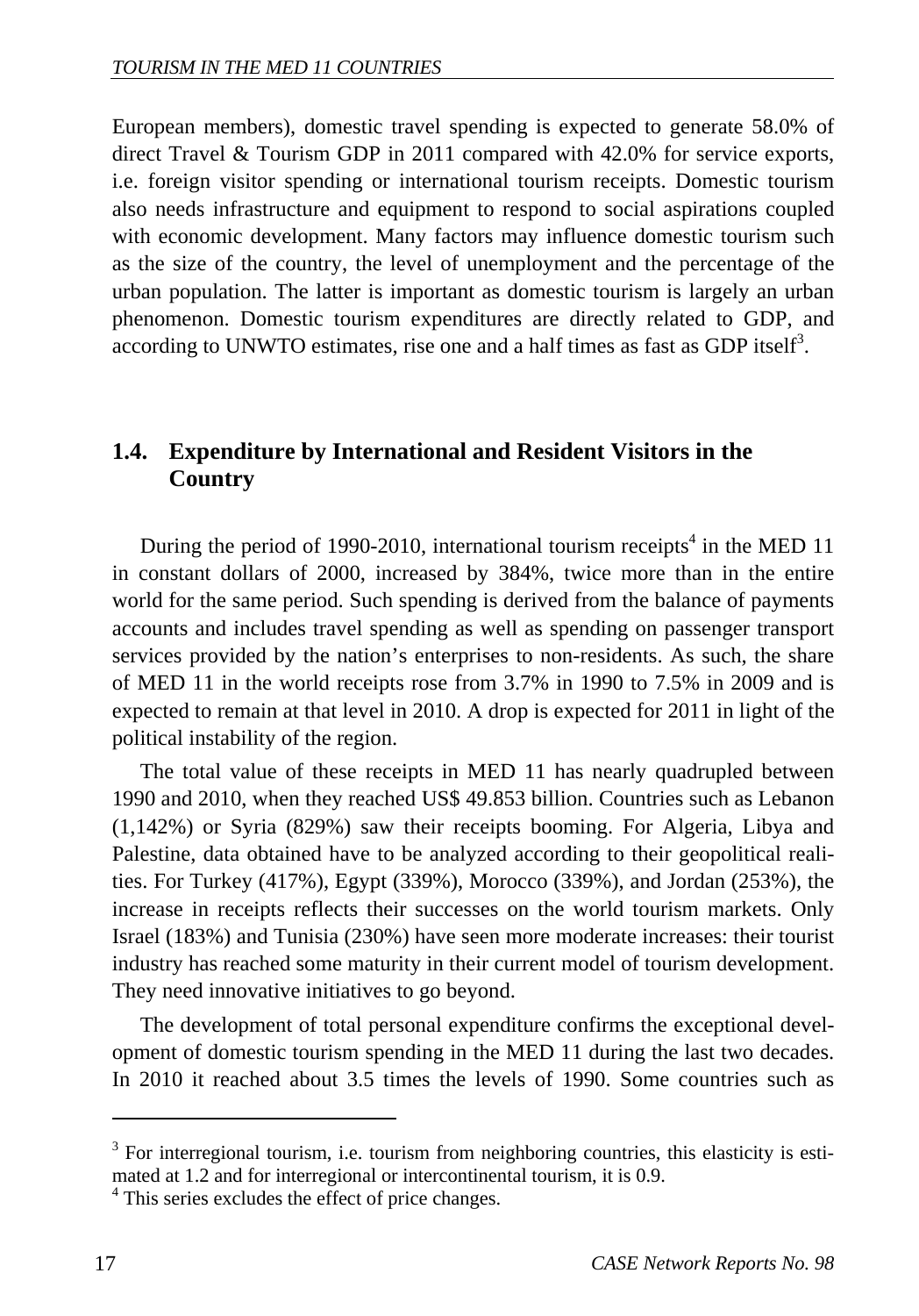Egypt, Morocco, Turkey, Libya, Tunisia, Syria, achieved a higher percentage of domestic tourism growth. Jordan, after a slowing down between 1998 and 2000, noted a solid expansion after 2004. Today, domestic tourism in all MED 11 countries is more important than international tourism for their economies: in 2010, tourist services exports reached 49.853 billion US\$ compared to US\$ 63.061 billion of residents' expenditure. However in Turkey, domestic tourism is more than twice as important as international tourism; in Israel, domestic tourism is about 40% more important than international tourism. In Libya, international tourism is still very small and accounts for only 9% of total tourism expenditures. It is worth noting that domestic tourism induces, per 1 US\$ spending, more job creation and SME development than international tourism.

| <b>Countries</b> | 1990    | 1995    | 2000    | 2005    | 2009    | 2010 est. |
|------------------|---------|---------|---------|---------|---------|-----------|
| Algeria          | 0.113   | 0.128   | 0.545   | 0.755   | 0.875   | 0.788     |
| Egypt            | 2.629   | 3.888   | 4.657   | 9.081   | 9.272   | 8.912     |
| Israel           | 2.295   | 3.547   | 4.611   | 3.455   | 3.861   | 4.211     |
| Jordan           | 1.012   | 1.045   | 0.935   | 1.606   | 2.452   | 2.561     |
| Lebanon          | 0.912   | 0.982   | 0.893   | 5.685   | 9.465   | 10.417    |
| Libya            | 0.020   | 0.010   | 0.080   | 0.304   | 0.09    | 0.090     |
| Morocco          | 1.472   | 1.363   | 2.280   | 4.303   | 5.024   | 4.986     |
| Palestine        |         |         | 0.226   | 0.210   |         |           |
| Syria            | 0.270   | 1.306   | 1.082   | 1.716   | 2.143   | 2.239     |
| Tunisia          | 1.122   | 1.507   | 1.977   | 2.361   | 2.704   | 2.579     |
| Turkey           | 3.136   | 4.891   | 8.467   | 13.561  | 14.051  | 13.07     |
| TOT. MED 11      | 12.981  | 18.667  | 25.753  | 42.948  | 49.937  | 49.853    |
|                  |         |         |         |         |         |           |
| World            | 348.825 | 452.962 | 571.469 | 642.051 | 664.194 | 670.114   |
| % MED 11         | 3.7%    | 4.1%    | 4.5%    | 6.7%    | 7.5%    | 7.4%      |

**Table 3. Expenditures by international visitors (2000 US\$ billions)** 

*Source*: UNWTO& WTTC.

# **1.5. Importance of Tourism Activity in the MED 11 Economies**

Various estimated indicators illustrate the importance of the tourism sector in the overall MED 11 economy<sup>5</sup>.

<sup>&</sup>lt;sup>5</sup> UNWTO and WTTC indicators to measure Travel & Tourism Economy GDP take advantage of the equivalence of the expenditure measure of GDP and the output measure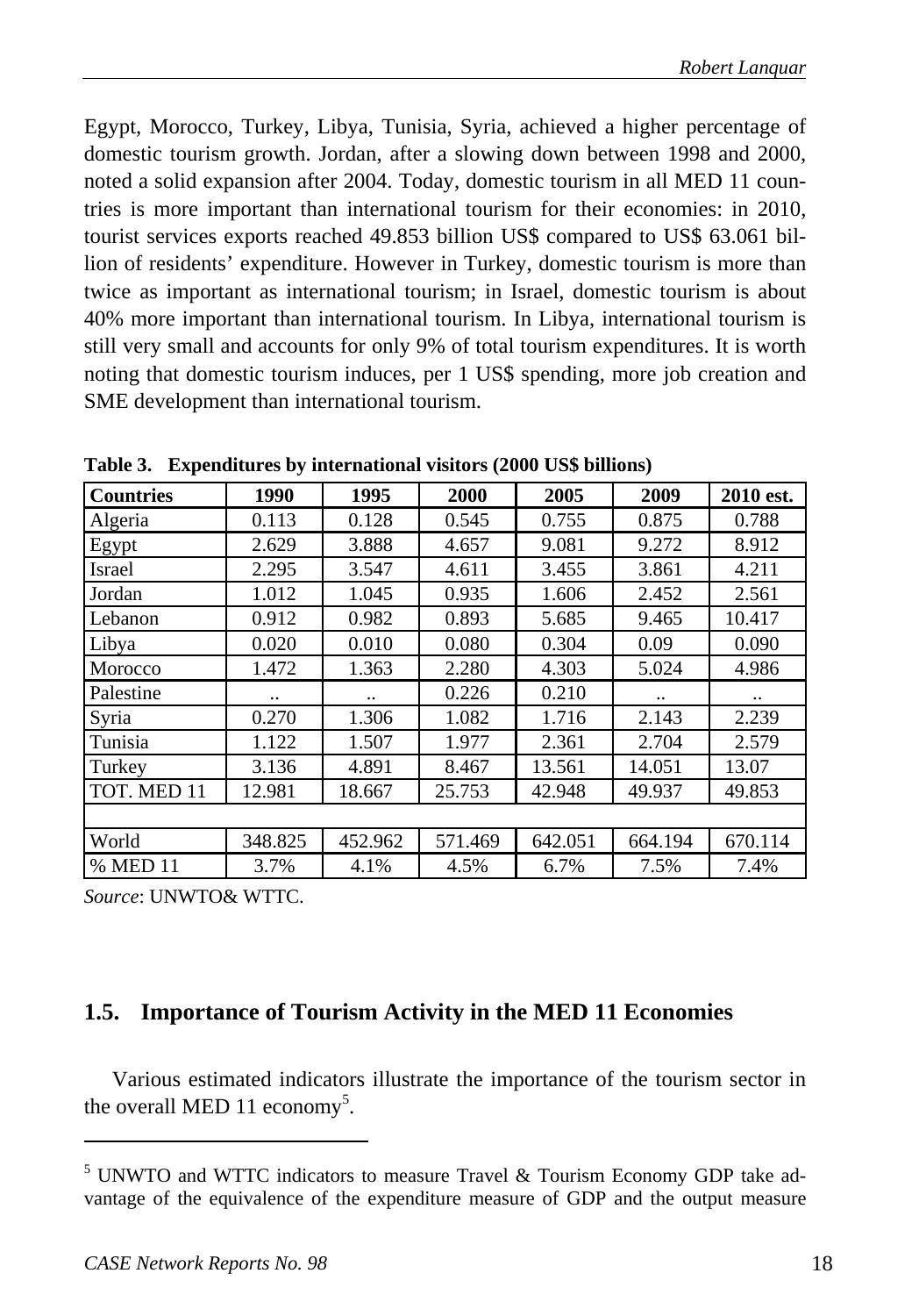### **1.5.1. Tourism in GDP**

The weight of tourism – defined as the activities of traditional tourism providers (e.g. lodging, transportation, etc.) plus tourism-related investment, public spending and export of goods – includes both the direct and the indirect effects via the tourism supply chain spending (Table 4). The total contribution of Travel & Tourism to GDP is almost 3 times greater than its direct contribution. In fact, the changes in the relative importance of the tourism sector must be seen in relation to the overall economic development of the country and the growth of other sectors. In Israel for instance, the share of tourism fell from 7.8% of GDP in 1990 to 6.3% of GDP in 2010, reflecting the maturity of the tourism sector and the fact that other economic sectors have grown faster than tourism. In Algeria and Libya, the development of the tourism sector must be perceived against the background of a rapidly growing energy sector. In Egypt, Jordan, Morocco and Syria, the growth of tourism has been faster than the growth in other sectors, resulting in its growing share in the economy.

| <b>Countries</b> | 1990 | 1995 | 2000 | 2005 | 2010 |
|------------------|------|------|------|------|------|
| Algeria          | 5.5  | 5.6  | 7.5  | 6.5  | 5.8  |
| Egypt            | 8.8  | 10.2 | 11.4 | 15.7 | 12.9 |
| Israel           | 7.8  | 8.4  | 8.3  | 6.7  | 6.3  |
| Jordan           | 24.3 | 21.0 | 16.3 | 18.5 | 20.4 |
| Lebanon          | 9.0  | 9.6  | 9.3  | 31.2 | 37.6 |
| Libya            | 60.0 | 6.0  | 11.4 | 12.3 | 9.3  |
| Morocco          | 10.4 | 10.3 | 12.3 | 14.9 | 14.1 |
| Palestine        | n.a. | n.a. | n.a. | n.a. | n.a. |
| Syria            | 7.5  | 12.5 | 11.5 | 12.0 | 12.0 |
| Tunisia          | 16.5 | 17.5 | 18.4 | 18.5 | 16.1 |
| Turkey           | 7.9  | 10.5 | 9.9  | 11.4 | 9.7  |
| MED 11 average   | 10.0 | 10.0 | 10.0 | 10.0 | 9.1  |

**Table 4. Macroeconomic weight of the MED 11 (percentage of tourism and travel in GDP economy)** 

*Source*: WTTC, UNWTO - Estimates for 2010.

In Turkey, the importance of the tourism sector has fluctuated somewhat due to the instability of the local currency. However, it was considerably higher in 2010

when appropriately defined. Tables 4 and 5 concern the economic impact and balance of payment contribution of tourism in the MED 11 from 1990 to 2010 and the importance of tourism in total employment. Nonetheless the changes within each country are greatly differentiated, with fluctuations connected to the ongoing socio-economic changes.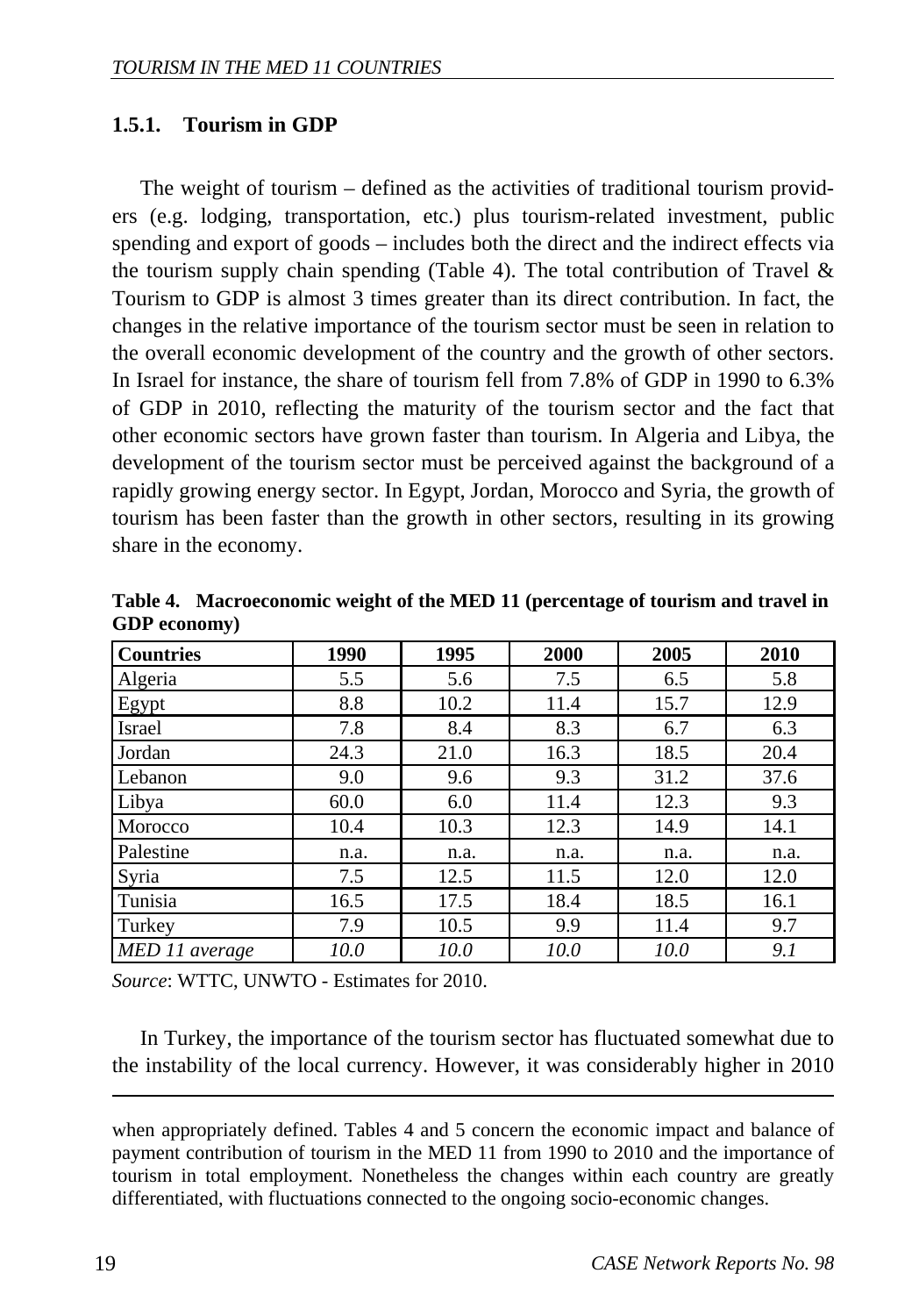(9.7% of GDP) than it was in 1990, when it stood at 7.9%. In Tunisia, the sector remained at about 16% during the period under consideration, suggesting that it grew in line with the entire economy.

Compared with the share of tourism in the world economy (estimated at ca. 9% in 2010), the MED 11 average of about 10% between 1990 and 2005 (despite dropping to 9.1% in 2010 as a result of the crisis) confirms its importance for this particular region.

#### **1.5.2. Tourism in the balance of services**

Tourism-related export earnings (good and services) are expected to generate 6.1% of exports in 2010. Except for in Algeria, Libya and Israel, tourism is a major balance of payments item, especially with respect to trade in services (Table  $5)^6$ .

| <b>Countries</b> | 1990      | 1995      | 2000      | 2005      | 2010      |
|------------------|-----------|-----------|-----------|-----------|-----------|
| Algeria          | 30.1      | 16.3      | 59.8      | 44.5      | 40.8      |
| Egypt            | 40.5      | 34.3      | 47.5      | 49.2      | 50.1      |
| Israel           | 38.1      | 43.8      | 29.9      | 21.9      | 20.2      |
| Jordan           | 54.4      | 56.9      | 57.0      | 75.3      | 80.6      |
| Lebanon          | $\ddotsc$ | 58.6      | 25.4      | 54.9      | 52.2      |
| Libya            | 11.9      | 12.9      | 48.8      | 56.3      | 82.6      |
| Morocco          | 64.5      | 67.6      | 75.1      | 67.0      | 67.5      |
| Palestine        | $\ddotsc$ | $\ddotsc$ | $\ddotsc$ | $\ddotsc$ | $\ddotsc$ |
| Syria            | 34.3      | 70.4      | 70.4      | 69.9      | 67.9      |
| Tunisia          | 66.8      | 73.2      | 71.4      | 69.6      | 63.6      |
| Turkey           | 47.7      | 44.7      | 43.5      | 73.7      | 71.6      |

**Table 5. MED 11 Tourist receipts as share of service receipts in the balance of services**<sup>7</sup>  **(in %)** 

*Source*: WTTC, UNWTO – estimates for 2010.

<sup>&</sup>lt;sup>6</sup> Table 5 uses the indicator of expenditure by international visitors on goods and services within the invisible balance or balance of trade in services. Such inbound tourism spending includes (from the balance of payments accounts) both travel spending and spending on passenger transport services provided by the country's firms to non-residents. It does not include consumer goods (such as clothing, electronics or petrol/fuel) exported for ultimate sale to visitors, or capital goods (such as cars, aircraft or cruise ships) exported for use by tourism providers abroad. The results are linked to the diversification of countries' economies.

 $<sup>7</sup>$  E.g. the difference between funds received by a country when exporting services and the</sup> funds paid for importing services.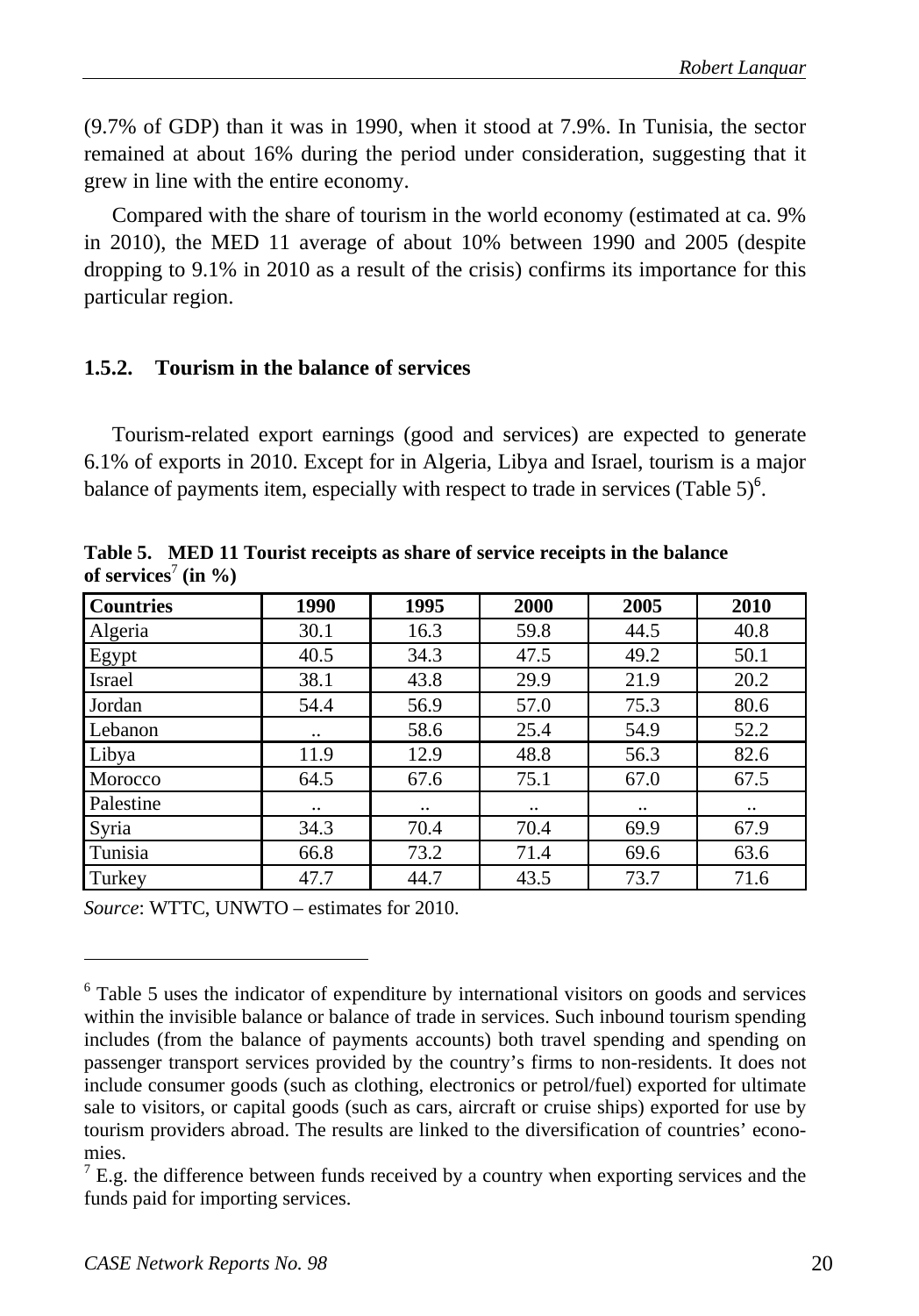The growth of tourism in Egypt, Jordan, Morocco, Tunisia and Turkey has increased its weight in the balance of services. There was a twofold increase of the tourism share in the Syrian BOP service receipts between 1990 and 1995, when the country opened up to tourism, after which the growth was more gradual.

It may be also interesting to observe the weight of services in comparison with the export of goods in the MED 11 between 1990 and 2009. In those MED countries where tourism is important, this weight is higher. On the contrary, in the oilproducing countries of Algeria and Libya, this percentage is insignificant.

#### **1.5.3. Employment**

Direct and indirect tourism employment (Table 6) makes a very significant contribution to overall employment in the MED 11. Tourism employs about half as many people as agriculture in the MED 11. The average for MED 11 grew from 9.5% to about 13.5% during the period of 2005-2010. Tourism contributes to about one fifth of total employment in Jordan, about 15% in Tunisia, only slightly less in Syria, and more than one tenth of the total employment in Morocco and Egypt. The share of tourism in total employment is decreasing in Israel, Libya, and Turkey.

| <b>Countries</b> | 1990 | 1995  | 2000  | 2005  | 2010  |
|------------------|------|-------|-------|-------|-------|
| Algeria          | 4.8  | 4.9   | 6.6   | 5.6   | 5.1   |
| Egypt            | 7.4  | 8.6   | 9.6   | 13.0  | 10.9  |
| Israel           | 9.5  | 10.1  | 10.1  | 8.2   | 7.8   |
| Jordan           | 22.2 | 19.2  | 14.9  | 16.9  | 18.8  |
| Lebanon          | 8.5  | 8.8   | 8.8   | 31.2  | 38.0  |
| Libya            | 5.7  | 8.7   | 11.4  | 12.1  | 9.0   |
| Morocco          | 8.9  | 8.9   | 10.6  | 14.7  | 12.2  |
| Palestine        | n.a. | n.a.  | n.a.  | n.a.  | n.a.  |
| Syria            | 7.8  | 13.3  | 11.8  | 12.5  | 12.5  |
| Tunisia          | 15.3 | 16.3  | 17.2  | 16.5  | 15.1  |
| Turkey           | 5.3  | 6.4   | 5.4   | 7.7   | 6.4   |
| Average MED11    | 9.54 | 10.52 | 10.64 | 13.84 | 13.58 |

**Table 6. MED 11 Employment in the tourist sector as a share of total employment** 

*Source*: WTTC, UNWTO- Estimates for 2010.

Employment in the tourism sector in the MED 11 grew by 152% between 1990 (3.6 million employees) and 2000 (5.5 million) and again by 144% between 2000 and 2010 (7.9 million). The countries with the greatest numbers of people working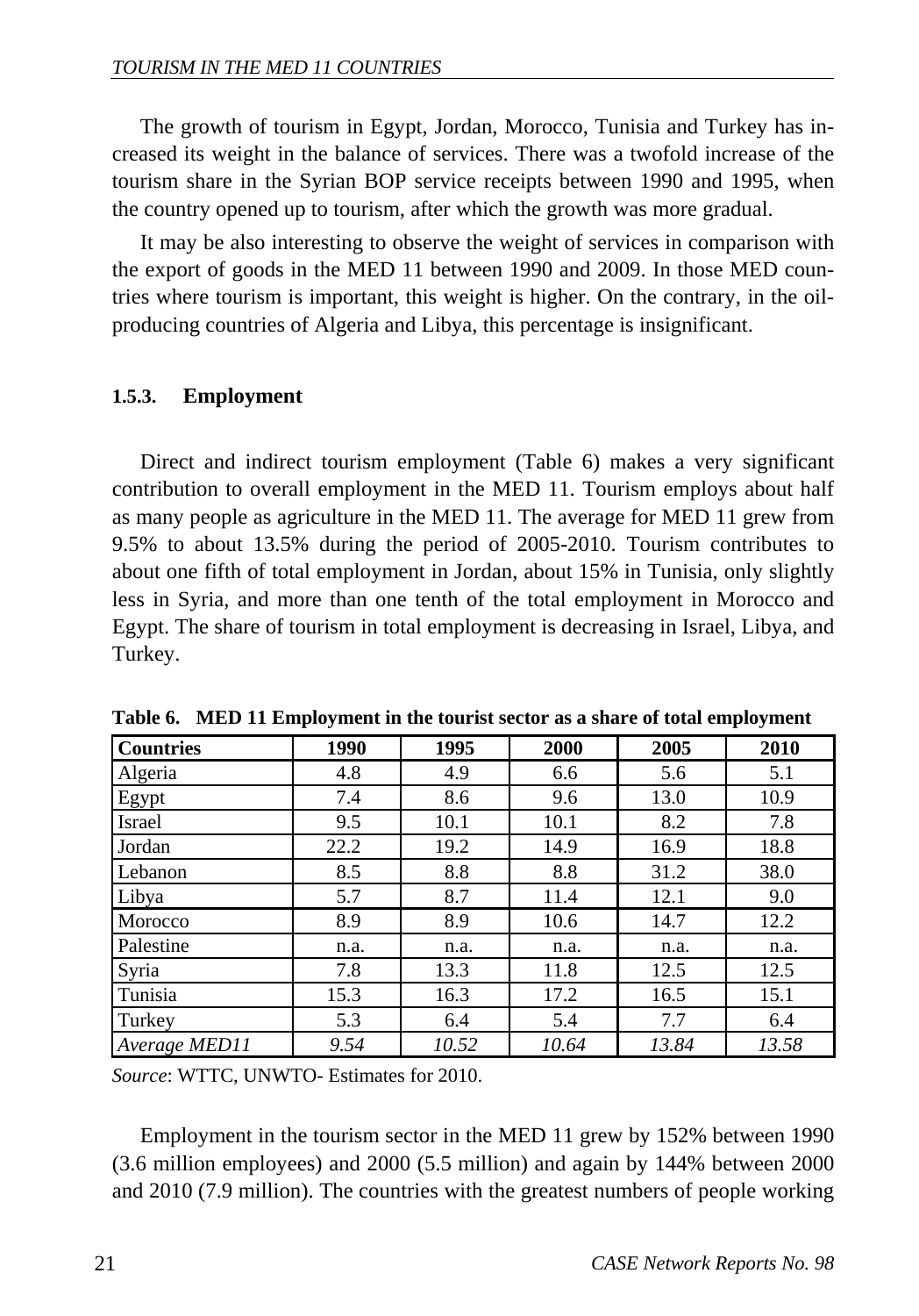in the tourism industry are Turkey with 1,388,700 jobs and Morocco with 1,334,300 jobs. Over 1990-2010, total employment in this sector grew by 219%, whereas tourist arrivals grew by 404%. This means that productivity per employee almost doubled.

Unquestionably, tourism is a labor-intensive industry. At the same time, progress has been made in its productivity, mainly in the large companies investing in hotel and leisure equipment and accommodation, similar to more advanced countries. These companies operate with a more efficient labor pattern (higher productivity) than the myriad of small and medium-size (often micro-) enterprises. According to the UNWTO, SMEs represent more than 95% of the number of tourism enterprises in the Mediterranean but only 80% of sector employment. In the MED 11, the share of employment in larger companies is higher (30% vs. 20% in both Mediterranean rims).

#### **1.5.4. Capital Investment in tourism and government tourism expenditure**

At the global level, investments in tourism and travel represent a little less than 10% of overall investments. This share increased from 8.6% in 1990 to 9.2% in 2010, with a peak of 10% in 2007.

The share of MED 11 countries in tourism and travel related global capital investment was almost constant, increasing slightly from 2.47% to 2.59 % between 1990 and 2010, with a peak in 2000 (2.92% of global investments in the tourist industry)

Except for Algeria, Israel and Syria (as well as Lebanon in the early 1990s at the end of its civil war), the share of tourism related investment in overall investment exceeds the world average (see Table 7). In absolute numbers, MED 11 investments in tourism tripled between 1990 and 2010 and doubled between 2000 and 2010.

These investments are now mainly in transportation infrastructure, tourism equipment and technological innovations. Algeria has increased its investment in the tourist industry by a factor of ten between 2005 and 2010, mainly thanks to its transportation policy (rail and roads) which, in the long run, may facilitate tourism's take-off. The vision of a strong tourism industry in Algeria has had a leveraging effect in this rise. Egypt is steadily increasing its investment in tourism even though investment in the other sectors of the economy grew at a faster rate, as is the case for several other MED 11 countries. Investments in tourism in absolute terms are growing steadily in Syria, Jordan, Lebanon, Tunisia and Turkey; in Israel, they have stagnated for the last few years.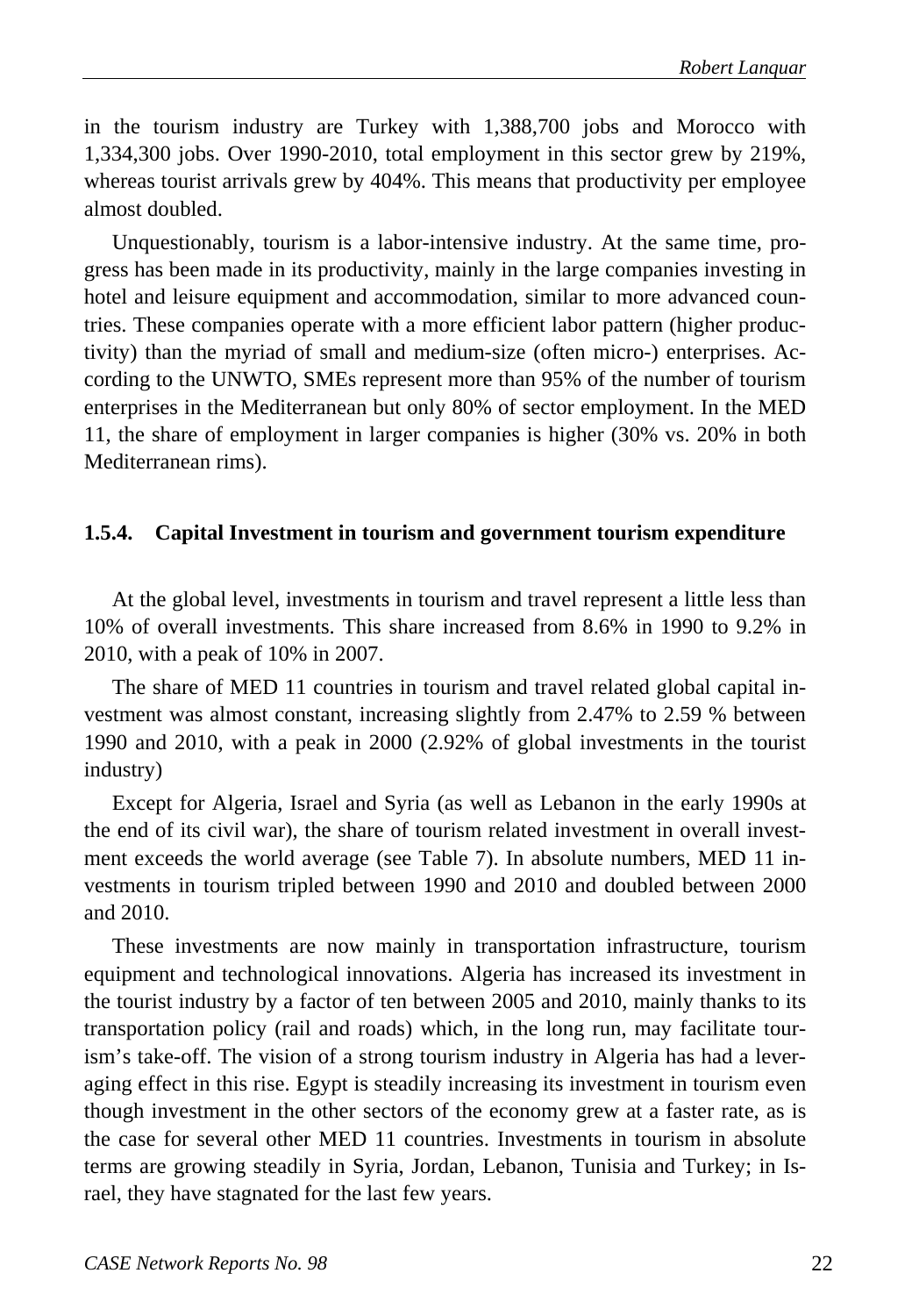| <b>Countries</b> | 1990 | 1995 | 2000 | 2005 | 2010 est. |
|------------------|------|------|------|------|-----------|
| Algeria          | 7.4  | 4.3  | 6.2  | 8.6  | 3.9       |
| Egypt            | 10.8 | 12.1 | 15.0 | 13.1 | 11.4      |
| Israel           | 10.9 | 10.3 | 11.0 | 8.8  | 7.6       |
| Jordan           | 27.7 | 14.8 | 19.7 | 16.5 | 12.8      |
| Lebanon          | 7.4  | 12.2 | 11.8 | 12.3 | 10.5      |
| Libya            | 9.3  | 22.5 | 30.4 | 31.2 | 24.1      |
| Morocco          | 13.8 | 13.1 | 13.1 | 12.1 | 10.9      |
| Syria            | 2.9  | 4.6  | 5.7  | 6.9  | 6.1       |
| Tunisia          | 19.5 | 17.7 | 18.9 | 17.0 | 13.1      |
| Turkey           | 11.8 | 11.0 | 14.6 | 14.8 | 11.6      |
| World average    | 8.6  | 8.2  | 8.9  | 9.8  | 9.2       |

**Table 7. Capital Investment in tourism (% share of total investments in the country)**

*Source*: WTTC.

The investment data used so far includes FDI – foreign direct investment - in the MED 11. The data available suggests that the share of the total FDI originating from the European Union and allocated to tourism in MED 11 is less than 10%. Since 2005, Morocco has been positioned as the preferred destination for FDI. Despite their potential, some MED 11 countries suffer from a lack of interest on the part of international investors.

Investments in transportation and ICT will affect the future of tourism. For example, Turkey is now the  $10<sup>th</sup>$  Top Destination in the world as ranked by Facebook users $\delta$ . There is no data available on capital investment in ICT for tourism purposes in the MED 11 region. However, the multiplication of projects and programs indicates the accelerated spread of these technologies in this region between 2005 and  $2010^9$ . ICT allows for better accessibility of the MED 11 destinations and a reduction in the costs of travel products, especially by reducing the role of foreign travel agents and tour operators. Thus ICT may re-equilibrate the influence of national providers in the distribution systems, as they can deal with their clientele directly and have less of a need for international operators. The MED 11 countries are adopting these new technologies to grasp the opportunities they offer. New types of investment are necessary to avoid the risk of marginalization and they are also included into government tourism expenditures.

However, according to ANIMA- the Mediterranean Investment Network, in recent years, tourist investments in the MED 11 region have attracted fewer projects:

<sup>&</sup>lt;sup>8</sup> Source: eMarketer.com from Inside Facebook by company blog, Aug.3, 2010

<sup>&</sup>lt;sup>9</sup> The development of ICT in the MED 11 is elaborated in detail in Abbasi (2011).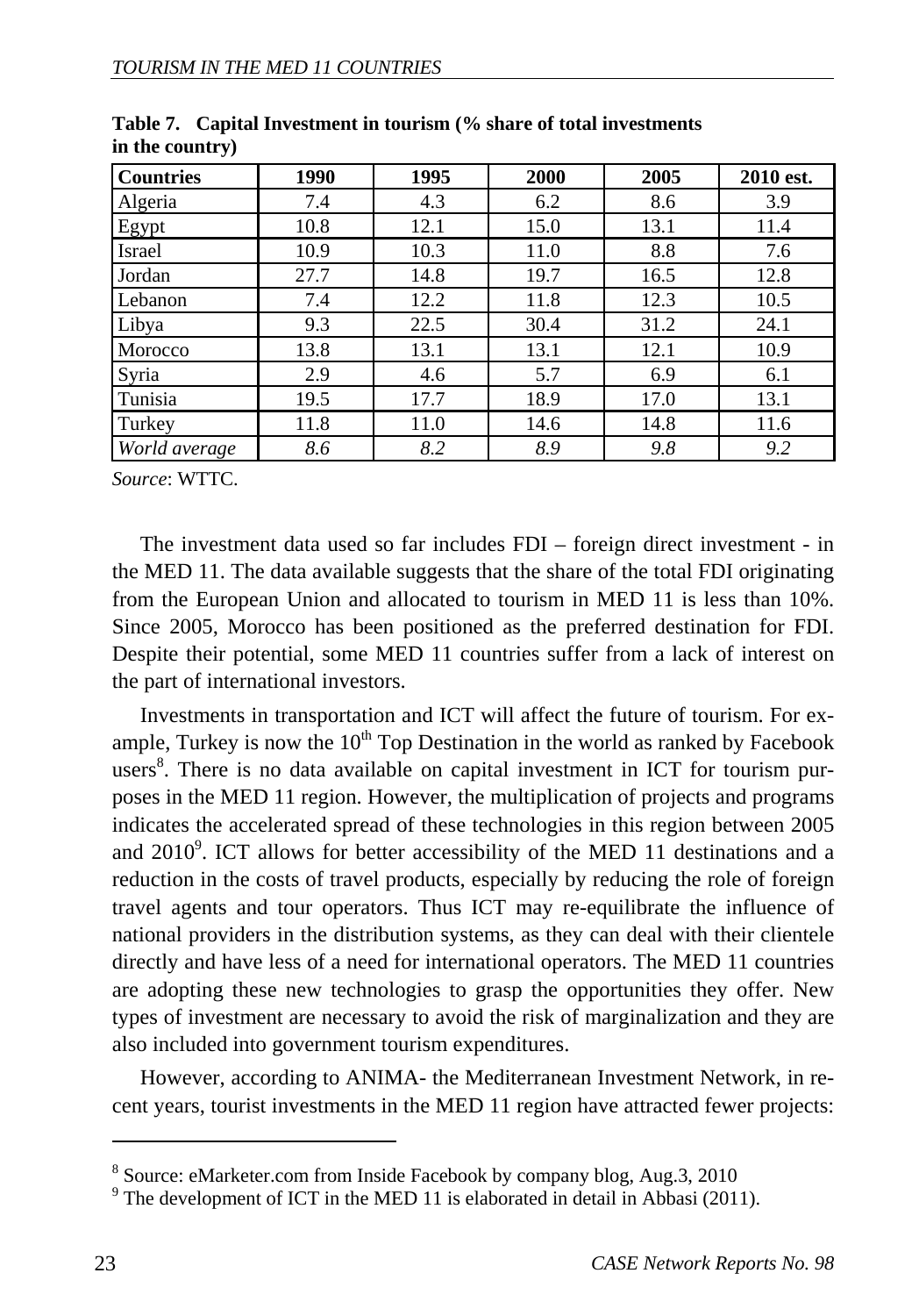19 projects in 2009, as compared to more than 40 per annum on average in 2004- 2008. This drop continued in 2010 and is expected to deteriorate further in 2011.

The level of investment is also reflected in the number of bed-places in hotels and similar establishments in the MED 11 as shown in Table 8. Turkey recorded the highest number of beds (563,252 in 2008) and their highest increase since  $2000 (+56\%).$ 

| Countries              | 1995                 | 2000    | 2005    | 2007    | 2008    | 2009             |
|------------------------|----------------------|---------|---------|---------|---------|------------------|
| Algeria                | 63,614               | 67,087  | 82,808  | 84,559  | 85,000  | $\ddotsc$        |
| Egypt                  | 128,957              | 227,222 | 341,552 | 380,382 | 421,694 | $\ddotsc$        |
| Israel                 | 75,100               | 106,782 | 126,831 | 128,356 | 128,35  | $\ddotsc$        |
| Jordan                 | 20,613               | 34,433  | 40,480  | 42,381  | 43,922  | 44,371           |
| Lebanon                | 16,419               | 25,450  | 28,953  | 29,071  | 30,062  | $\ddotsc$        |
| Libyan Arab Jamahiriya | $\ddot{\phantom{0}}$ | 19,969  | 21,404  | 26,423  | 27,334  | $\ddotsc$        |
| Morocco                | 90,511               | 94,652  | 124,27  | 143,221 | 152,936 | $\bullet\bullet$ |
| Palestine              | $6,434*$             | 10,063  | 7,923   | 8,901   | 8,985   | $\ddotsc$        |
| Syrian Arab Republic   | 31,449               | 34,209  | 43,262  | 47,077  | 48,585  | 51,023           |
| Tunisia                | 161,498              | 197,453 | 229,837 | 235,727 | 238,495 | $\ddotsc$        |
| Turkey                 | 280,463              | 322,334 | 481,704 | 530,763 | 563,252 | $\bullet\bullet$ |

**Table 8. Hotels and similar establishments (number of bed-places)** 

*Note*. \* 1994.

*Source*: UNWTO, Statistics and Satellite Tourism Accounts.

#### **1.5.5. Government expenditures in tourism**

Government expenditures in tourism quadrupled between 1990 and 2010, from 1,461 million US\$ to 6,086 million US\$, reflecting the priority given to this industry. All MED 11 countries started ambitious development programs after 1995 "based especially on the diversification of the offer, the modernization of the local tourist sector, and an enlarged opening to the private sector and to foreign investors" according to  $ANIMA - Mediteranean Investment Network<sup>10</sup>$ . For example, within its PROTIC program, Morocco planned to equip 80,000 SMEs with ADSL (bandwidth) until 2010.

Other government priorities relate to the reinforcement of regulations in terms of the quality of service, safety, land planning and the environment as well as the introduction of a legal and institutional framework conducive to private initiative

 $10$  Anima, The Mediterranean between growth and revolution, Foreign Direct Investments and partnerships in MED countries in 2010, Marseilles, March 2011.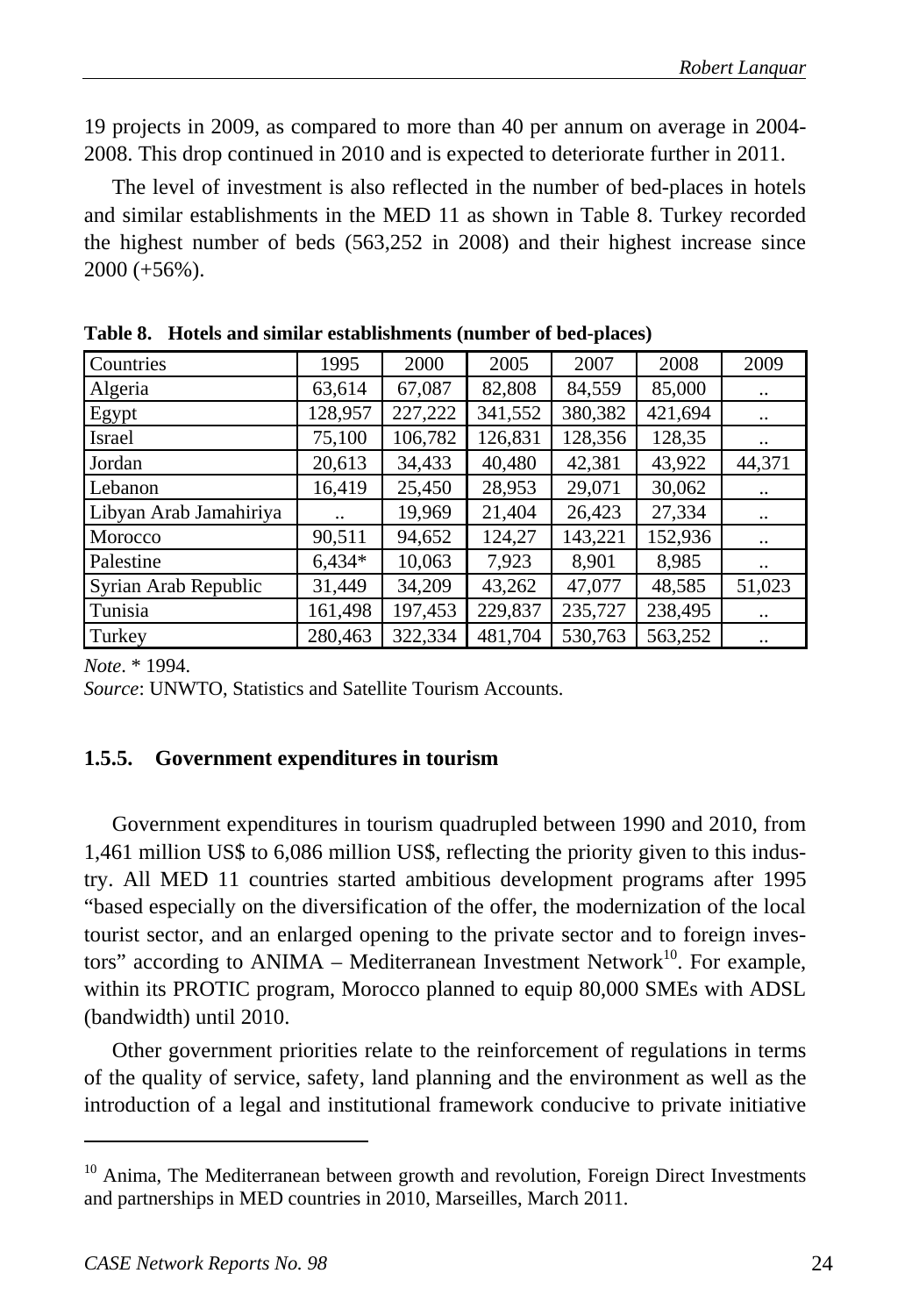and the development of foreign investment. Even so, the weight of the public sector and the administrative framework remains important in Algeria, Libya, and Syria.

Tourism marketing and promotion constitutes a significant share of government expenditures. In 2004, UNWTO attempted to survey the structure and budgets of the national tourism organizations around the world but Tunisia was the only country in the region which responded. Tunisia spent US\$ 7.6 per one tourist arrival (world average US\$ 2.9) and US\$ 4.5 per one inhabitant (world average US\$ 2.9). For one US\$ of budget spending for tourism, the international tourist receipts are US\$ 52 (world average US\$  $383$ )<sup>11</sup>.

The share of government expenditures on tourism as a percentage of total government expenditures is much smaller than the weight of this sector in the economy (Table 9). To the extent that the development of tourism is promoted by public expenditures, there may be scope for increasing expenditures to reinforce the competiveness of the tourism sector. This should be driven by the design and implementation of well-balanced strategies that should be applied at both national and local levels. The strategies should be based on improved cooperation among the MED 11 countries themselves and with the Mediterranean countries of the northern rim.

The implementation of tourism development programs must demonstrate continuity and coherence. Building strong national tourism administrations can help to maximize the potential of tourism to generate wealth and create jobs. Tourism is one of the most complex economic sectors, requiring close coordination with other government policies. Therefore it is critical that it is represented in decision making at the same level as other sectors. The tendency in the Northern rim in countries such as Spain or France is to reduce the status level of the National Tourism Administrations and to enhance the role of the private sector and the territorial communities. The same trend may occur in MED 11 with the spread of Association agreements with the European Union where tourism is now considered a priority since the Treaty of Lisbon entered into force on 1 December 2009 and the greater importance given to the private sector itself as a growth mobilizer. Tourism policies and strategies may be pushed at regional levels within the countries with shared norms and standards.

<sup>&</sup>lt;sup>11</sup> Source: OMT-UNWTO, Structures et budgets des organisations nationales de tourisme 2004-2005, Madrid, 2008.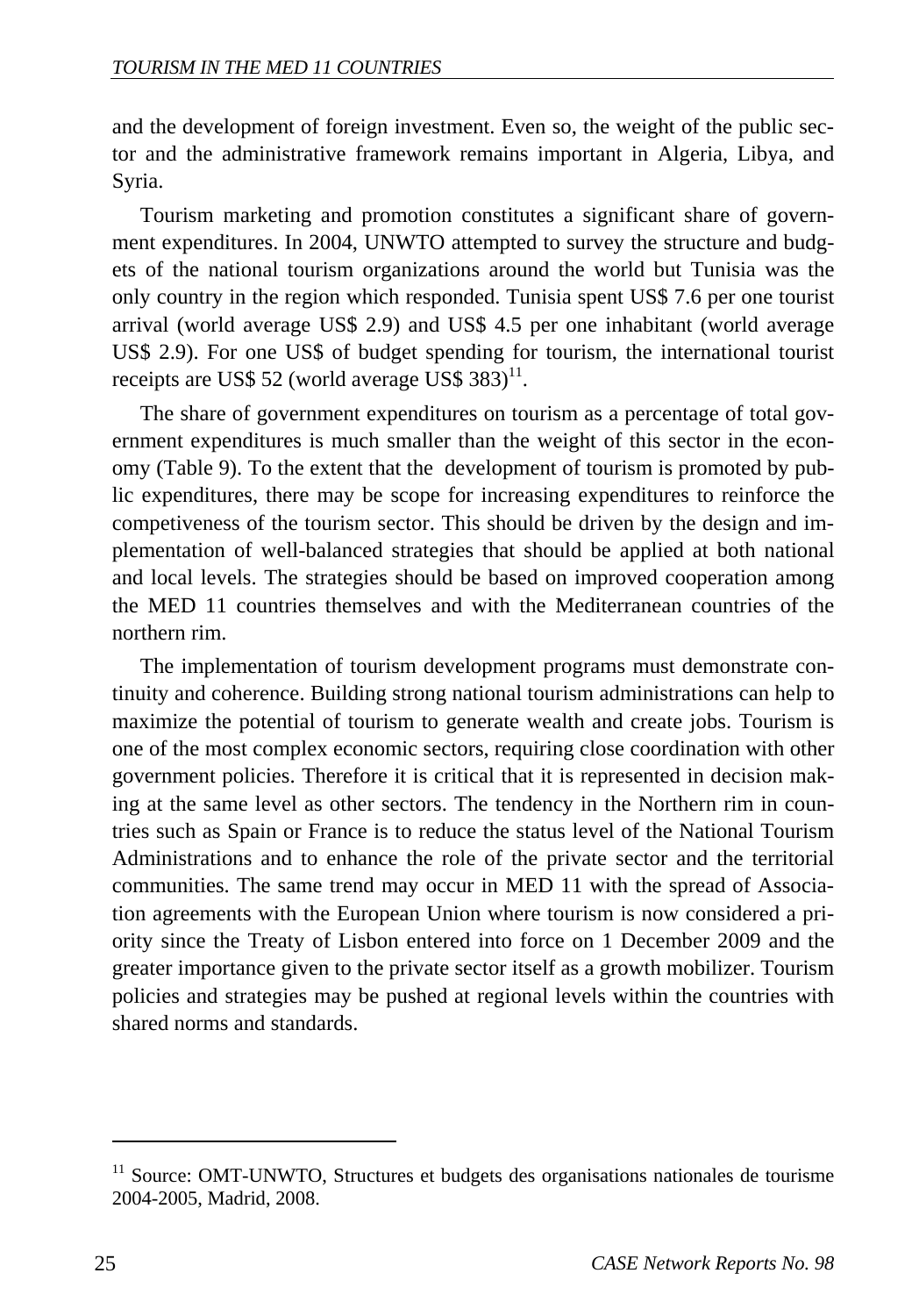| <b>Countries</b> | 1990 | 1995 | 2000 | 2005 | 2010 est. |
|------------------|------|------|------|------|-----------|
| Algeria          | 0.9  | 0.9  | 1.0  | 1.0  | 1.1       |
| Egypt            | 4.3  | 6.3  | 6.5  | 6.5  | 6.7       |
| Israel           | 2.1  | 2.1  | 2.0  | 2.0  | 2.0       |
| Jordan           | 11.5 | 10.4 | 10.1 | 10.3 | 10.4      |
| Lebanon          | 13.5 | 8.9  | 9.0  | 9.0  | 9.1       |
| Libya            | 1.0  | 2.5  | 2.7  | 2.6  | 2.6       |
| Morocco          | 4.1  | 3.8  | 3.4  | 3.5  | 3.5       |
| Syria            | 1.9  | 2.7  | 3.0  | 3.0  | 3.1       |
| Tunisia          | 6.5  | 6.6  | 7.0  | 7.2  | 7.3       |
| Turkey           | 0.7  | 0.7  | 0.5  | 0.5  | 0.5       |
| MED 11 average   | 4.65 | 4.49 | 4.52 | 4.56 | 4.63      |

**Table 9. 11 MED countries Government Tourism Expenditures in 2010 (share of total government expenditure)**

*Source*: WTTC.

The regional average for expenditure in the tourism sector (Table 9) amounts to 4.6% of total budget expenditure. It ranges from a low 0.5% in Turkey to more than 10% in Jordan. These levels must be evaluated against a detailed knowledge of the sector and the strategies chosen. Monitoring not only the spending levels but also the results and outcomes of government support should be given greater attention; a trend that is in line with modern budget management.

Air transport is also an important factor of the growth in tourism in the MED 11 countries. The opening up of air transport regulatory systems, the investments in airports and the launch or reinforcement of national and regional airlines, traditional flag carriers and low-cost carriers are positive signs. Some MED 11 national or Middle-East carriers are among the world's fastest growing airlines.

# **1.6. The MED 11 Economies and Their Tourism Competitiveness**

Tourism competitiveness is a "*destination's ability to create and integrate value-added products that sustain its resources while maintaining market position relative to competitors*" (WEF). The Travel & Tourism Competitiveness Index (TTCI) of the World Economic Forum aims to measure the factors and policies that make it attractive to develop tourism in different countries $^{12}$ .

<sup>&</sup>lt;sup>12</sup> World Economic Forum, The Travel & Tourism Competitiveness Report 2011, Beyond the Downturn, February 2011.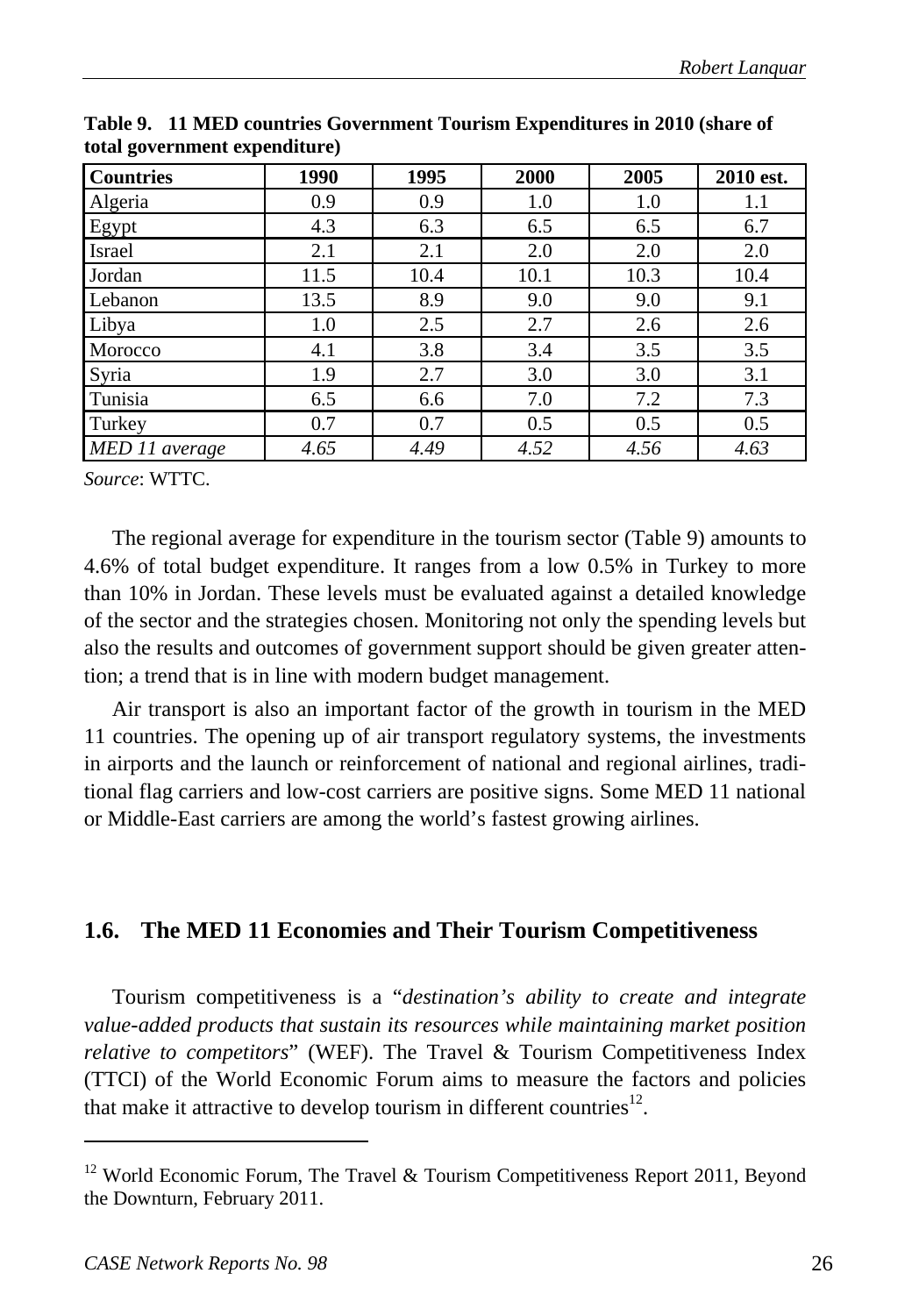The MED 11 countries are not among the most competitive tourism destinations in the world. Overall, they fell in the rankings between 2007 and 2010, with only Egypt and Syria regaining their positions between 2008 and 2009. Nevertheless, Table 10 shows that the region is better positioned on the T&T regulatory framework sub-index (except for Algeria and Libya) than on the T&T business environment and infrastructure sub-index. The worst ranked index is the last one on human, cultural and natural resources (Algeria ranks  $127<sup>th</sup>$ , Libya ranks  $114<sup>th</sup>$ , Syria ranks  $100<sup>th</sup>$ ). This means that the level of tourism training and planning is lower in comparison with other countries in the world.

The analysis made by the WEF gives detailed indications on countries such as Israel, Tunisia, Egypt, Morocco and Turkey. In 2009, Israel was the second-ranked country in the region, and  $36<sup>th</sup>$  overall, showing a stable performance. The country's human resources base is well evaluated, providing healthy and well-trained people to work in the T&T sector. Furthermore, its infrastructure is quite well developed compared with those of other countries in the region, especially its ICT infrastructure. Israel's rules and regulations, ranked  $39<sup>th</sup>$ , are conducive to the development of the sector, with low foreign ownership restrictions and visas required from few countries, although it requires a lot of time to set up a business in the country. Safety and security continues to be a major concern, placing the country  $73<sup>rd</sup>$  in the rankings for that sub index.

Tunisia is ranked  $6<sup>th</sup>$  among Middle East and African countries and  $44<sup>th</sup>$  overall, somewhat lower than in earlier surveys. Tunisia has benefited from a strong prioritization of tourism, with high government spending on the sector, effective destination-marketing campaigns, and attendance at several major international tourism fairs. Furthermore, unlike some other countries in the region, Tunisia is perceived as relatively safe in terms of crime and violence and offers competitive pricing.

Egypt was ranked  $64<sup>th</sup>$  overall in 2009, up two places from 2008. The country is rich in cultural heritage, with World Heritage cultural sites and international fairs and exhibitions held in the country. In addition it benefits from excellent price competitiveness: low fuel costs and more generally, low prices. What's more, there is a strong political prioritization, with the government ensuring both relatively high spending on tourism and a presence at major tourism fairs. On the other hand, Egypt's infrastructure needs improvement, particularly its tourism infrastructure, its ground transport infrastructure, and its ICT infrastructure. Upgrading tourism education and training would improve the country's overall competitiveness.

Morocco, ranked just behind Egypt, received a good evaluation of its cultural resources in 2008. The government has made the sustainable development of tourism activity a priority and protects the national environment. Further efforts should be made to improve health and hygiene levels and to upgrade the education and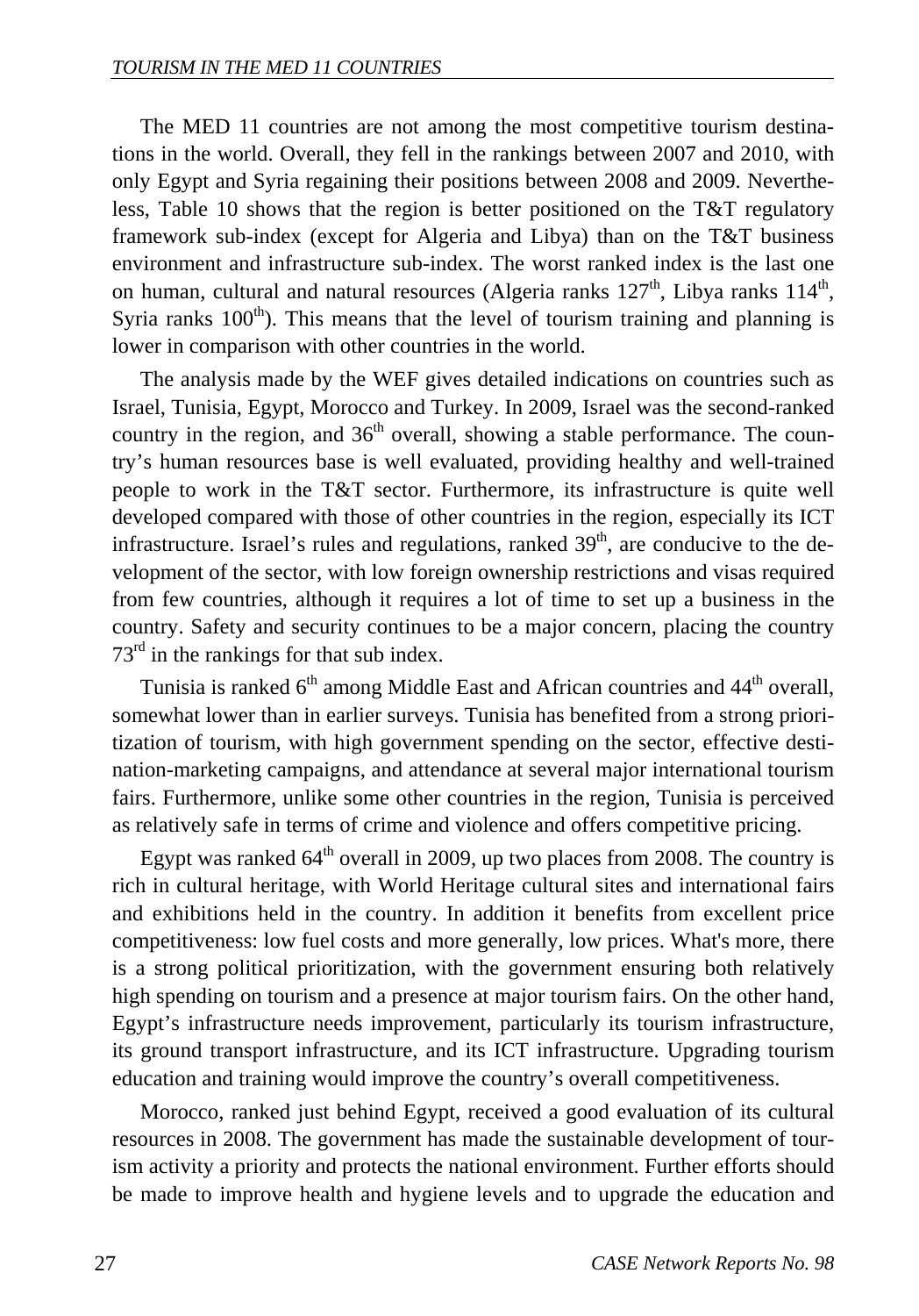training systems, as well as to make improvements in the transport infrastructure. Turkey, ranked  $56<sup>th</sup>$ , benefits from its rich cultural heritage. Nevertheless, analyzing its overall competitiveness in 2008, it is being held back by concerns about safety and security (mostly road safety), hygiene, and inadequate ground transport infrastructure.

| <b>Countries</b> | Rank<br>2007 | Rank<br>2008 | Rank<br>2009 | <b>TTCI</b><br>Global<br>2009<br>(Max:<br>7.00) | Sub - In-<br>dex Regu-<br>latory<br>frame-<br>work,<br><b>Rank 2009</b> | Sub – Index<br><b>Business</b><br>environ-<br>ment/infrast<br>ructure,<br><b>Rank 2009</b> | Sub –<br><b>Index</b><br>H, N & C<br>resources,<br><b>Rank 2009</b> |
|------------------|--------------|--------------|--------------|-------------------------------------------------|-------------------------------------------------------------------------|--------------------------------------------------------------------------------------------|---------------------------------------------------------------------|
| Algeria          | 93           | 102          | 115          | 3.31                                            | 108                                                                     | 98                                                                                         | 127                                                                 |
| Egypt            | 58           | 66           | 64           | 4.09                                            | 52                                                                      | 65                                                                                         | 73                                                                  |
| <b>Israel</b>    | 32           | 35           | 36           | 4.50                                            | 37                                                                      | 39                                                                                         | 51                                                                  |
| Jordan           | 46           | 53           | 54           | 4.25                                            | 36                                                                      | 67                                                                                         | 54                                                                  |
| Lebanon          |              |              | $\ddotsc$    | ٠.                                              | $\ddotsc$                                                               | $\ddotsc$                                                                                  | $\ddotsc$                                                           |
| Libya            |              | 104          | 112          | 3.38                                            | 97                                                                      | 109                                                                                        | 114                                                                 |
| Morocco          | 57           | 67           | 75           | 3.86                                            | 64                                                                      | 78                                                                                         | 83                                                                  |
| Palestine        |              |              | $\ddotsc$    | $\ddotsc$                                       | $\ddotsc$                                                               | $\ddotsc$                                                                                  | $\ddotsc$                                                           |
| Syria            |              | 94           | 85           | 3.73                                            | 68                                                                      | 82                                                                                         | 100                                                                 |
| Tunisia          | 34           | 39           | 44           | 4.37                                            | 31                                                                      | 49                                                                                         | 56                                                                  |
| Turkey           | 52           | 54           | 56           | 4.20                                            | 63                                                                      | 60                                                                                         | 49                                                                  |

**Table 10. WEF Travel & Tourism Competitiveness Index (TTCI) 2007-2009** 

*Source*: World Economic Forum, Travel & Tourism Competitiveness Reports.

#### **Possible new forms of tourism: Cruises and religious tourism**

#### *Maritime cruises*

The Mediterranean Sea is an important area of maritime traffic. It is currently witnessing the strong development of cruising and, to a lesser extent, yachting. although their growth has been slowing due to the negative environmental impacts. Cruises create a market of high potential in the MED 11 and land excursions from cruise ships have only a small impact on the environment, even if they bring less economic benefits for the destination countries, as much of the hospitality expenditures are off-shore.

The Mediterranean, with 3 million cruise passengers (more than 10% annual growth from 2005 to 2010), is now the second largest world cruising zone after the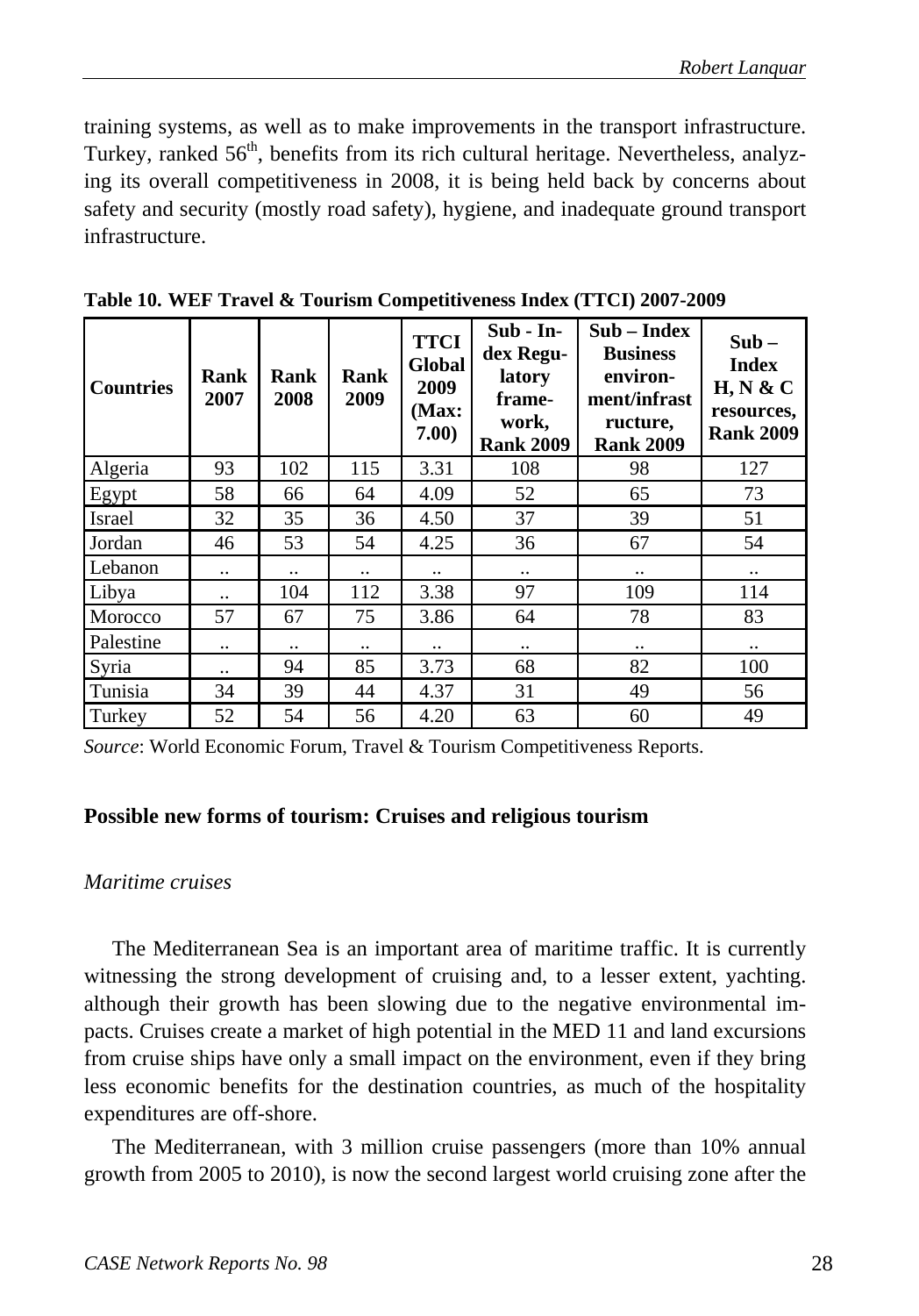Caribbean. The world economic crisis had a weak impact on embarkation in 2009. The expenditure carried out by these cruise passengers in the Mediterranean termini is up to 1.4 billion  $\epsilon$  and the value added - 600 million  $\epsilon$ . This expansion is largely thanks to cruise companies which invest massively in new models of ships with impressive tonnages. The tendency to gigantism will quickly require the adaptation of the Mediterranean ports to larger tonnages.

Tourism in the MED 11 region is still highly dependent on tour operators in European countries. Price competition is intense. Tourism development projects in the MED 11 region have been increasingly shaped as coastal resort complexes and all-inclusive packaged tours, providing a range of on-site services highly dominated by few international tour operators. As a result, standardized tourist services of this kind do not provide visitors with direct contact with local culture and can be easily interchangeable with other destinations.

This may change with a distribution system utilizing e-tourism. Ideally MED 11 countries need to go for alternative sources of higher value added and more information based–tourism. They should look for more unique selling propositions by the destinations based on culture and nature.

#### *Religious tourism*

One of the new prospects for dynamic tourism, especially in Egypt, Palestine, Israel, Jordan, Lebanon, Syria and Turkey, is religious tourism which already accounts for 15 to 20% of international tourist arrivals, not only from Europe or other long haul destinations, but also the Middle Eastern region itself. According to the UNWTO and UNESCO, religious tourism, particularly pilgrimage routes and itineraries, can revitalize territories by aiming for quality and the multiplication of partnerships, for example, through the creation of "clubs of producers" associated with religious tourism. This revitalization forms part of the vision of projects such as the Abraham's Path Initiative or the "Spirits of the Mediterranean: Structuring Rural Spaces and Religious and Spiritual Tourism" revolving around popular and religious festivals, elements of cultural identity as well as factors of local economic development $13$ .

<sup>&</sup>lt;sup>13</sup> See Report on the characteristics, trends and prospects of religious tourism in the Middle East and North Africa, UNWTO, Commission for the Middle East, Thirty-fourth meeting, Sana'a, Yemen, 22-23 June 2010, Policy Paper 5(a), Madrid, May 2010.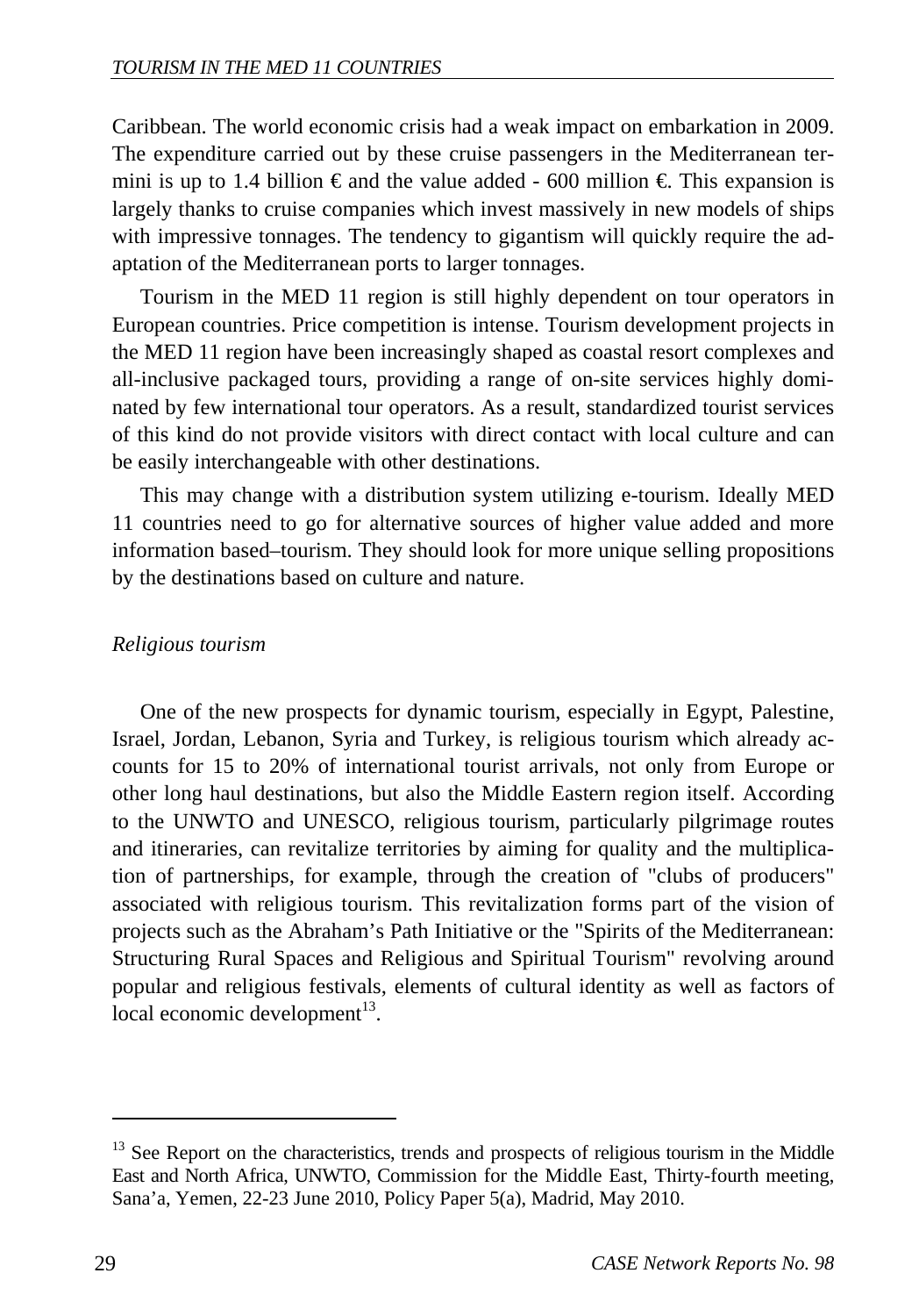# **1.7. Identification of the Environmental Drivers that Could Contribute to the Sustainable Development of Tourism**

Most of the tourism repercussions for the environment are accentuated by the seasonal nature of this activity in the Mediterranean: accommodation, facilities, transport networks, water supply and waste services have to be over-sized. The scarcity of statistical data, especially in a time series format and the lack of homogeneous and reliable statistics concerning the impact of tourism on the environment, complicate the preparation of scenarios for the future of tourism in the MED 11. This hampers the foresight analyses of the tourism sector, including the UNEP's CAR Blue Plan<sup>14</sup>.

#### *Seasonal stress on water resources*

The MED 11 ecosystems encounter a seasonal stress with regard to water resources. As the peak tourist season coincides with the dry season, the tourist industry competes strongly with other industries and agriculture. This affects, among others, such tourist facilities as balneotherapy, swimming pools, golf (which requires 10.000 m3 /ha/year) and the lifestyle of tourists (higher daily water consumption).

However, the overall impact of water scarcity on the tourism sector must be seen in context of its limited water consumption (2% of total water consumption in Morocco and Tunisia, and less than 1% in Syria, Algeria or Libya). The agricultural sector accounts for more than 70% of water total consumption. On the other hand, the tourism sector is able to pay more for its water consumption and finance desalination plants. Water shortage therefore is not likely to be a binding limiting factor for tourism development in general. Yet there are localized shortages, such as in Marrakech in Morocco or Tozeur in Tunisia, where localized solutions will need to be found unless the prospects for the tourism sector will be dimmed.

#### *Other environmental drivers*

Other parameters of the environmental impact of the tourist industry are: the use of land by one tourist bed estimated by the Plan Bleu - MAP at 30 m² for a hotel and at 100 m² for a holiday home, the type of construction (collective or individual, re-using existing construction or new constructions, reversibility of the

<sup>&</sup>lt;sup>14</sup> Plan Bleu, 2009 Activity Report, Sophia-Antipolis, France, 2010.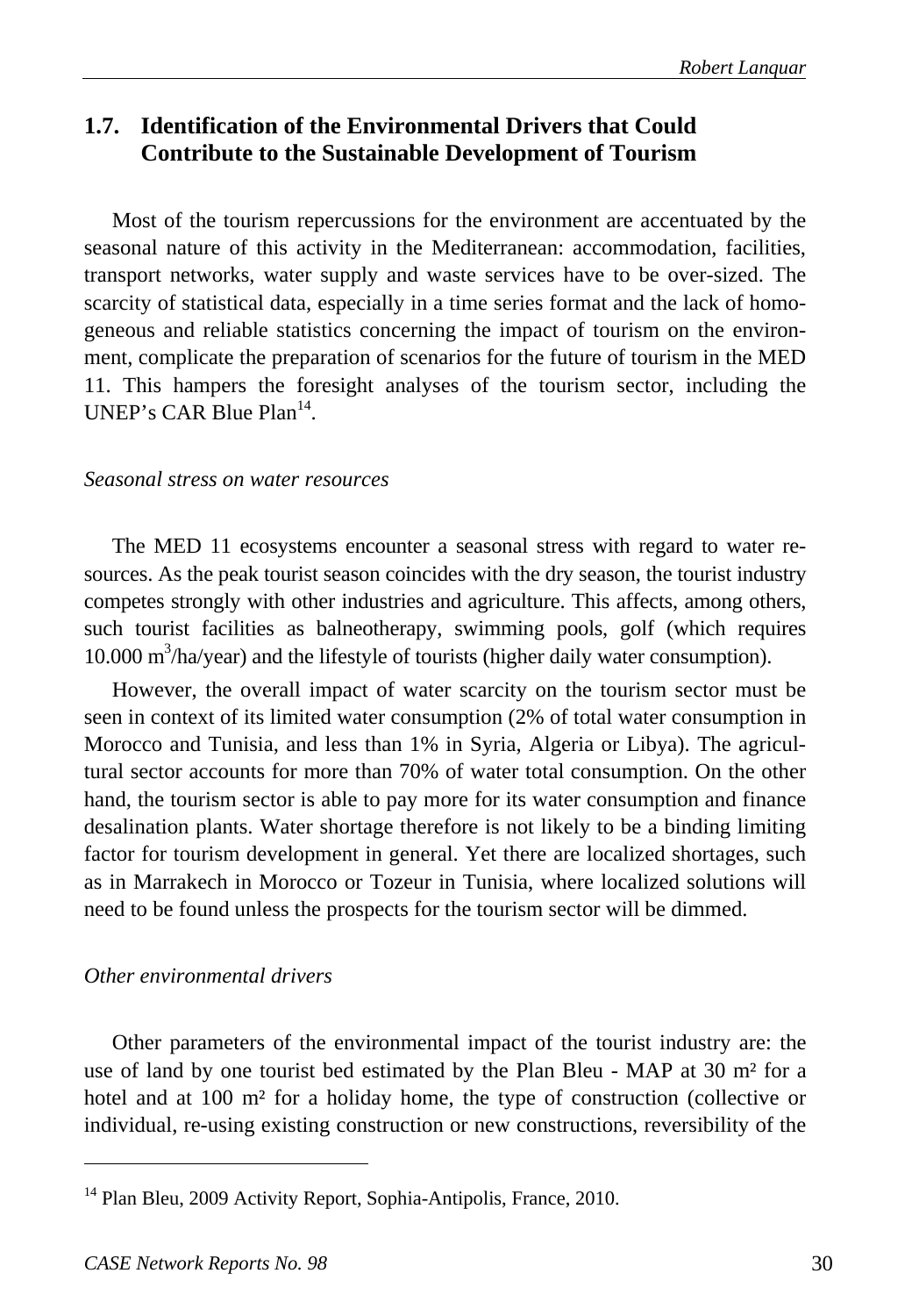installations), the situation (natural site or in town) or the landscaping (using of local materials, exotic plant species).

The spreading of urban tourism also aggravates the situation with the creation of resorts on virgin territory or the extension of town-planning around existing towns or resorts in parcels of land that use a lot of space. The phenomenon of illegal constructions of secondary residences has spread progressively to the East and the South. The Moroccan and Egyptian Mediterranean coasts are currently facing the uncontrolled development of holiday houses. Poor investment in public facilities (lack of sanitation, poor household waste collection, etc.) has a greater impact on the environment in the case of diffused tourism than a more concentrated one. In addition, holiday homes often prevent easy access to the sea.

The erosion of the coastline induced by tourism activities is due to many causes: a deficit of sediment in the waterways due to the building of dams, the rise in sea level, and also developments around the seaside. The consequences of the latter are two-fold: the development of harbors and dikes upsets the coastal currents and reduces the natural protection of beaches by destroying the Posidonia beds; the builtup coastline reaches the dune strips and this acts as a screen that prevents the cycle of loading and unloading the beaches between the sea and the land.

Yachting in the MED 11 countries is also developing very quickly because of the saturation of harbors in the north-west and the increased access to boat rental. There is a serious demand for berthing places, increased by the infrequent use of these boats (on average 15 days per year in the northern rim of the Mediterranean) and by moderate recourse to renting. The construction of harbors (space consumption, destruction of fauna and flora) and their maintenance (dredging) have an obvious negative environmental impact. In addition, the individual upkeep of the boats (use of paint, detergents, engine maintenance, fuel supply) contributes to chemical and bacteriological pollution.

Waste discharge presents another major problem. The UNWTO Blue Plan estimates that in 2004 the tourism sector accounted for 5.5% of total discharge in the Northern rim, and in the southern rim, 28 hm3/year, i.e. a 1.0% share of the total discharge. Developing water treatment plans and emphasizing water use education should feature prominently on the development and implementation of national tourism strategies.

#### *Urbanization and tourism development: Mega – destinations or diffuse tourism?*

Tunisia has urbanized large parts of its coastline. For example in Hammamet, mass tourism led to the extension of the tourist zone until Yasmine Hammamet.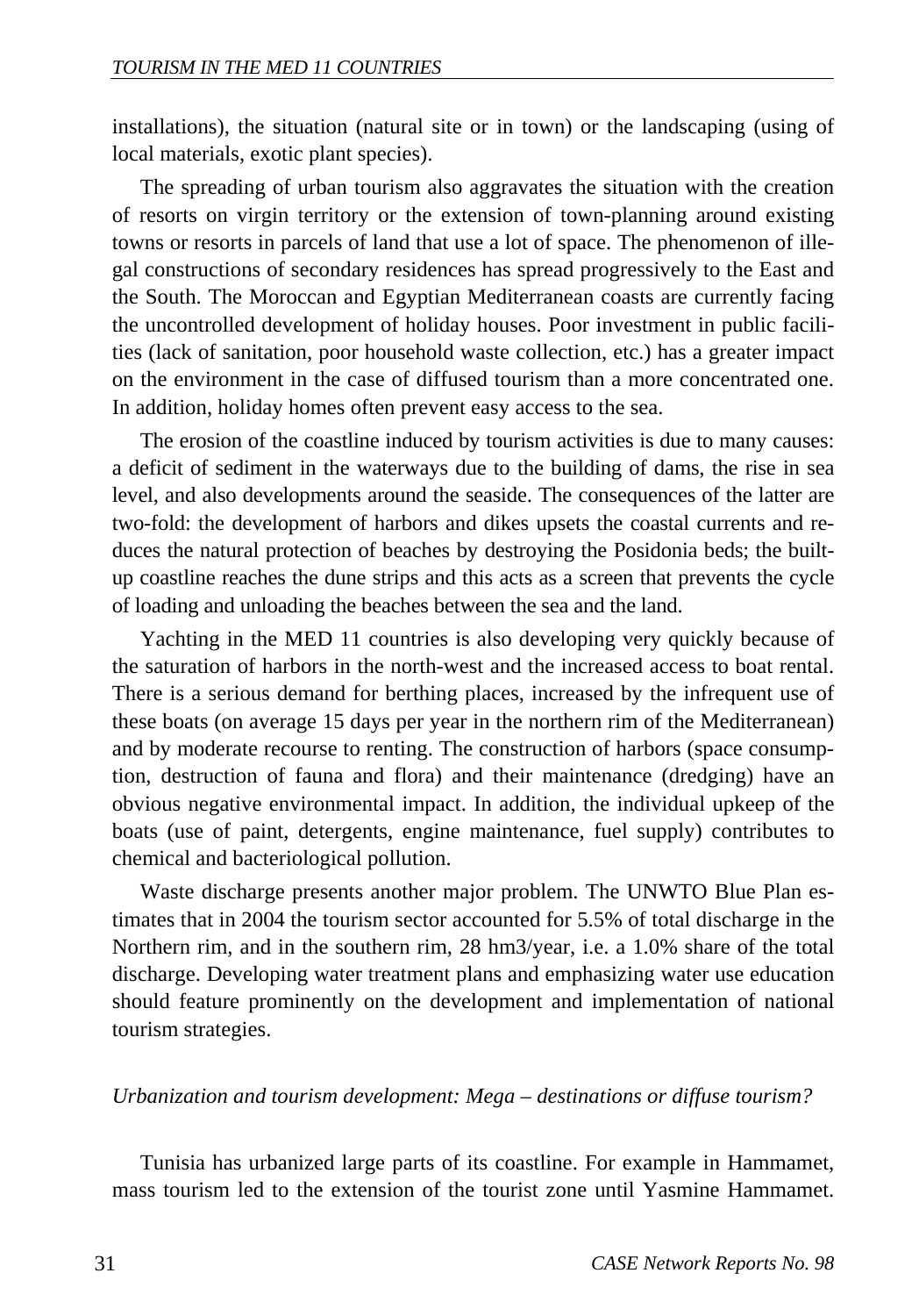The same issue was raised during the opening of the new beach resorts of Mazagan and Saïda in Morocco (called the Mediterranean Pearl). The absence of a coherent urbanization policy, a lack of respect for heritage, a kitsch architectural style, and the pressures of down-market tourism have resulted in the significant degradation of many tourist destinations. Similar trends have been observed in Turkey and in the Eastern Mediterranean.

However, mega-destinations often offer public services such as health, transport, leisure and culture, and even education and training for both tourists and the residents, which is positive in terms of addressing climate change. Diffuse tourism involves more damage for the environment: urban scattering, in particular by second homes, a higher carbon footprint because of the multiplication of individual transport needs, more roads, etc. The concentration of tourist destinations in the MED11 coastal areas means that policymakers must work to find a balance between environmental pressures and social and economic progress.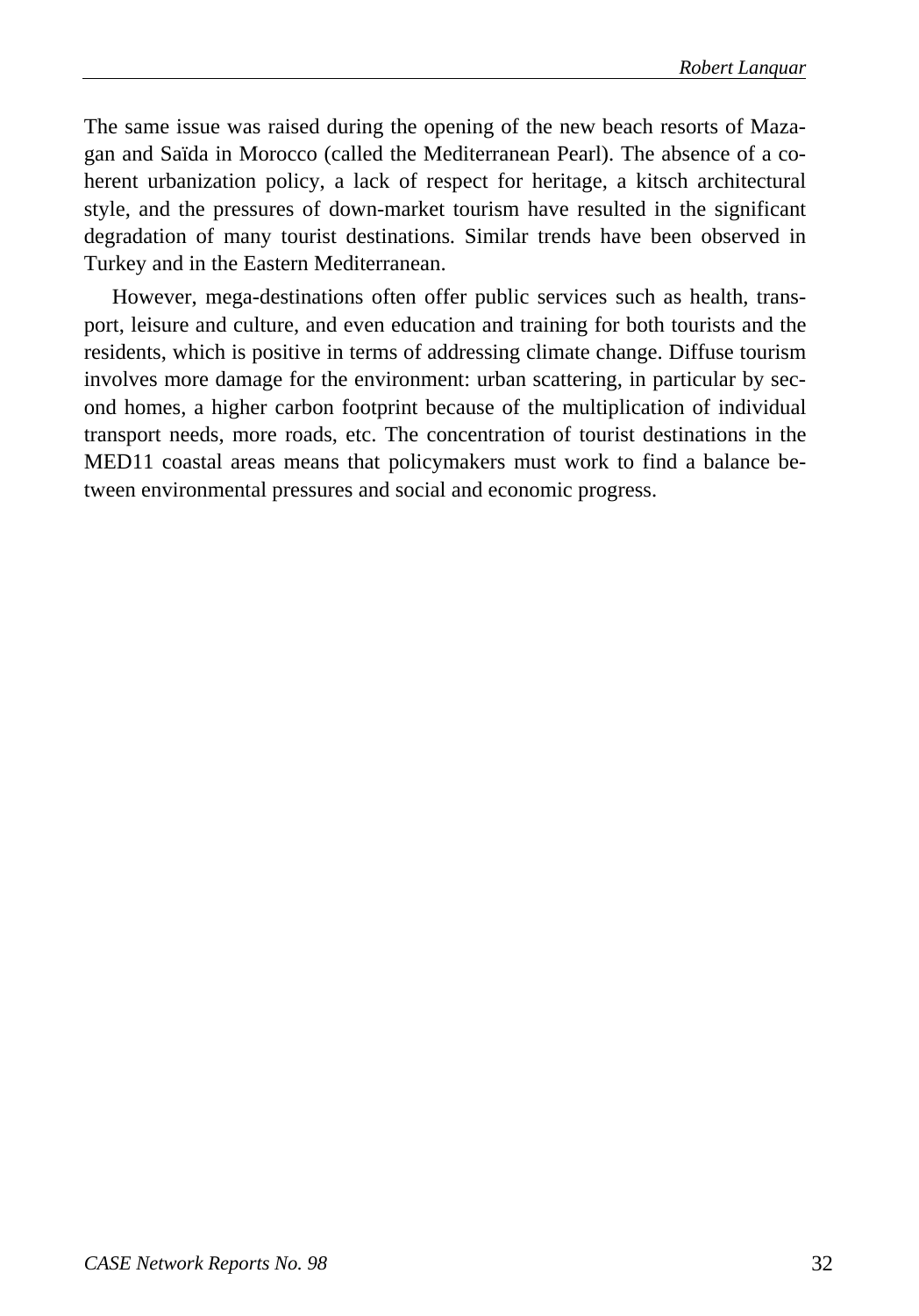# **2. The MED 11 Tourist Scenarios to 2030**

Scenarios may be considered hypothetical images of the future, describing the functioning of a system under different conditions. Scenario analysis is therefore a tool which can be used to support decision making rather than a method for producing precise forecasts. The framework of the MED 11 tourism scenarios is strictly connected with the global scenarios elaborated by the MEDPRO project<sup>15</sup>: reference scenario, common development (sustainable), polarized (regional) development and failed development (decline and conflict). How can these scenarios be translated to tourism?

Tourism growth is determined by drivers such as the population growth of a country and its neighbors, its GDP and those of its neighbors and the main outbound countries in Europe, Asia and America. For the long-term analysis, there are two principal structural factors: income growth rates and population growth rates.





*Source*: author's proposals.

<sup>&</sup>lt;sup>15</sup> See MEDPRO, Scenario Building Committee Meeting, Roma, February 2011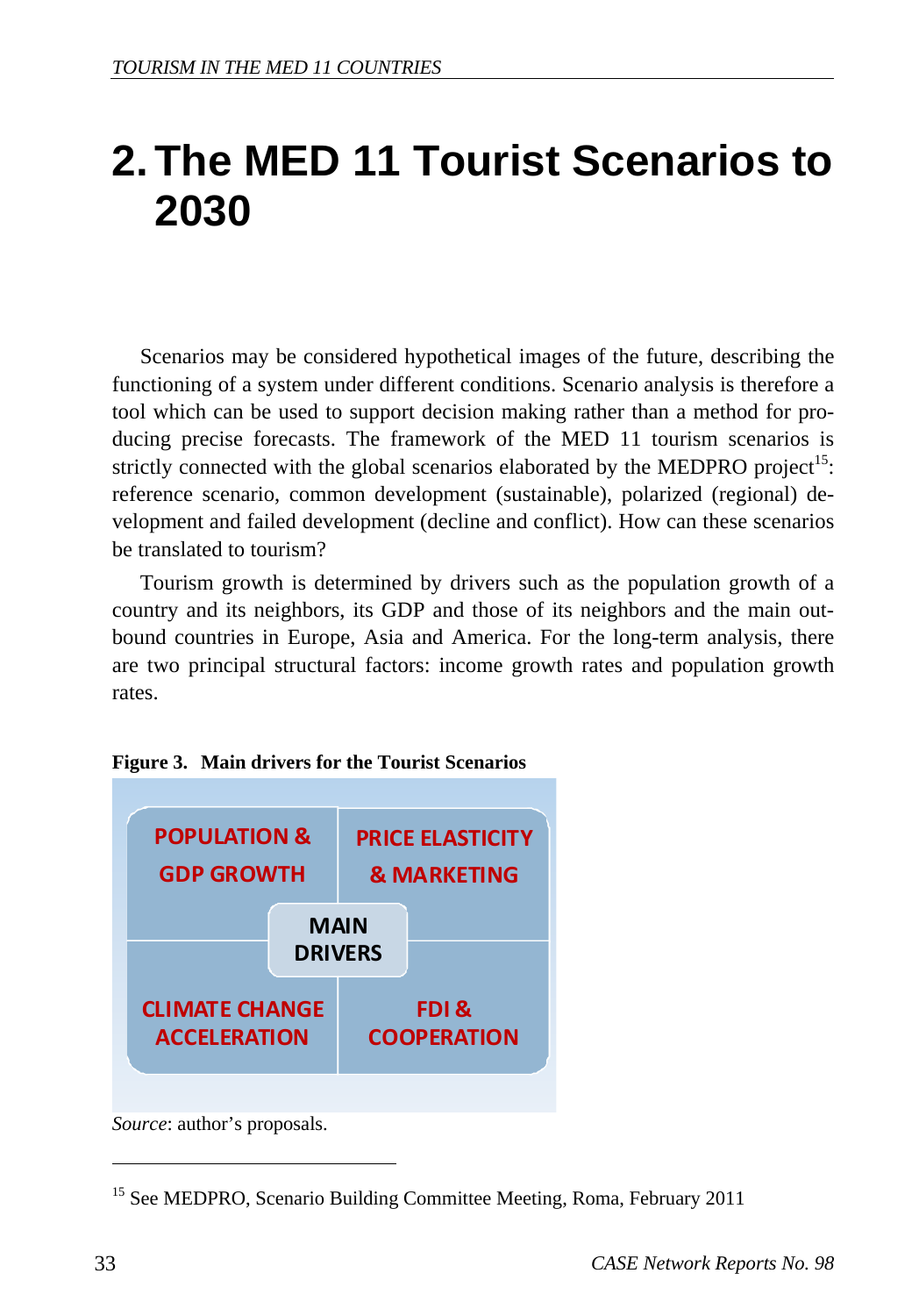The MED 11 region is undergoing a demographic transition with population growth rates that have been falling for almost 30 years. Even with the demographic transition in progress, the increase will remain high in absolute numbers. As observed during the period of 1990 to 2010, domestic and intraregional tourism may continue to be the main drivers of tourism development in the MED 11 countries until 2030.

"Travel preferences" are another driver. They are influenced by promotion and marketing. Pricing policies may be used at times to compensate for low competitiveness. Such a policy would reduce overall receipts, and reduce funds available for investment, maintenance, renovation and innovation. In the middle and long term, such a policy would further undermine sector competitiveness.

National policies addressing climate change will also affect the tourism sectors. While other studies undertaken under the MEDPRO project will analyze the environmental challenges in the region, four issues appear of primordial importance for the tourist sector: (i) rising sea levels and the adjustment required to protect the coastline, including beaches, harbors and other infrastructure according to the MEDPRO scenarios; (ii) a shift in tourist demand in reaction to rising temperatures; (iii) competition for natural resources between the tourism sector and the rest of the economy, particularly with respect to water and space in light of the expected acceleration of urbanization in the MED 11 countries; (iv) impact of the expected rise in energy cost on tourism.

# **2.1. Tourist arrivals in the med 11 region in the four scenarios**

#### **2.1.1. International tourism**

**Scenario 1:** In the **Reference Scenario**, we adopt the scenarios developed by the WTTC following the methodology developed by Oxford Economics - OE (as presented in the Appendix  $2^{16}$  until the year 2021. Extending these trends to 2030, international tourism in the MED 11 may reach 104.1 million international arrivals in 2015, 124.9 million in 2020, 153., million in 2025 and 191.7 million in 2030 (Table 11).

**Scenario 2:** The **Common (Sustainable) Development** scenario results in a stronger increase in international tourism. The MED 11 countries, benefiting from

<sup>&</sup>lt;sup>16</sup> WTTC estimates growth of 4 to 5% annually on average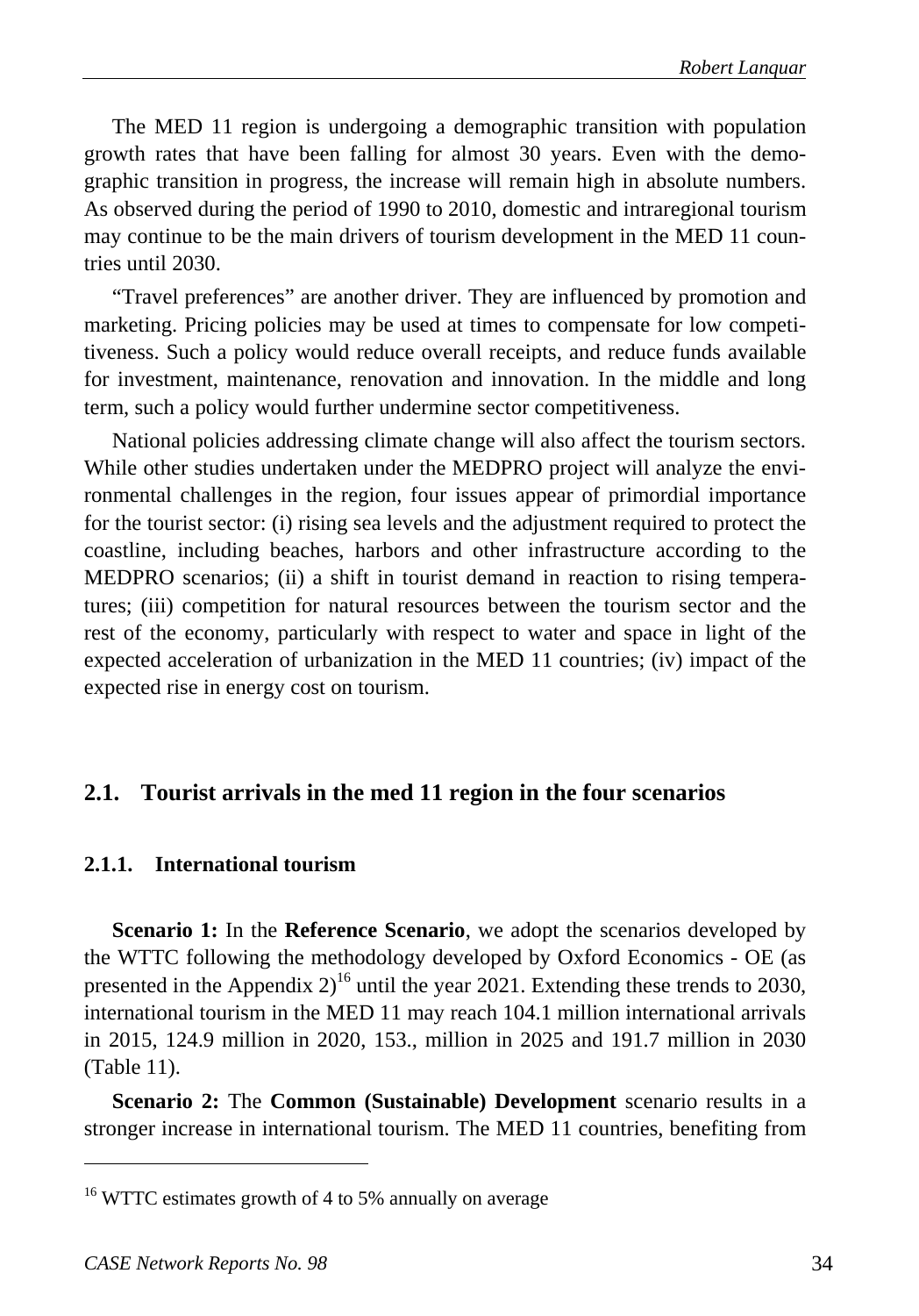EU support, will offer more business travel and other opportunities such as tourism routes, international packages plus more cross border traffic. With higher GDP growth, more Europeans will travel; a wide opening to emerging markets such as Asia, Russia or even Brazil for a country like Morocco may result in arrivals that are 2 to 3% per annum higher than in the Reference Scenario. Structural reforms towards green tourism will additionally underpin sector growth. Local communities and civil society (green and responsible tourism organizations) will support such initiatives.

Diaspora tourism, as a consequence of more immigration to neighboring and northern Mediterranean rim countries, will positively impact tourism. Strong growth in the global economy means more trips from and to emerging countries such as China, India, South Africa and Brazil. More travel means greater energy needs; thus the tourism trade will push for initiatives in favor of low carbon or green practices.

**Scenario 3:** In the "**Polarized Regional Development**" scenario, stronger regional cooperation among the MED 11 countries in tourism would replace the strong relations with the EU that characterized the Common Development Scenario. The tourism sector will be very competitive and hard marketing practices will be required. Even if some MED 11 countries build a free trade area, for example under the auspices of the League of Arab States, with a sort of Schengen Agreement among them as within the Agadir Agreement with relaxed border controls for tourists travelling in and out of the area, marketing policies will accentuate the promotion of specific national destinations, religious tourism, medical tourism or political-cultural conventions and seminars. Not all countries will benefit equally from this trend. More trade and closer political relations with the other Med 11 countries will mean more business travel between these countries. It will also mean more cooperation in building transnational routes on cultural and religious themes, such as a transversal route between the deserts and oases of the Sahara from Egypt to Morocco or the Ziyarat route of the Marabouts or venerated Saint Tombs. The same trends will occur in Scenario 2, but in Scenario 3, the political and social weight of the offered services will be focused more on the intraregional needs. Depending on the political developments in the region, Israel could also benefit from increased regional tourism.

**Scenario 4**: "**Failed Development**": In this scenario, the region will face security problems, economic stagnation and a low level of economic cooperation. Concerned with social tensions and geopolitical conflicts, little or no adjustment will be made to mitigate the impact of climate change on tourism development and management. In this scenario, the emphasis is only on hotspots and tourist oases (or tourist ghettos) along the littoral, leaving other regions behind. We will also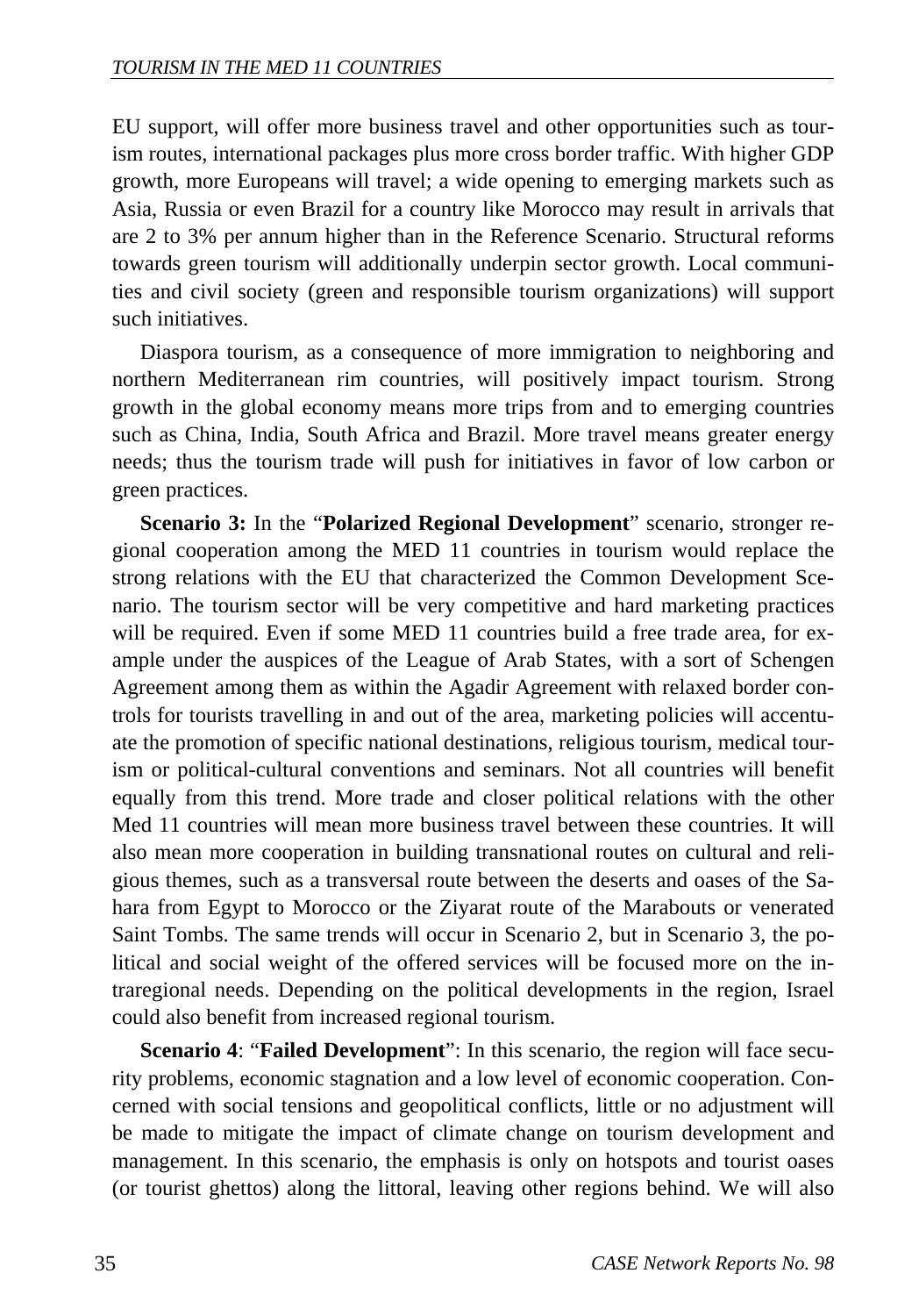see an accentuation of the negative impacts of climate change, the majority of MED 11 countries not being able to assume the costs of transition to a green economy. In this scenario, tourist results are poor, except for business travel in a few countries such as Turkey and Israel which are more industrialized and technologically advanced.

#### *Intraregional tourism within international tourist arrivals*

Today, only 15% of international tourist arrivals to the MED 11 come from the MED 11 region itself. Over the next twenty years, we expect that this percentage will be linked to the state of the economy and regional integration. It may slowly increase to 20% until 2030 both in the **Reference Scenario** and **Common (Sustainable) Development Scenario**. In the third scenario, **Regional Polarized Development,** where integration is higher, tourism arrivals of the MED11 countries may increase up to 25/30% of the total arrivals, i.e. give between 25 and 30 million tourist arrivals more in 2030. In the **Failed Development Scenario**, MED11 will lose shares in this market and the percentage of interregional tourists will not reach 15%.

| THEIR THEIR TE DUCINITION COURT INTERNATION COULD'S GELLY HIS WILLIAM DISP |           |       |       |       |       |
|----------------------------------------------------------------------------|-----------|-------|-------|-------|-------|
| <b>Scenarios</b>                                                           | 2010 est. | 2015  | 2020  | 2025  | 2030  |
| Scenario 1 Reference                                                       | 82.9      | 104.1 | 124.9 | 153.3 | 191.7 |
| Scenario 2 Common Development                                              | 82.9      | 119.7 | 143.6 | 176.3 | 220.5 |

Scenario 3 Polarized Development | 82.9 | 113.9 | 138.2 | 169.8 | 213.7 Scenario 4 Failed Development 1 82.9 1 90.9 1 105.8 1 119.3 1 133.9

**Table 11. MED 11 Scenarios total International tourists' arrivals (Millions)** 

*Source*: WTTC, author.

#### **2.1.2. Domestic tourism**

Domestic tourism expenditures in the MED 11 countries are directly related to income per capita and urbanization trends. In the various scenarios, we use the elasticity of about 1.5 suggested by the UNWTO $17$  for domestic tourism.

In the **Reference Scenario,** the population of the MED 11 countries (low UN variant) is expected to grow by 19% from 2010 to 2030; urbanization is expected to reach 80% by 2030, in line with urbanization trends in the northern rim. Aver-

<sup>&</sup>lt;sup>17</sup> For intraregional tourism, i.e. tourism in the neighboring countries, this elasticity is estimated at 1.2 and for interregional or intercontinental tourism, it is 0.9%.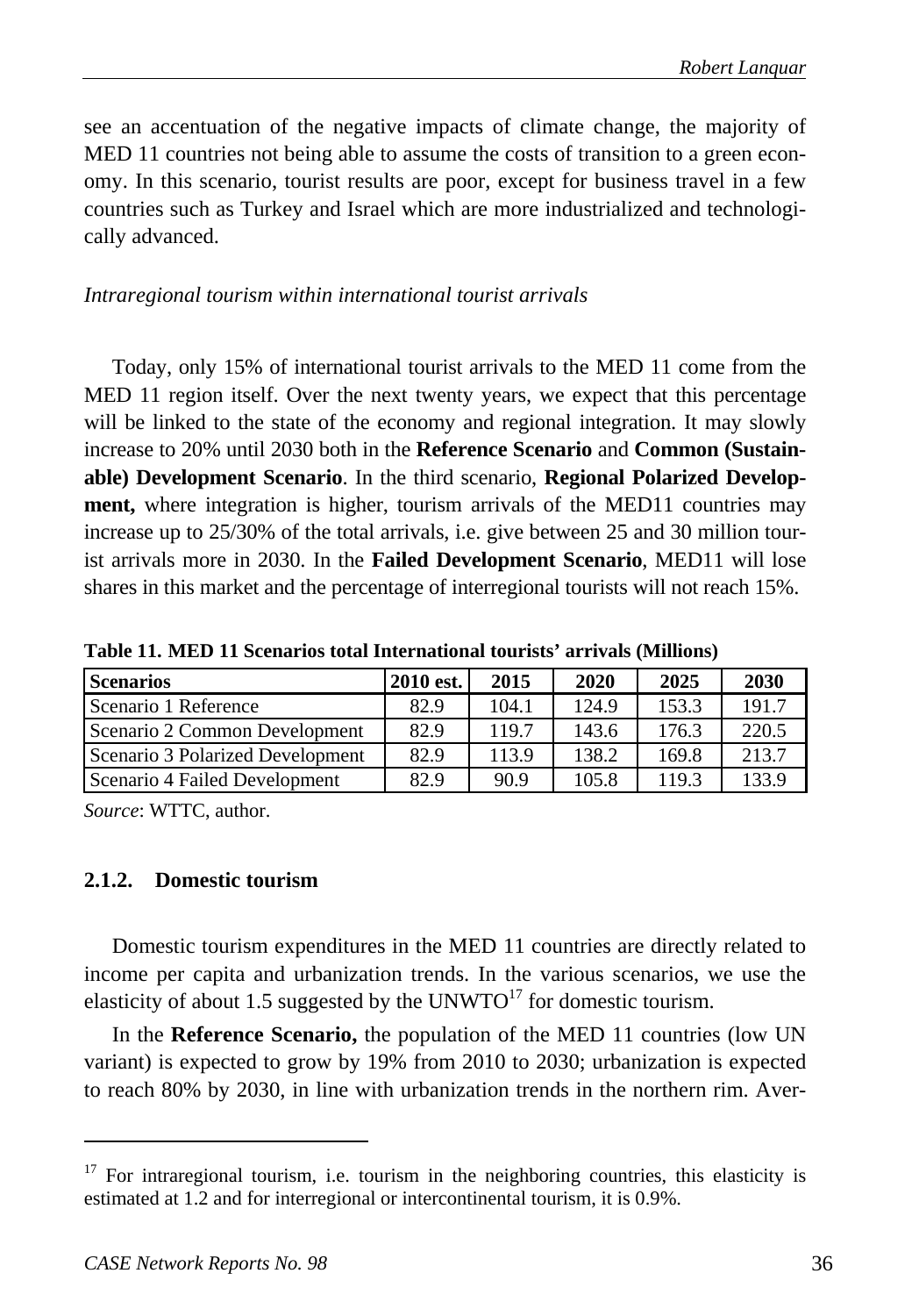age GDP growth is assumed at 4% (2010-2020) and 3 % (2020-2030). We also believe that at least 40% of the urban population will take holidays outside of their main residence, i.e. 110 million people will take vacation<sup>18</sup>. If we add travel for other motives such as business travel, seminars and conferences, and visiting family to this figure, we obtain an estimate of 190 million of domestic tourism trips<sup>19</sup>.

In the **Common Development Scenario,** GDP growth is higher (5% during 2010-2030) and urbanization accelerates. The population growth may be slower but female labor force participation may increase. This will not mean more domestic tourism, if not the contrary, people will choose to go abroad with the easing of international tourism restrictions. In the **Polarized Regional Scenario**, domestic tourism (as well as intraregional tourism within the MED 11 countries) may be stronger than in other scenarios. An average GDP growth of around 4% is expected. In the **Failed Development Scenario**, we assume lower GDP growth: only an average of 2.5% until 2030. Lower growth means lower urbanization levels, less trade and business trips, and less income left for leisure and vacation; it may perhaps lead to more population growth as rural traditions are often associated with less educated women and numerous families.

Table 12 provides an overview of the results of the different scenarios for domestic tourism in the MED 11 countries.

| <b>Years</b> | <b>Scenario 1</b><br><b>Reference</b> | <b>Scenario 2</b><br><b>Common</b><br><b>Development</b> | <b>Scenario 3</b><br><b>Polarized</b> | <b>Scenario 4</b><br>Failed<br><b>Development</b> |
|--------------|---------------------------------------|----------------------------------------------------------|---------------------------------------|---------------------------------------------------|
| 2010*        | 62                                    | 62                                                       | 62                                    | 62                                                |
| 2015         | 90                                    | 100                                                      | 105                                   | 80                                                |
| 2020         | 125                                   | 135                                                      | 140                                   | 105                                               |
| 2025         | 160                                   | 170                                                      | 175                                   | 135                                               |
| 2030         | 190                                   | 195                                                      | 200                                   | 150                                               |

**Table 12. Domestic tourism trips in the MED 11 countries (Millions)** 

*Note*. \* Most recent available data.

*Source*: UNWTO, UN, projections from author.

<sup>&</sup>lt;sup>18</sup> Which are still lower than in Europe, where 60% of the urban population takes a trip inside their country.

<sup>&</sup>lt;sup>19</sup> If we compare these results with some European countries, in Spain (population: 46 million in 2011) 151 millions hotel stays and trips were carried out by residents of Spain itself and 13.5 million Spaniards went abroad (outbound tourism). The Germans (population: 82 million in 2010), champions of international tourism with 80 million departures abroad, recorded 200 million domestic trips. The figure of 190 million domestic trips may finally appear to be underestimated, because the populations of the MED 11 countries look to be lodged in second homes, not registered rented houses, or stay with parents, relatives or friends.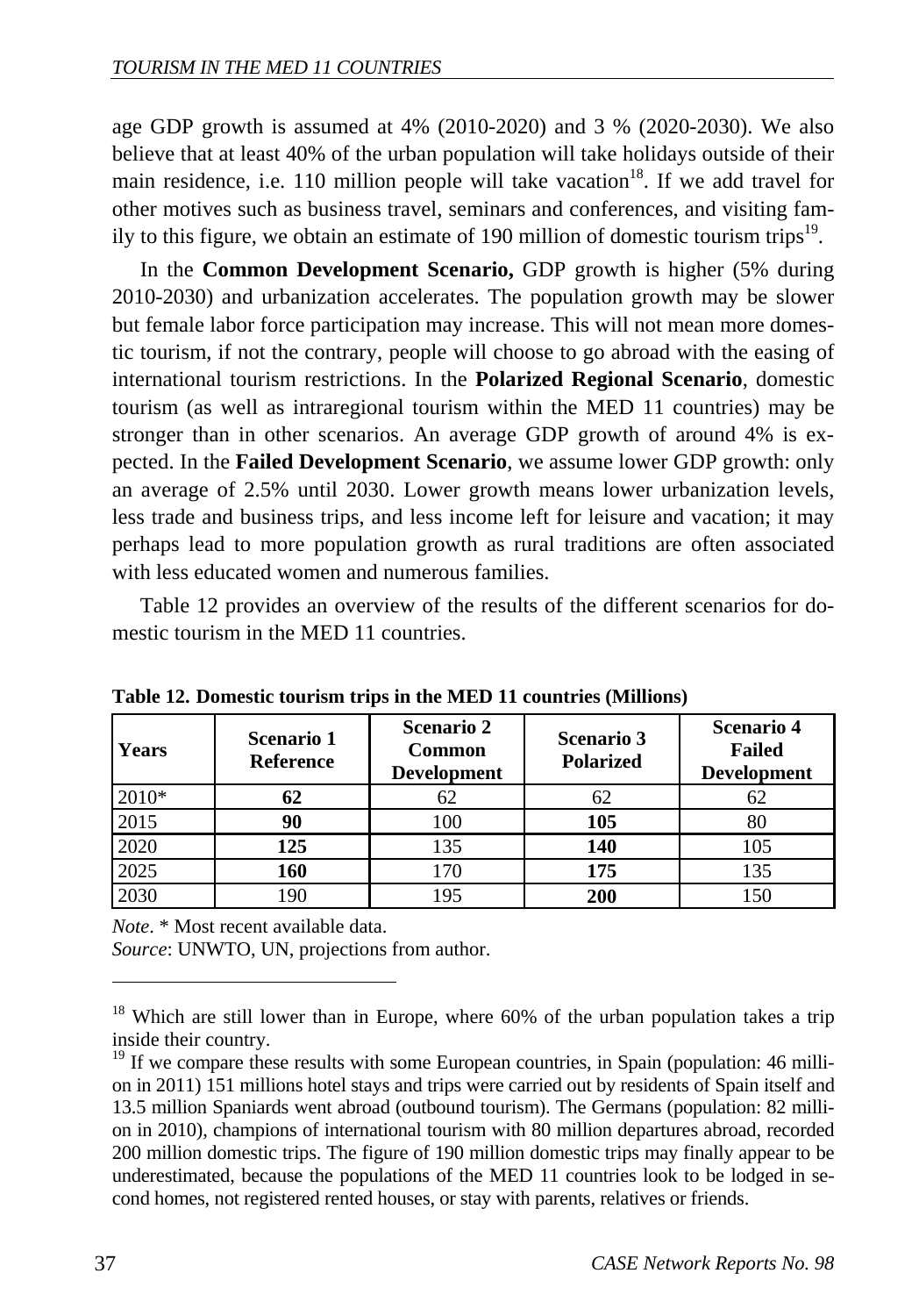# **2.1.3. Domestic and international tourism until 2030**

The Reference Scenario assumes the substantial growth of the tourism sector in the MED 11 countries. The number of domestic and international tourists may reach 194 million in 2015, 249 million in 2020, 313 million in 2025 and 381 million in 2030 (Table 13). In comparison it was only 144 million in 2010. The Common Development Scenario is the most encouraging. On the whole, the domestic and international movement of tourists may reach 219 million in 2015, 278 million in 2020, 346 million in 2025 and 415 million in 2030. In the Polarized Regional Scenario, the number of domestic and international tourists may be equal to 218 million by 2015, 278 million by 2020, 344 million by 2025 and 413 million by 2030 but with a structural difference in the inbound markets (more arrivals from the MED 11 region) and a higher share of domestic tourism. Finally, in the "Failed Development Scenario," domestic and international tourists may reach only 170 million in 2015, 210 million in 2020, 254 million in 2025 and 283 million in 2030.

**Table 13. MED11 scenarios for Domestic & International tourists (arrivals in millions)** 

| <b>Scenarios</b>                 | 2010 est. | 2015 | 2020 | 2025 | 2030 |
|----------------------------------|-----------|------|------|------|------|
| Scenario 1 Reference             | 144       | 194  | 249  | 313  | 381  |
| Scenario 2 Common Development    | 144       | 219  | 278  | 346  | 415  |
| Scenario 3 Polarized Development | 144       | 218  | 278  | 344  | 413  |
| Scenario 4 Failed Development    | 44        | 170  | 210  | 254  | 283  |

*Source*: UNWTO, WTTC, author.

# **2.2. Economic impacts of travel and tourism in med 11 scenarios**

#### **2.2.1. Expenditure by international and resident visitors**

In the Reference Scenario, according to the World Travel and Tourism Council/Oxford Economics forecasts until 2020 and 2021 respectively and following the same methodology until 2030, Tourism & Travel expenditure<sup>20</sup> may be estimated at 144 billion US\$ in 2015, 182 billion US\$ in 2020, 231 billion US\$ in

 $20$  See Annex 1 for Definitions and Methodology.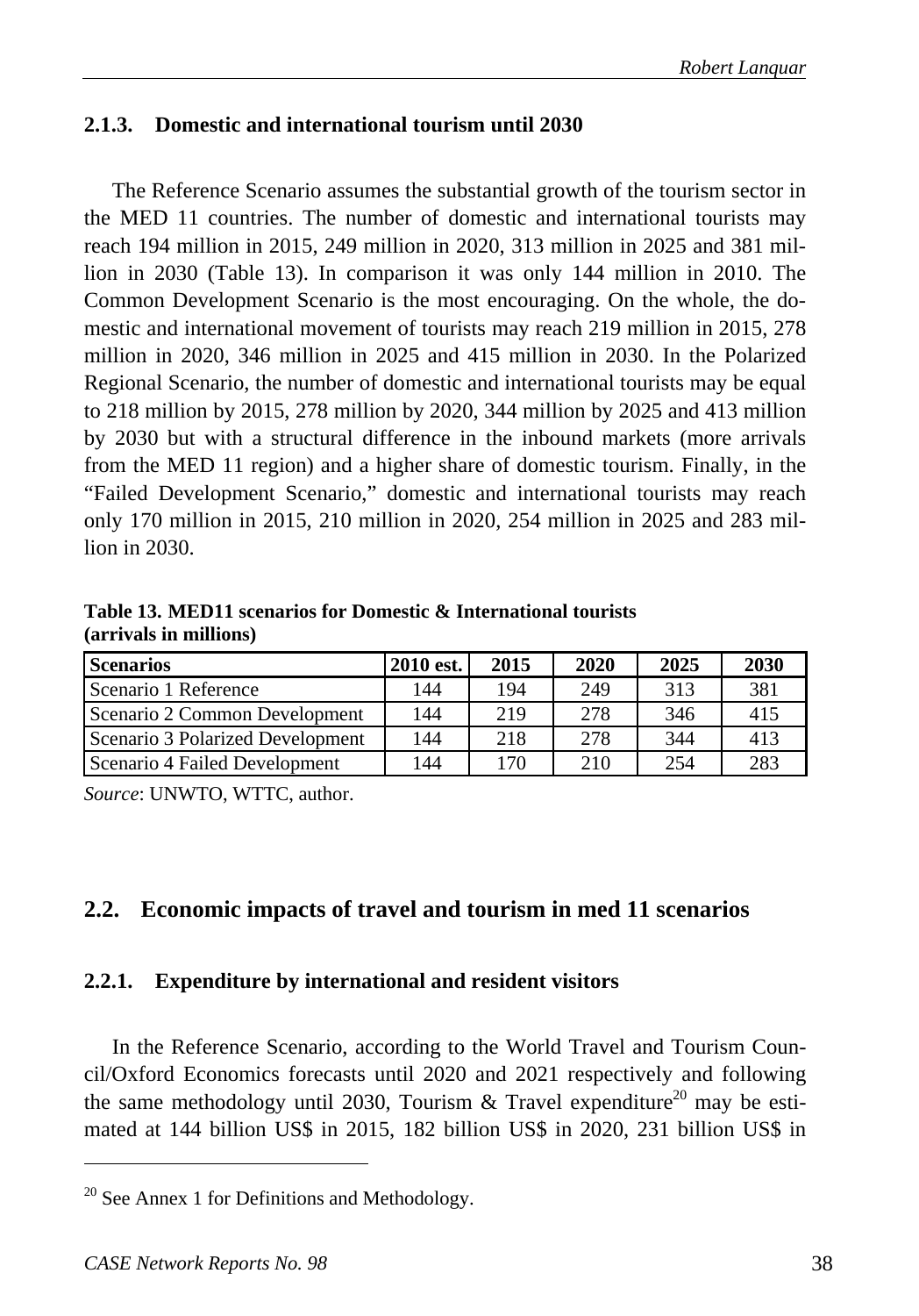2025, and 293 billion US\$ in 2030 (measured in terms of constant 2010 US\$ – see Table 14).

Scenario 2 (Common Development) and Scenario 3 (Polarized Development) are likely to offer similar figures. Smaller receipts are found in the  $4<sup>th</sup>$  Scenario (Failed Development). Average spending per tourist may be higher in Scenario 2 than Scenario 3. The failed scenario should show much lower spending per tourist.

| in billion \$ | 2000 | 2005  | 2010  | 2015  | 2020  | 2025  | 2030  |
|---------------|------|-------|-------|-------|-------|-------|-------|
| Algeria       | 4.1  | 4.6   | 4.6   | 6.2   | 7.6   | 9.3   | 11.4  |
| Egypt         | 11.3 | 18.5  | 20.6  | 27.4  | 36.9  | 49.7  | 66.9  |
| Israel        | 10.5 | 9.3   | 10.5  | 13.6  | 17.0  | 21.3  | 26.6  |
| Jordan        | 1.4  | 2.1   | 3.2   | 4.4   | 6.1   | 8.5   | 11.7  |
| Lebanon       | 1.6  | 6.4   | 9.8   | 12.8  | 17.0  | 22.6  | 30.0  |
| Libya         | 3.9  | 5.3   | 5.1   | 6.6   | 8.8   | 11.7  | 15.6  |
| Syria         | 2.2  | 2.9   | 3.6   | 4.4   | 5.0   | 5.7   | 6.5   |
| Morocco       | 4.6  | 7.1   | 8.5   | 11.9  | 15.0  | 18.9  | 23.8  |
| Syria         | 2.2  | 2.9   | 3.6   | 4.4   | 5.0   | 5.7   | 6.5   |
| Tunisia       | 3.6  | 4.5   | 4.9   | 6.7   | 8.0   | 9.6   | 11.4  |
| Turkey        | 26.7 | 37.9  | 36.0  | 45.8  | 56.1  | 68.7  | 84.2  |
| <b>TOTAL</b>  | 72.0 | 101.6 | 110.4 | 144.1 | 182.6 | 231.4 | 293.2 |

**Table 14. Reference Scenario nº1: International Tourism Receipts (T&T Global expenditure in Billions US 2010 \$)** 

*Note.* \* Palestine: no available figures.

*Source*: UNWTO estimates until 2010, WTTC forecasts until 2020, author.

|                 | Table 15. MED11 scenarios: Domestic & International tourism receipts (Billions US |  |
|-----------------|-----------------------------------------------------------------------------------|--|
| <b>2010</b> \$) |                                                                                   |  |

| <b>Scenarios</b> | 2010      | 2015      | 2020      | 2025      | 2030      |
|------------------|-----------|-----------|-----------|-----------|-----------|
|                  | estimates | forecasts | forecasts | forecasts | forecasts |
| Scenario 1       | 110       | 144       | 182       | 231       | 293       |
| Scenario 2       | 110       | 163       | 203       | 255       | 319       |
| Scenario 3       | 110       | 162       | 203       | 254       | 318       |
| Scenario 4       | 110       | l 26      | 153       | 187       | 218       |

*Note*. \* For 10 countries, no available figures for Palestine.

*Source*: UNWTO estimates until 2010, WTTC forecasts until 2020, author.

#### **2.2.2. Total Contribution of Tourism and Travel to MED 11 countries' GDP**

At the worldwide level, the WTTC projects, assuming a global GDP growth of around 4%, that the total contribution of Travel & Tourism to GDP, including its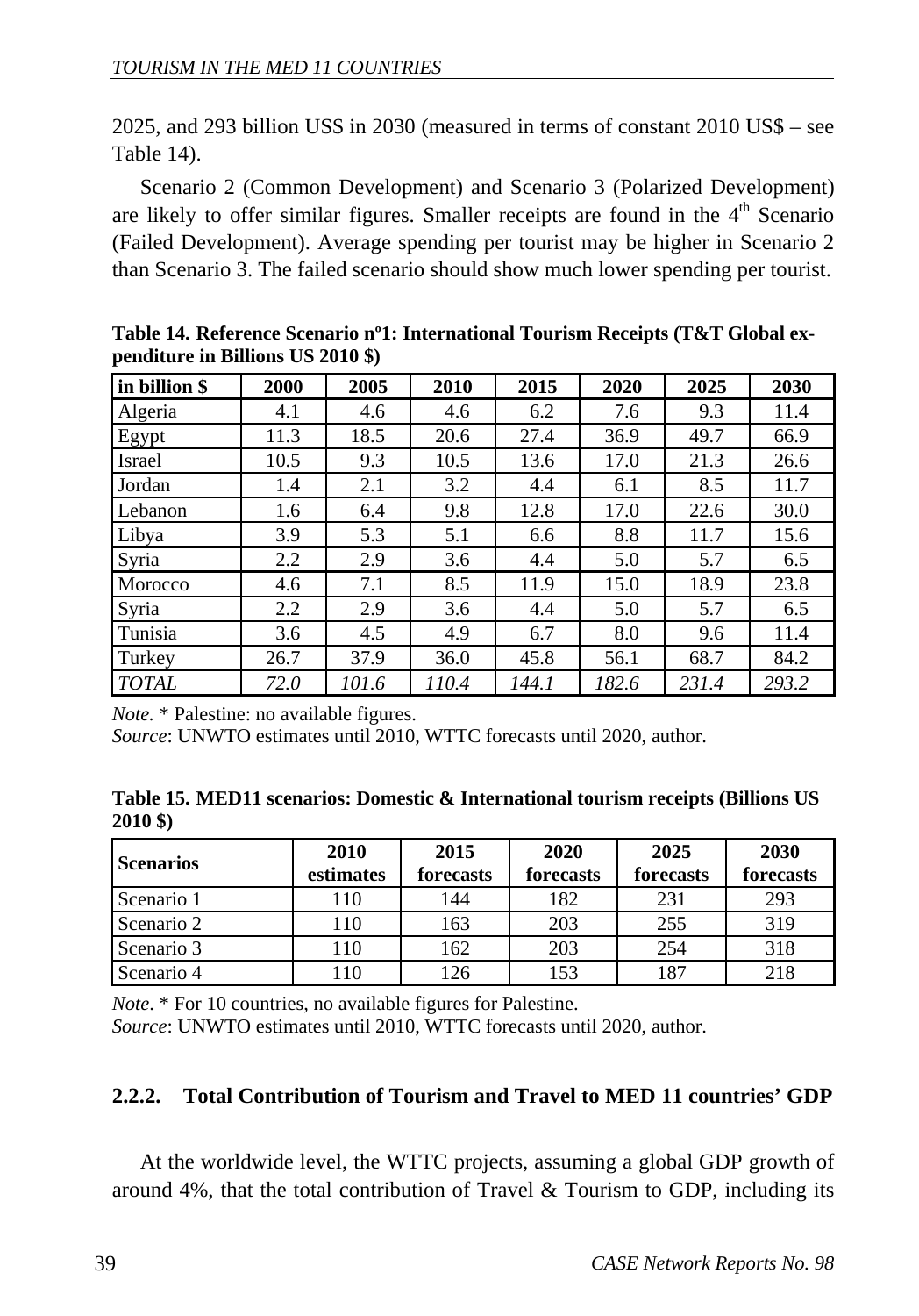wider economic impact, will rise by 4.2% per annum from US\$ 5,991.9bn (9.1% of GDP) in 2011 to US\$ 9,226.9bn (9.6%) by 2021. In the **Reference Scenario**, according to WTTC forecasts and our estimates (following the same methodology), the total contribution of Travel and Tourism may reach a share of 11.5% of GDP in 2025 and 12% in 2030 (Table 16).

| <b>Countries</b>  | 2010 | 2015 | 2020 | 2025 | 2030 |
|-------------------|------|------|------|------|------|
| Algeria           | 7.3  | 7.2  | 7.5  | 7.8  | 8.0  |
| Egypt             | 17.5 | 15.6 | 16.5 | 17.0 | 18.0 |
| Israel            | 7.4  | 7.8  | 8.3  | 8.8  | 9.2  |
| Jordan            | 20.2 | 19.6 | 19.7 | 19.7 | 20.0 |
| Lebanon           | 33.7 | 33.2 | 34.3 | 32.0 | 30.0 |
| Libya             | 3.2  | 2.8  | 3.9  | 6.0  | 8.0  |
| Morocco           | 18.9 | 20.5 | 21.3 | 21.8 | 22.5 |
| Syria             | 14.0 | 14.0 | 13.6 | 14.0 | 14.0 |
| Tunisia           | 17.6 | 15.8 | 14.3 | 14.0 | 13.8 |
| Turkey            | 10.0 | 9.6  | 8.9  | 8.6  | 8.5  |
| Average for MED11 | 10.9 | 11.0 | 11.0 | 11.5 | 12.0 |

**Table 16. Travel & Tourism Total Contribution to GDP (in %)** 

*Note*. \* no available figures for Palestine.

*Source*: UNWTO estimates 2010, WTTC forecasts until 2020-2021, author for 2025 and 2030.

There will be minimal differences between the "**Common Sustainable Development**" and the "**Polarized Development**" scenarios, where the total travel and tourism contribution to GDP reaches 14%, implying a growth that is slightly faster than overall GDP growth. In the "**Failed Development"** scenario, this contribution may decline to 10.5% of the total MED 11 GDP. This quasi-stability of T&T percentage contribution to GDP means that the tourism sector will follow and, at the same time, will accelerate the growth of the other economic sectors of the MED 11 countries, which will approach a post-industrial stage of development and knowledge society.

#### **2.2.3. Capital Investment in Tourism and Government Tourism Expenditure**

What amount of private and public sector capital investments<sup>21</sup> is necessary to achieve the tourism growth rates estimated in the above scenarios up to 2030?

 $21$  Capital Investment includes fixed investment of Travel & Tourism service providers and government agencies to provide facilities, capital equipment and infrastructure for visitors.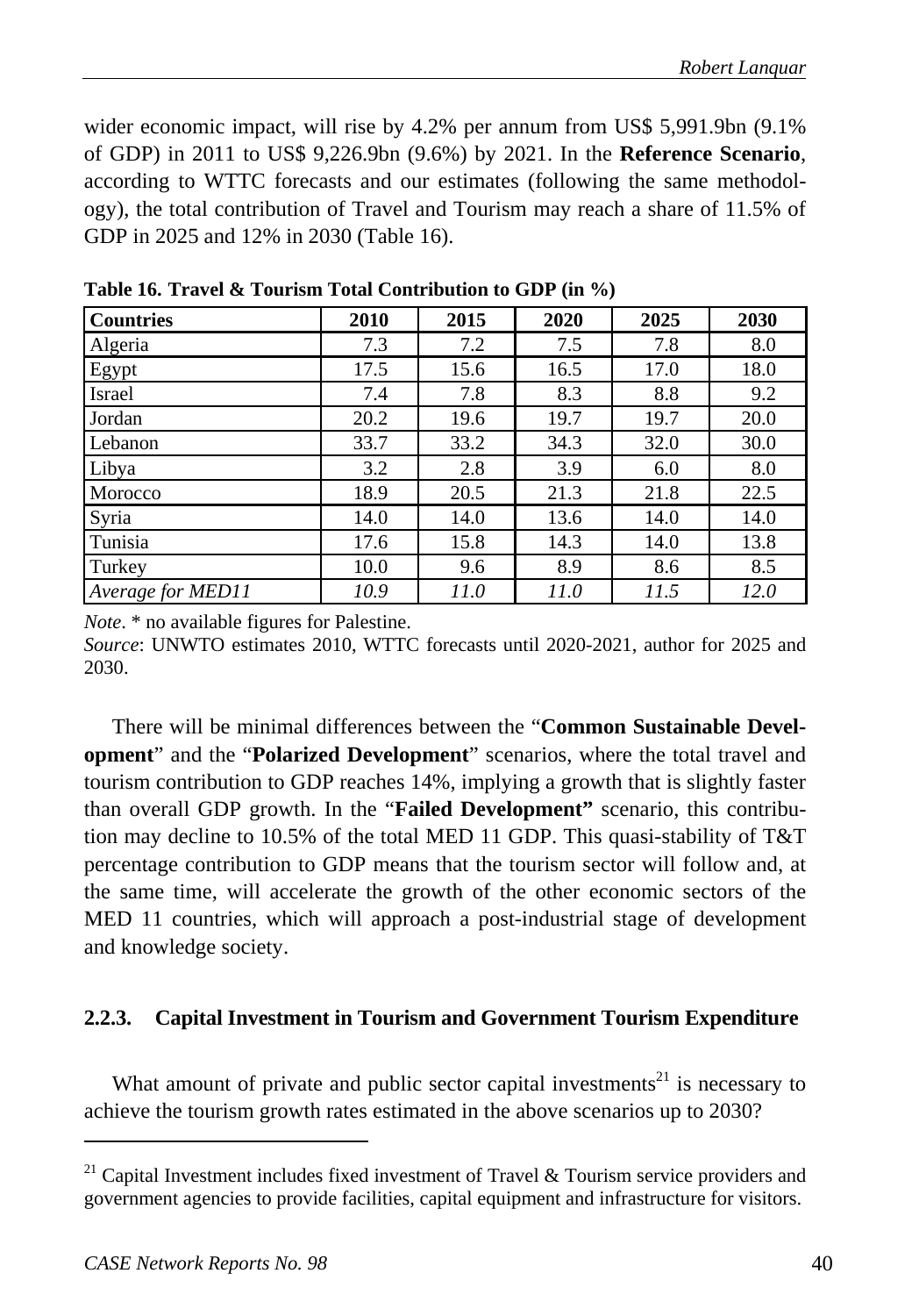The scenarios assume the necessary investments to reach their targets in domestic and international tourist arrivals. Countries that take higher risks in their capital investment strategies in tourism and travel may have higher rewards, but also a greater variability in those rewards. Mechanisms for risk sharing have to be developed and they are more likely to exist in the "**Common Development**" scenario than in the "**Polarized Regional Development**" scenario. Furthermore, under the "**Common Development**" scenario, we may find well developed financial markets and strong legal and government institutions linked by their close relationship with the EU. Norms and standards (especially those concerning the environment and climate change negotiated and agreed upon between EU and MED 11) will give more confidence to international investors. In the "**Polarized Regional Development"** scenario, FDI may originate from the oil-producing countries (e.g. Gulf states) rather than from the EU.

In the "**Reference Scenario"**, Capital investments and Government Tourism Expenditures may vary largely depending on the tourism investment policies of each country and the level of FDI. In Scenario 2, "**Common (Sustainable) Development"**, these investments may be more important than in the other scenarios and may go increasingly to "green projects". Our assumption is that in this scenario, capital investment may be boosted by 25% in comparison with the "**Reference Scenario**". We find a different pattern in the "**Polarized Regional Development"** scenario – even if more tourists are expected, the level of investments will be lower, perhaps similar to the "**Reference Scenario"** because intraregional tourism and domestic tourism are looking to less sophisticated equipment and infrastructure than international (interregional) tourism, as is being observed in Europe for neighboring countries. Then it is likely that in the "**Failed Scenario"**, capital investment will be 25% lower than in the "**Reference Scenario"** (Table 17).

|                                          | 2010      | 2015      | 2020      | 2025      | 2030      |
|------------------------------------------|-----------|-----------|-----------|-----------|-----------|
|                                          | estimates | forecasts | forecasts | forecasts | forecasts |
| Reference Scenario                       | 32117     | 47503     | 69834     | 102663    | 150924    |
| Common Development<br>Scenario           | 32117     | 59379     | 87293     | 128329    | 188655    |
| <b>Polarized Development</b><br>Scenario | 32117     | 47503     | 69834     | 102663    | 150924    |
| <b>Failed Development</b><br>Scenario    | 32117     | 35627     | 52376     | 76997     | 113193    |

**Table 17. Total MED 11 Capital Investment in tourism and government tourism expenditure (US\$ million at current prices and exchange rates 2010)**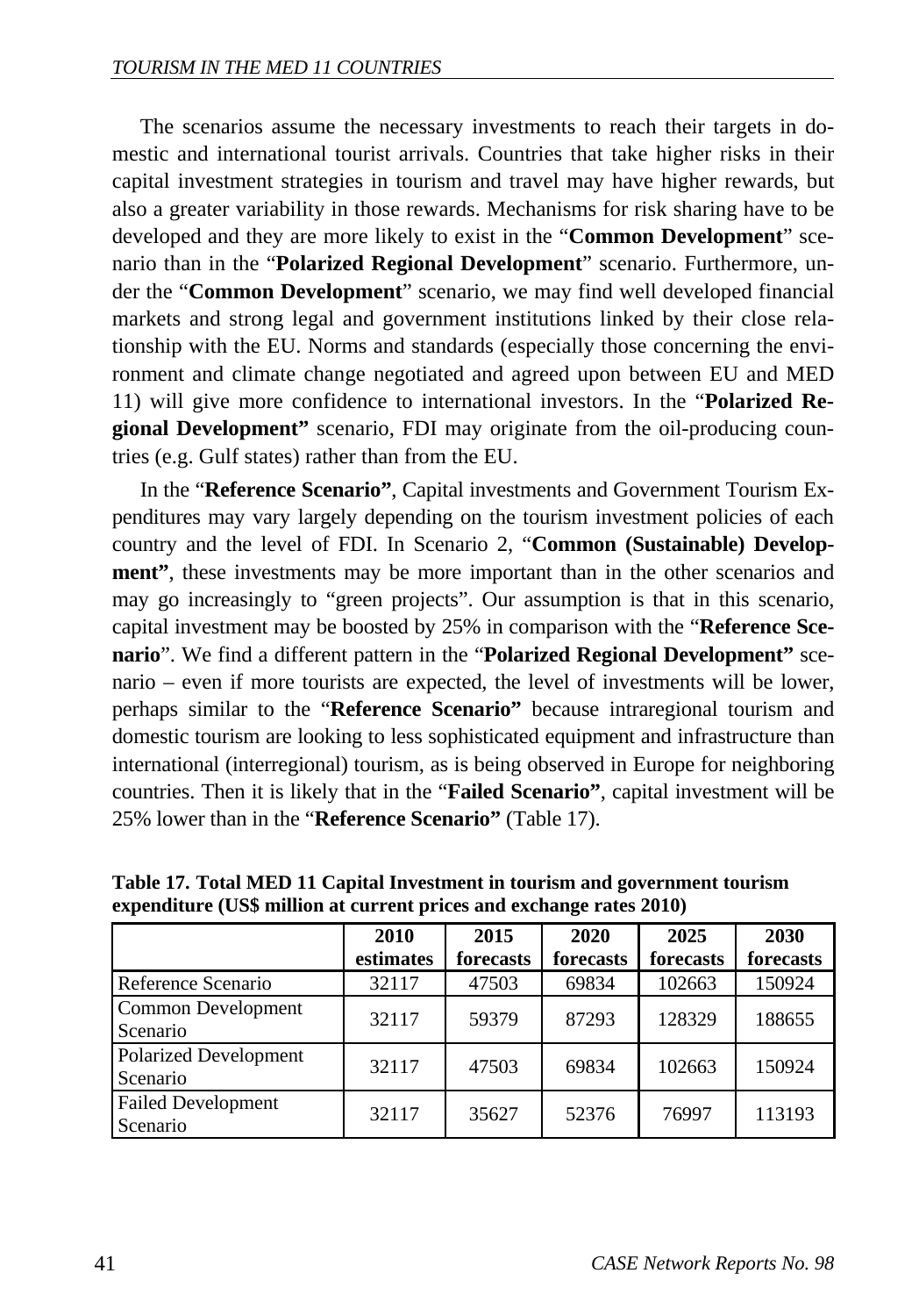What will be the role of government tourism expenditure in marketing and promoting their country's destinations? In scenario 2 "**Common Development,**" budget support will be used in promoting sustainable products and services helping to create the "green" use of natural and cultural resources. In scenario 3 "**Polarized Development**", budgets will place a greater emphasis on regional integration. In the **"Failed Development**" scenario, governments will have to help the private sector to promote their services and products in international markets. These strategies will depend on the use of information and communication technologies, mainly Internet and social networks.

#### **2.2.4. Tourism Employment**

Travel and tourism contribution to employment reached 12.3 million in 2010, i.e. 13.58% of total employment. The WTTC/OE projection until 2020 and the one created by the author of this study until 2030 gives tourism employment in 2015 of 13.4 million (ca. 14% of total employment), 15 million in 2020 (ca. 16% of total employment), 16.5 million in 2025 (ca. 17% of total employment), and 19.1 million in 2030 (ca. 19% of total employment)<sup>22</sup>.

These figures are reflected in the "**Reference Scenario"** (Table 18). They are associated with labor productivity and tourism sector competitiveness as related to the number of employee per tourist. Labor productivity is increasing in the MED 11 countries, and it is directly linked with the capital intensity of the tourism sector and the concentration in large hotels and equipment, which has a direct impact on the level of employment and job creation. The expansion of tourism may lower capital accumulation and increase employment if it is labor-intensive relative to other traded sectors. Again, the "**Common Sustainable Development**" scenario includes a framework for job creation in green businesses which are more laborintensive than traditional capital – intensive hotel chains or transnational companies, with the creation of more small and medium-size enterprises. The "**Polarized Development"** scenario may signify more jobs than in Scenario 1, as the productivity and competiveness will be smaller in this scenario. Finally, the "**Failed Development**" scenario provides for less employment compared to the other scenarios, but labor productivity in this scenario is mediocre and has a direct effect on the competitiveness of the tourism sector.

<sup>&</sup>lt;sup>22</sup> The number of jobs generated directly by the Travel & Tourism industry plus the indirect and induced contributions.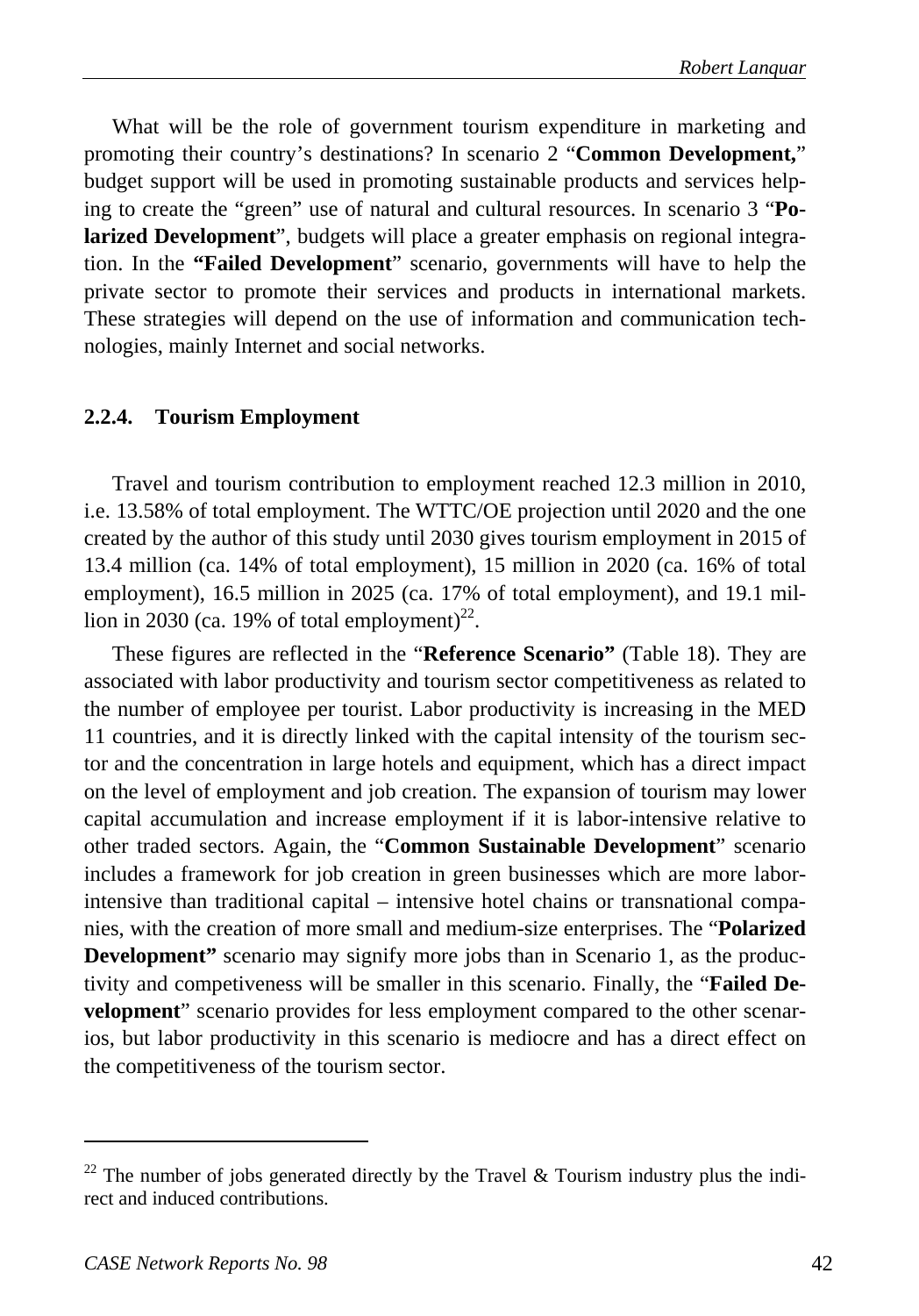| <b>Scenarios</b>          | 2015      | 2020      | 2025      | 2030      |
|---------------------------|-----------|-----------|-----------|-----------|
|                           | forecasts | forecasts | forecasts | forecasts |
| Reference                 | 13.4      | 15.0      | 16.5      | 19.1      |
| Common Development        | 16.6      | 18.4      | 19.9      | 22.8      |
| Polarized Development     | 15.1      | 16.7      | 18.2      | 20.8      |
| <b>Failed Development</b> | 14.7      | 15.8      | 16.       | 17.7      |

**Table 18. Employment in the travel and tourist sector according to scenarios (Millions jobs)** 

*Source*: WTTC, UNWTO, author – without Palestine, no data available.

# **2.3. The Tourism Scenarios – Qualitative Analysis**

#### **2.3.1. Reference Scenario 1**

The first scenario is a "Business-as-usual" one. It presents the continuation of current trends but with different degrees of market liberalization and development and marketing policies. In this scenario, the movement of tourists (domestic and international) will reach 381 million by 2030.

# Tourism Cooperation

- Little by little, within the ENPI process, Euro-Mediterranean Association Agreements will induce the creation of similar norms and standards in all the elements of the tourist products and services. However, this process is slower than in the case of strategic Euro-Med cooperation in tourism. It is important to engage tourism in the battle for norms and standards to reinforce solidarity between the Mediterranean rims, especially in the cases of technical and health standards for consumer protection.
- The 2011 Arab revolution may accelerate the interest in this cooperation.
- Strengthening of tourism trade networks among travel agents, hoteliers and other entrepreneurs develop e.g. MEDITOUR (within AS-CAME- Chambers of Commerce), UFTAA (travel agents), etc.
- The main unifying network, the Mediterranean Travel Trade Association (META), may manage to take off little by little and be operational by 2015 by setting up its own large Web 2 or Web 2.0 hub platform.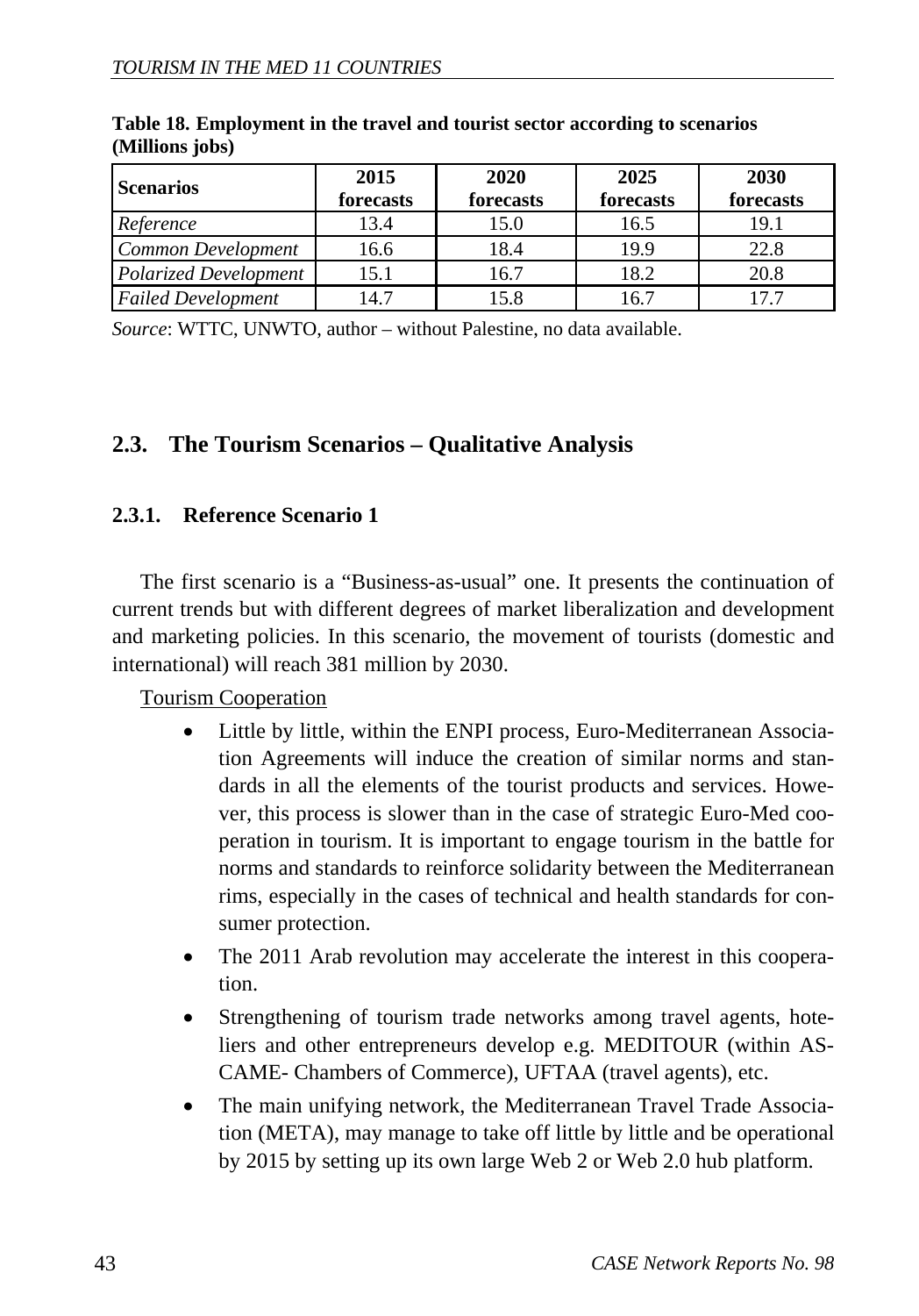• UNWTO may create the Mediterranean Tourism Observatory to help local territorial authorities (a region or a city) with a strong emphasis on statistics and environmental matters.

Business climate and competitiveness

- The position of MED 11 countries in the Competitiveness Indexes remains unchanged.
- Price competition remains the main driver for a fast tourism recovery. These price cuts have a nefarious effect on the quality of services, employee wages, waste management, use of energy and maintenance.
- The to and fro movements between very competitive Mediterranean destinations have dreadful results on the Mediterranean tourism conviviality. These destinations will develop hard marketing methods to attract clientele and investors with negative effects on their long term image.

# New destinations and products

- New destinations may emerge, mainly in North Africa with the opening of Algeria and Libya for developing coastal tourism.
- Oases and deserts will be rapidly saturated, having exceeded their carrying capacities.
- Cruises may become saturated by 2025 and at the same time, nautical tourism growth may be reduced because of its negative impacts on the coastal environment.
- Cultural and religious tourism will increase substantially. Some projects may be successful, such as "Spirits of the Mediterranean," in enhancing the tourism impact of traditional and popular festivals in the rural Mediterranean areas.
- Marketing strategies will become increasingly oriented towards emerging markets - mainly China, India, Russia, and Brazil and even South Africa.

# Image of tourism in 2030

- With 293 billion US\$ in tourism receipts, 12% of GDP, and 3% of the world's capital investments & government expenditure, tourism retains its political and geostrategic weight in the MED 11 countries in 2030.
- The main negative mirror image comes from climate change impacts and environmental contamination effects. Local pollutions may multiply on beaches, resorts, cultural and religious destinations, etc.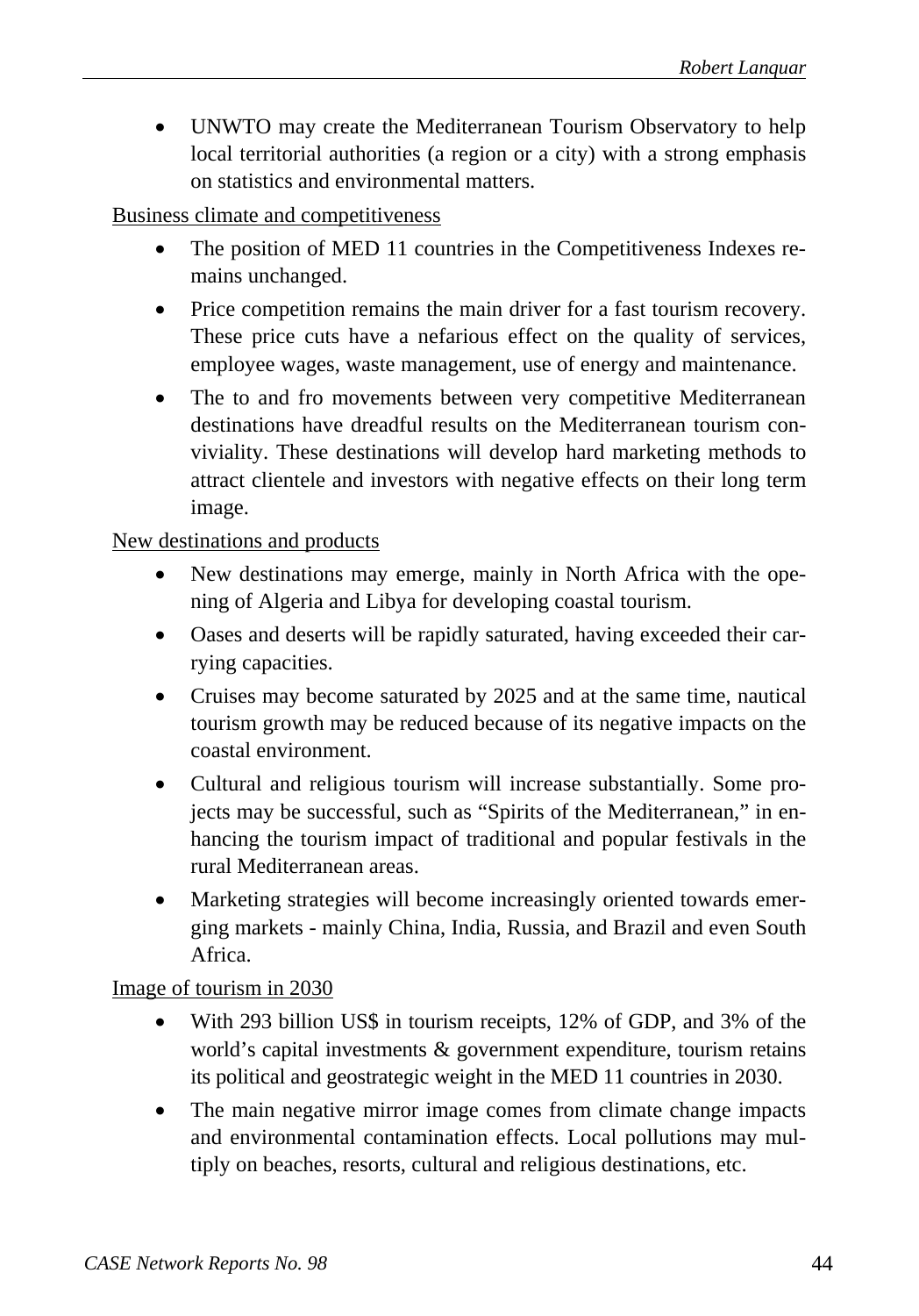- Natural areas and parks may become a "Magic Skin", except hotspots, often privatized to make money in the short term with ecotourism.
- Local and international NGOs will develop some projects of socially responsible tourism, but without sufficient assistance.
- Finally, MED 11 countries will not develop a common policy for a unique Mediterranean image.

### Most significant threats

- Climate change: rising sea levels, multiplication of natural catastrophes from now until 2030.
- Sporadic terrorism, especially in remote areas in the Saharan Desert or in more visible and popular tourist resorts (as in Marrakech at the end of April 2011).
- Uprisings and more local insurgences due to food shortages and price increases.
- Repeated economic and financial crises but with a good resilience of the tourist sector.
- Government budget cuts in tourism education and training, and tourism marketing.

# **2.3.2. Common (Sustainable) Development Scenario 2**

Scenario 2 "**Common (Sustainable) Development"** offers the best possibilities of tourism development and co-operation between the MED 11 countries and Europe. It provides solutions to climate change. It encourages a close cooperation between the tourism industry and the local authorities around the Mediterranean to develop innovative products. It is a win-win scenario with a rapid demographic and democratic transition.

For tourism, it may also be called: "The wonderful Mediterranean scenario". Furthermore in this scenario, after 2015, the climate change issues will be dealt with very rigorously at local, regional and national levels. In all the projections presented, this scenario creates more jobs; it requires more investments and a more strategic tourism development and management strategy with a sustained and responsible vision. In this scenario, the number of tourists (domestic and international) will reach 415 million by 2030.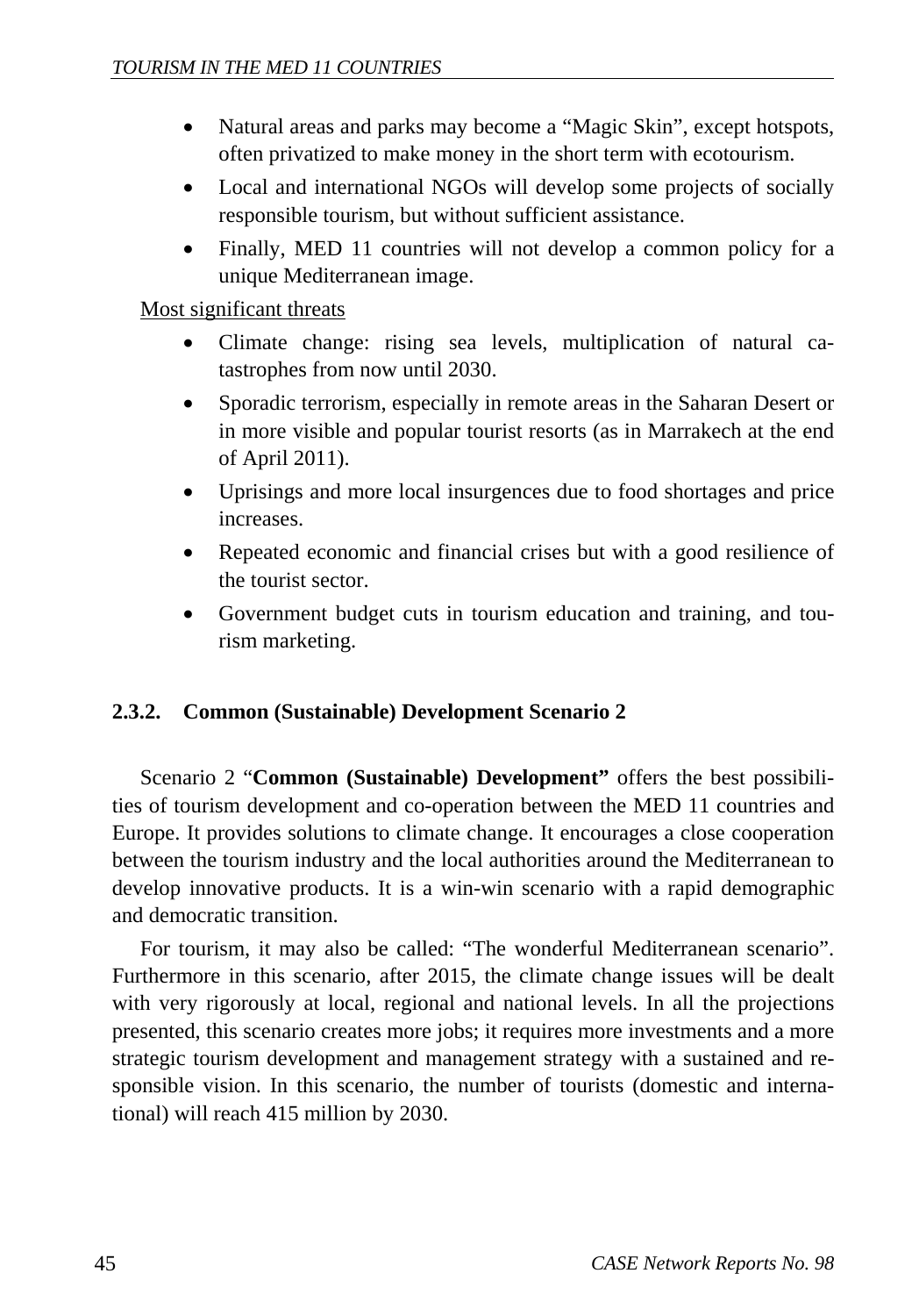# Tourism Cooperation

- With a renovated Union for the Mediterranean and reinforced association agreements, the same norms and standards will apply to health and security, environment, social and labor, human resources, jurisdiction, etc. This gives full confidence to the status of tourism all around the MED11 countries and a good climate for investments, enterprises and job creation.
- The European Union, through different programs and financial instruments, will accelerate the modernization of tourism and ICT infrastructure in Med 11 countries; some of them, such as Turkey, will become full members of the European Union.
- The European Union will enhance the development of a "green" tourism economy. The programs in this area will be fully applied in MED 11 countries.
- The European one-stop shop/system will become the main mechanism for creating or restructuring enterprises.
- META will become the major professional trade network of the Mediterranean (inter-sub -sectoral) and will develop trade and investment fairs and meetings. The META network with its web platform will become a hub for marketing professionals.
- The Mediterranean Tourism Observatory, launched with the UNWTO assistance, will join the European Observatory for Tourism and will be connected to Eurostat and its Medstat -Medtour program.
- The Union for the Mediterranean (UfM) will create, after 2014, the Mediterranean Agency for Tourism Cooperation and Development dedicated to the elaboration of common policies and programs among all the Mediterranean and European countries in a responsible and sustainable vision. This agency will deal principally with destination planning and management and the local and regional governance of tourism.
- High importance will be given to the projects of the Cultural Council of the UfM in charge of tourism and heritage.

Business climate and competitiveness

• Competitiveness Indexes will show improving results for the MED 11 countries on almost all indicators: particular attention will be given to tourism infrastructure/ transportation and natural resources.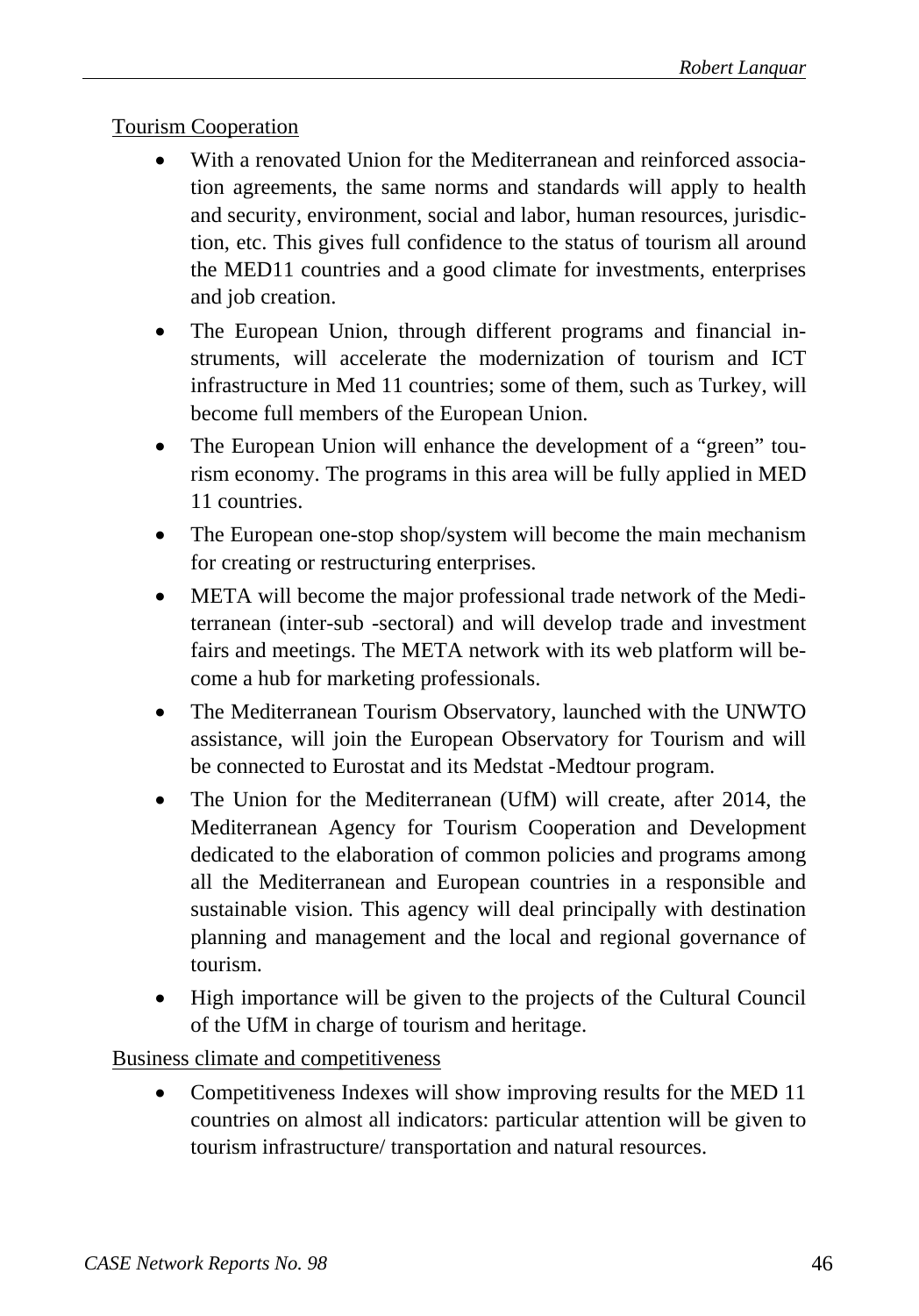- Some MED 11 countries will become World Tourism Champions such as Egypt or Turkey.
- Price competiveness and fare dumping will be softened by cooperation and fair competition rules.
- Tourism Foreign Direct Investors will consider MED 11 as an AAA investment area, the highest grade will be assigned to debt obligation by rating agencies.
- Good governance in MED 11 will provide a flexible backing through standards and norms to the tourism, leisure, culture and sport enterprises. These enterprises will be mainly small, if not micro enterprises, and will require assistance from DMO- organizations in the management and marketing of the tourist destinations. Tourism industry concentration will slow down, having a positive effect on tourism employment.

# New destinations and products

- Efforts to build a green tourism economy will be successful. Ecological "green" architecture for tourism buildings will be required. Consumers will be informed of the social and environmental contents of the products and services which they are being offered. It will be the subject of social and environmental labels and certifications, which will influence the modes of consumption.
- The debate on two major tendencies: mega-destinations or diffused tourism in the MED 11 region is not over. With mega-destinations, it is possible to control the impact of pollution in a specific area. Diffused tourism may require more self-discipline on environmental issues and carbon emissions, but will increase employment.
- MED 11 tourism products with low carbon emissions will be offered in the inbound markets. Domestic tourism will follow this pattern and trend.
- Socially responsible lodging and tourism activities will become the mainstream of this sector.
- More innovative intercultural products such as museums, pilgrimages, festivals, etc., will become a common means of intercultural and interreligious dialogue.
- Trans-Saharan routes and other common tourism paths and routes on cultural, natural and religious themes will develop.
- Innovative use of ICT in MED11 countries will increase.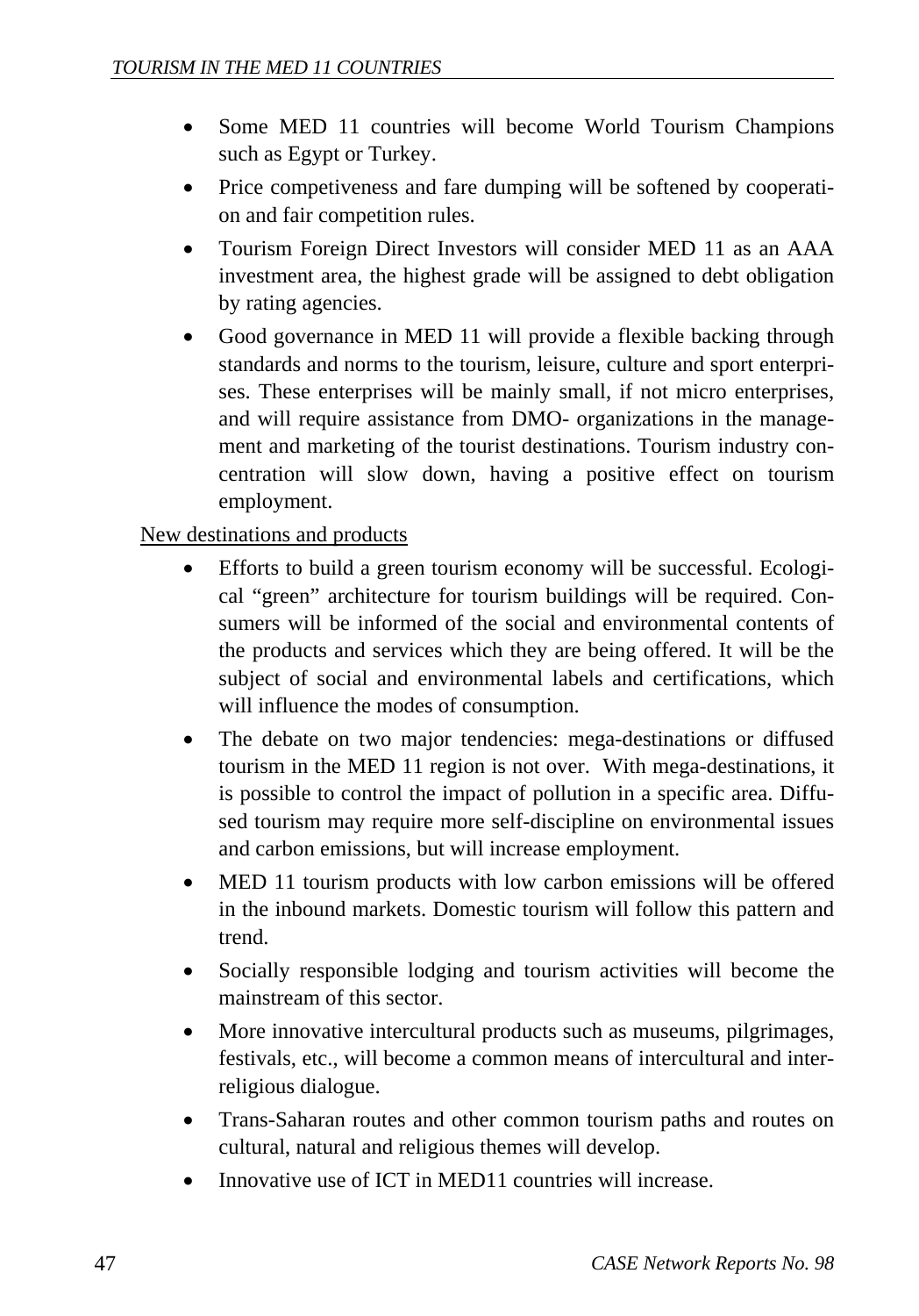- Human resources: respective academic and training programs will be put into operation and bring about successful results. Training mobility and knowledge networks will multiply.
- Numerous links will be created with the Union for the Mediterranean actual and future projects: Civil Protection, Renewable Energies, Maritime and Land Highways, EuroMed Bank, Higher Education and Research, Euro-Mediterranean University*,* etc.

### Image of tourism in 2030

- As in the previous scenario, the tourism sector will have politically appropriate weight in the MED 11 countries.
- PPP Partnership between the public and the private sectors will become the modus operandi for tourism development projects.
- The image of the Mediterranean as a unique tourism destination will be anchored in consumer behavior and visualization. The Mediterranean will be a sea that joins, rather than separates, its people.

# Most significant threats

- MED 11 tourism is affected by the negative consequences of climate change, including more frequent natural disasters.
- Sporadic terrorism in remote areas in the Saharan Desert or in luxurious tourist resorts. Its impact on tourism would be minimized if countered by balanced and well defined counter-terrorist measures that do not jeopardize the image of regional stability.
- Some local revolts due to food insecurity or local governance problems.
- Government budget cuts in education and tourism training as well as in tourism marketing (to a lesser extent than in scenario 1).

# **2.3.3. Polarized Regional Development Scenario 3**

Scenario 3 "Polarized Regional Development" is self-centered on the majority of MED 11 countries. The Mediterranean Sea is seen as *a dividing line between unchanging and inherently conflicting civilizations* (see Sessa, 2011, p.5)*.* There is a component of an integrated Maghreb and Mashreq. In the best case, the Union of Arab Maghreb is working well and extended from Mauritania to Egypt. The challenge will be to empower regional integration in all its major attributes.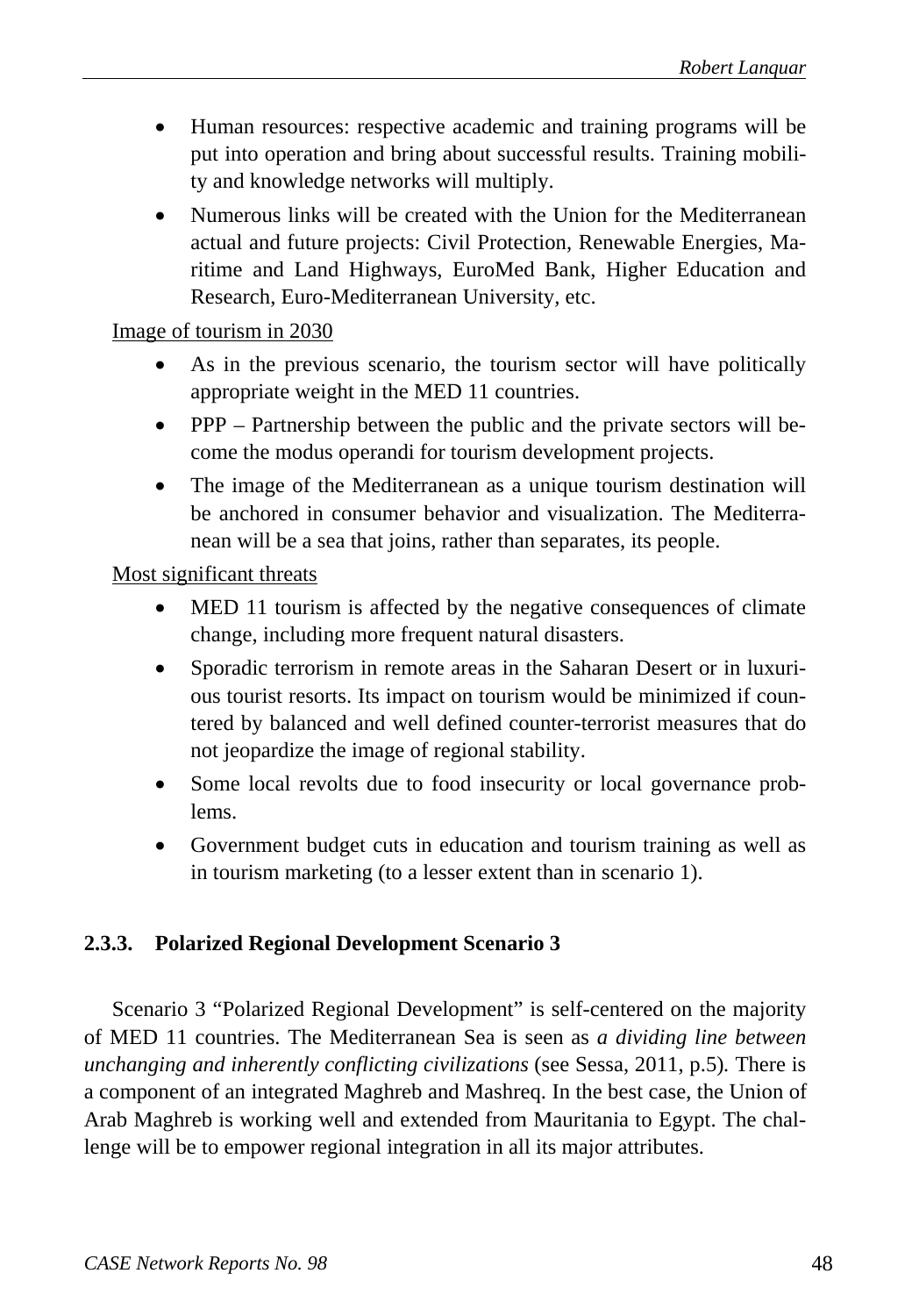# Tourism Cooperation

- The Arab Union for Tourism (AUT) will allow for good cooperation among these countries, hosting Arab citizens without entry visas (an Arab version of Schengen or Agadir - facilitation area).
- AUT will also improve investment in cultural heritage and tourist attractions in the Arab MED 11 countries and reinforce cooperation between tourism and hotel organizations on training and the quality of services and tourist products.
- Tentative cooperation on information and communication technologies with specialized platforms for travel agents, hoteliers, DMO, etc.
- The Euro-Mediterranean partnership between the European Union and some of the MED 11 countries will unhurriedly follow its course. Meetings between both Mediterranean rims will be reduced due to budget cuts.
- The UMA Union of Arab Maghreb may develop special programs on tourism.
- UNWTO will follow some cooperation to fight against poverty and develop green tourism in the MED 11 countries. The Mediterranean Tourism Observatory may find its headquarters in one of the MED 11 countries.
- Growing role of Islamic cooperation institutions.

# Business climate and competitiveness

- Competitiveness Indexes show better results for the MED 11 countries, mainly on indicators such as Policy Rules and Regulations, Safety and Security, Health and Hygiene, Government Prioritization of Travel and Tourism, ICT infrastructure and Human Resources, and Cultural Resources.
- Tough competition with Southern European destinations and resorts (for beach summer tourism) and with Asia for cultural tourism.
- Religious and traditional programs will receive less interest in the seasand-sun model for domestic and intraregional tourism.
- The development of rural and hinterland tourism with national entrepreneurship will receive priority.
- Some tourism destinations will try to follow (not always successfully) the Dubai success story (some forecasts indicate Dubai International will be the busiest airport in the world before 2015); for example, Aqaba between Jordan and Saudi Arabia.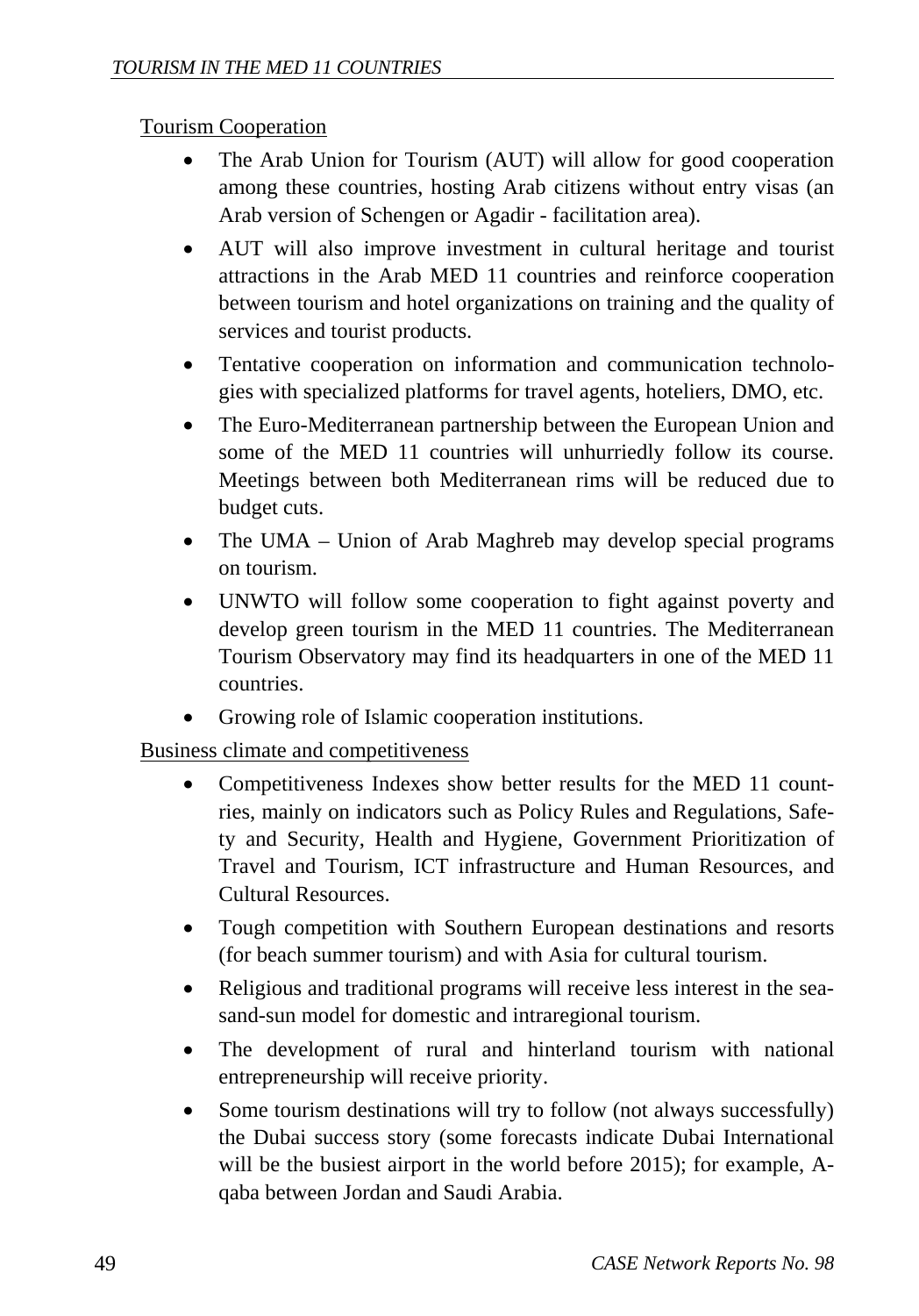- FDI from the oil states may be reoriented from huge tourism resorts towards renewable energy infrastructure.
- Opportunity for good governance at regional and local levels, especially to develop tourism activities and equipment for domestic and intraregional tourism.

## New destinations and products

- As in scenario 2, importance is given to urban tourism, cultural and religious tourism, tourism for shopping, medical tourism, diaspora tourism.
- Development of rural areas using local tourism projects to fight poverty and reduce rural migrations.
- Slow development of nautical tourism for domestic and intraregional tourists.
- Cruise development will be less important than in scenarios 1 or 2, with restrictions related to food and beverages and shorter excursion times, until reaching saturation in some destinations.
- Promotion and marketing which will target Africa (for religious and cultural tourism), emerging economies (China, India, etc.) and cultural tourism from developed countries.
- Strong prospects of diaspora tourism from the Muslim communities in Europe (Ramadan at home, holidays in the family home, etc.).
- Seminars and conventions for NGOs and transnational enterprises from North Africa, Middle East, Gulf and even Sub-Saharan Africa.

# Image of tourism in 2030

- For Europeans and Americans, most of the MED 11 countries will be seen as an exotic "oriental" destination different from the vision of a unique Mediterranean region with its cultures and natural resources. Stereotypes may induce defiance towards some MED 11 destinations.
- Tourism sector will continue to be seen as a significant component of the economy but with a different vision, more oriented towards Arab tourism (including the Gulf States and other Middle Eastern states).

# Most significant threats

- Climate change mitigation initiatives may get less attention.
- European tourists will look more towards non-Med 11 Mediterranean island destinations such as the Caribbean or Canary Islands.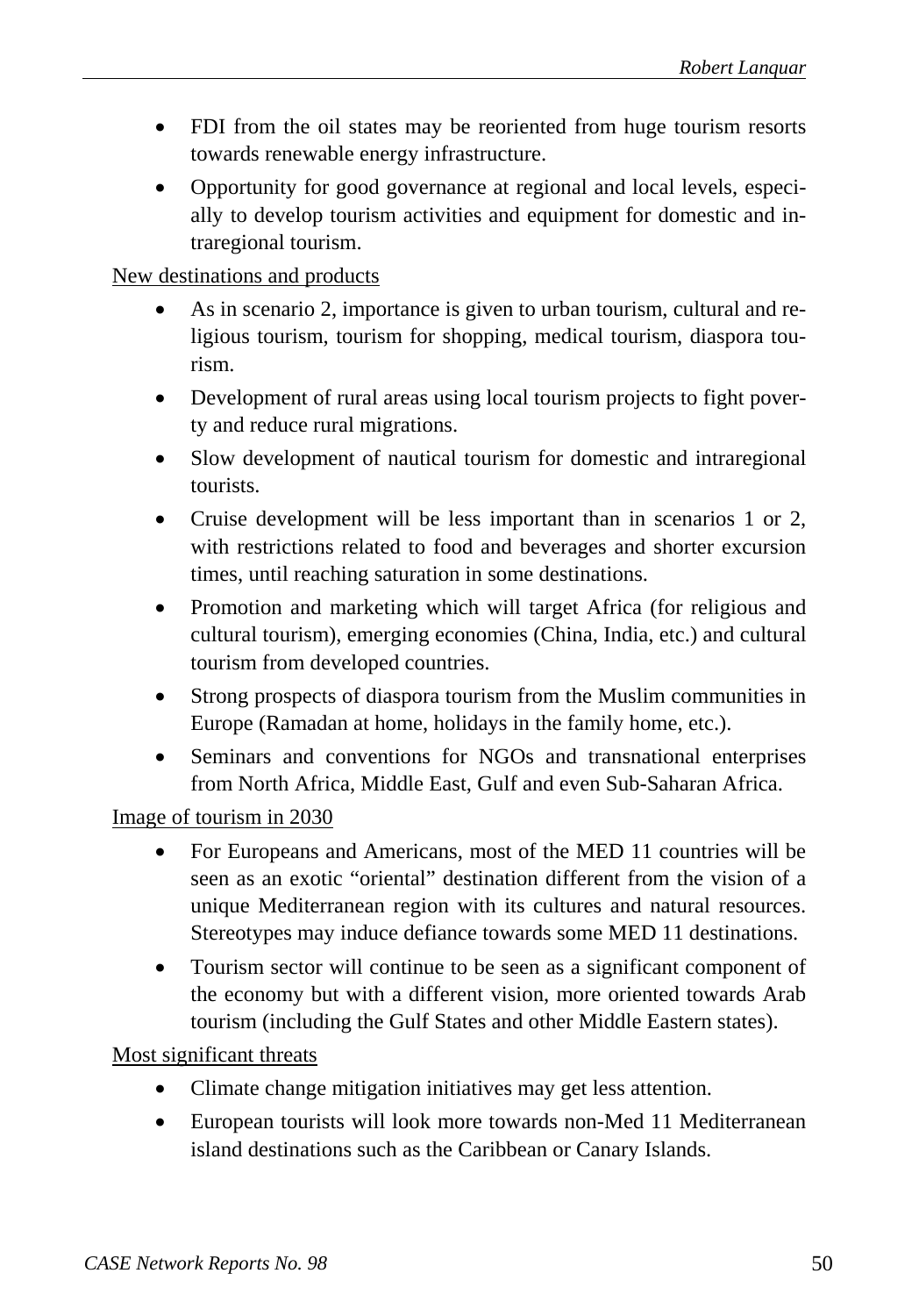### **2.3.4. Scenario 4 Failed Development**

The fourth scenario of "decline and conflict" involves a more pessimistic view of the future for the MED 11 countries with a radicalization of conflicts leading to a failure of the democratic transition process and further worsening in the area of sustainable development. The relationships between Israel and its neighbors will worsen as well as between some North African countries. In these conditions, MED 11 countries will face economic, social and political volatility and tourism will face serious difficulties.

Tourism Cooperation

- The absence of a stable authority will undermine the EU's and other countries' efforts to achieve cooperation on key issues of interest, such as immigration, security and energy. It is the worst environment for tourism development: no travel facilitation (visas), no political and social stability which means frightening tourists and alarming travel operators, no confidence for foreign investors, poor marketing and promotion, no emphasis on "green" tourism.
- Poor tourist cooperation, except through UNWTO (Mediterranean Tourism Observatory) and the Arab Union for Tourism with poorly funded programs.
- Drastic slowing down of the Euro-Mediterranean partnership between the European Union and some of the MED 11 countries. The Union for the Mediterranean is dissolved.
- Attempts by the Chambers of Commerce and Industry to use the ME-DITOUR process to help existing entrepreneurs (tour operators and hoteliers) to keep their foreign clients.

Business climate and competitiveness

- The Competitiveness Indexes will worsen for the MED 11 countries, with particularly poor indicators on education and training and availability of qualified labor.
- More entrepreneurial models linked to family economy to balance the failure of open development.
- Limited mobilization of civil society, including enterprises, on climate and environmental issues.

New destinations and products

• Some natural tourism hotspots will be preserved as national shrines (natural or religious).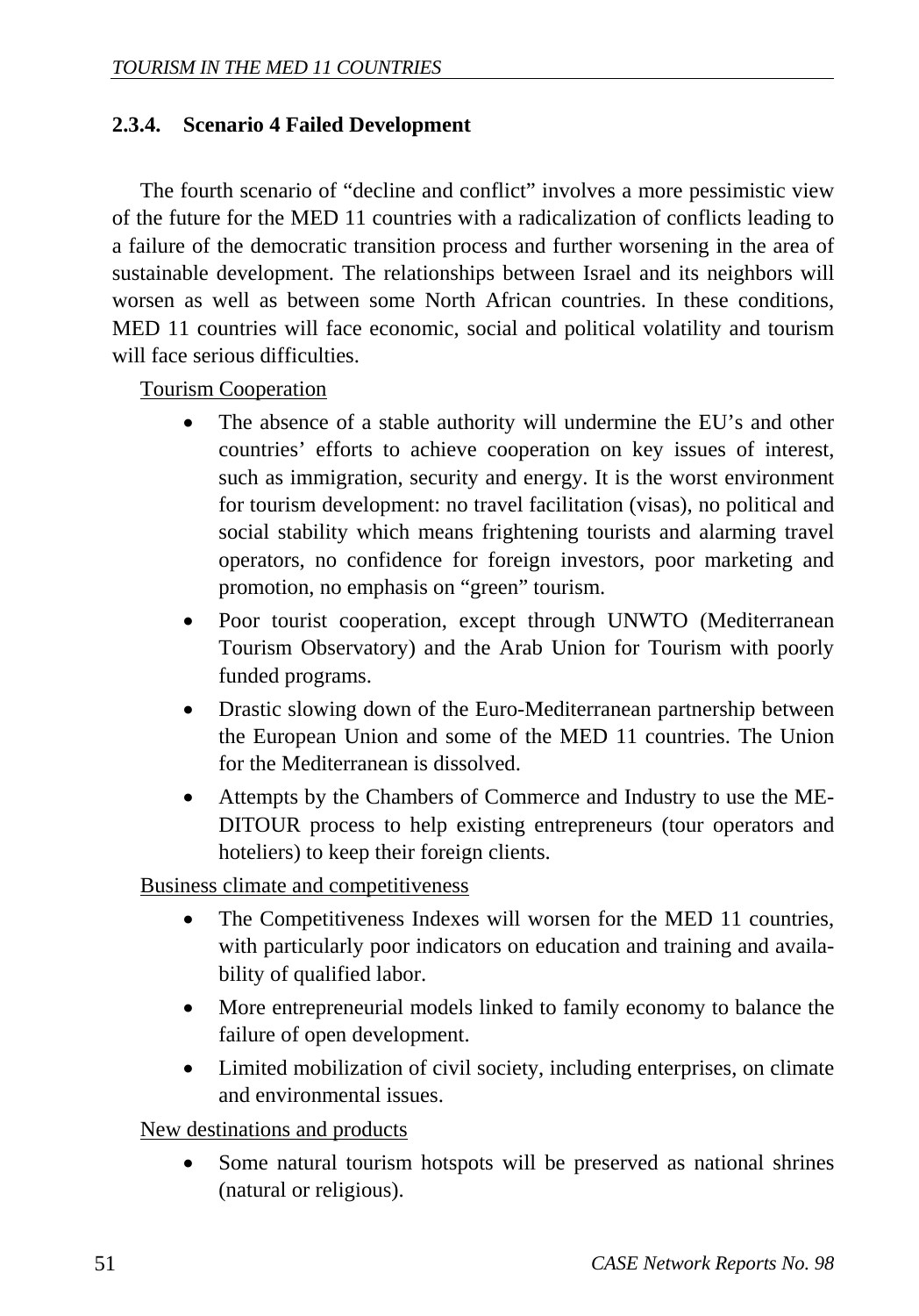- After 2015, Algeria and Libya will try to open huge sea resorts and complexes as a move towards diversification of their economies that rely excessively on natural resources.
- Domestic and low cost tourism often seen as the better solution for developing this sector.

# Image of tourism in 2030

- In Scenario 4, with only 10.5% of GDP, the tourism sector will have reduced political weight in regard to other sectors such as agriculture.
- As in Scenario 3, "Polarized Regional Development", tourism will be more oriented towards the Gulf States and other Middle East countries.
- Increasing number of stereotypes will weaken the image of the MED 11 countries and the whole Mediterranean.

# Most significant threats

- Reduction of the freedom of movement to fight terrorism and illegal immigration.
- Frequent terrorist attacks against tourists.
- Less attention to countering threats of global climate change.
- Serious environmental problems, dryness, higher sea levels with displacement of populations, water and air pollution, etc.
- Conflicts around water use may become very dramatic (between agriculture and cities as well as tourism resorts).
- Repeated economic and financial crises, but this time, without a resilient tourist sector.
- As in Scenario 3, European and North American tourists will look more towards non-Med 11 island destinations.
- Negative attitude of local populations towards foreign visitors: the "clash" of civilizations.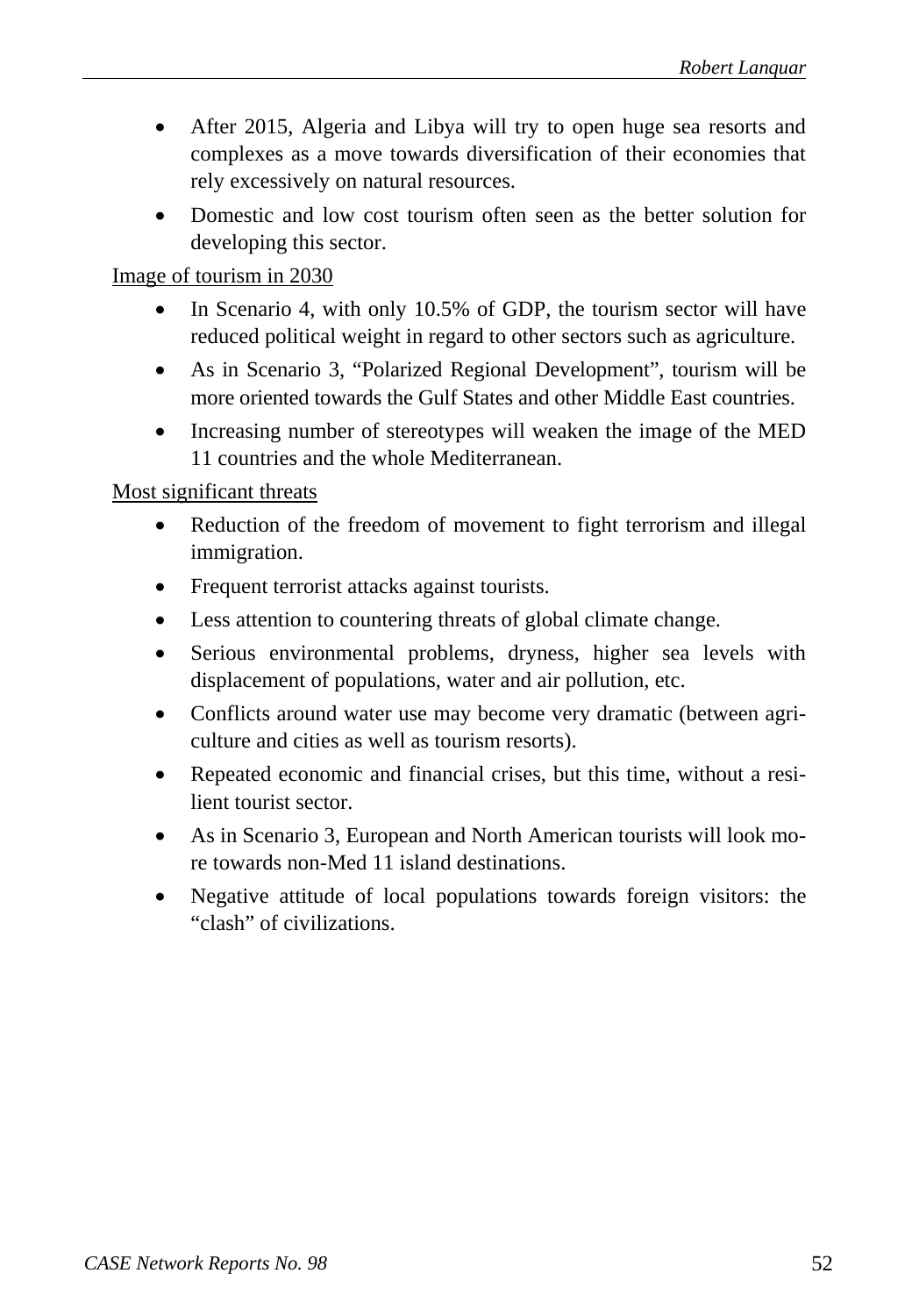# **Bibliography**

- Abbasi, J. (2011): Information and Communications Technology in the Middle East: Situation as of 2010 and Prospective Scenarios for 2030, CASE Network Studies and Analyses (forthcoming).
- ANIMA, The Mediterranean between growth and revolution, Foreign Direct Investments and partnerships in MED countries in 2010, Marseilles, March 2011.
- Coutinho Leonor, Long Term Growth Projections for the MED-region, MEDPRO, March 2011 (draft).
- EuroMed, 2030 Long term challenges for the Mediterranean area, Draft Report of an Expert Group, 1 December 2010.
- International Monetary Fund, Regional Economic Outlook Middle East and Central Asia, Washington D.C., May 2011.
- Sessa, C. (2011): Technical report on qualitative scenarios of cooperation and development in the Euro-Mediterranean Region, MEDPRO D9.1, ISIS, March, http://www.medpro-foresight.eu/member\_page/d91 qualitative-scenario-definition-and-analysis.
- UNWTO, Tourism 2020 Vision, Volume 1 Africa, Madrid.
- UNWTO, Tourism 2020 Vision, Volume 4 Europe, Madrid.
- UNWTO, Tourism 2020 Vision, Volume 5–Middle East, Madrid.
- UNWTO, Tourism Compendiums, from 1990 to 2010, Madrid.
- World Economic Forum, The Travel & Tourism Competitiveness Report 2011, Beyond the Downturn, February 2011.
- The World Bank, Middle East and North Africa Region, Sustaining the Recovery and Looking Beyond, A Regional Economic Developments and Prospects Report, Washington, January 2011.
- World Travel & Tourism Council /Oxford Economics, Travel & Tourism Economic Impact Methodology, Methodology for producing the 2010 WTTC/OE TRAVEL & TOURISM ECONOMIC IMPACT RE-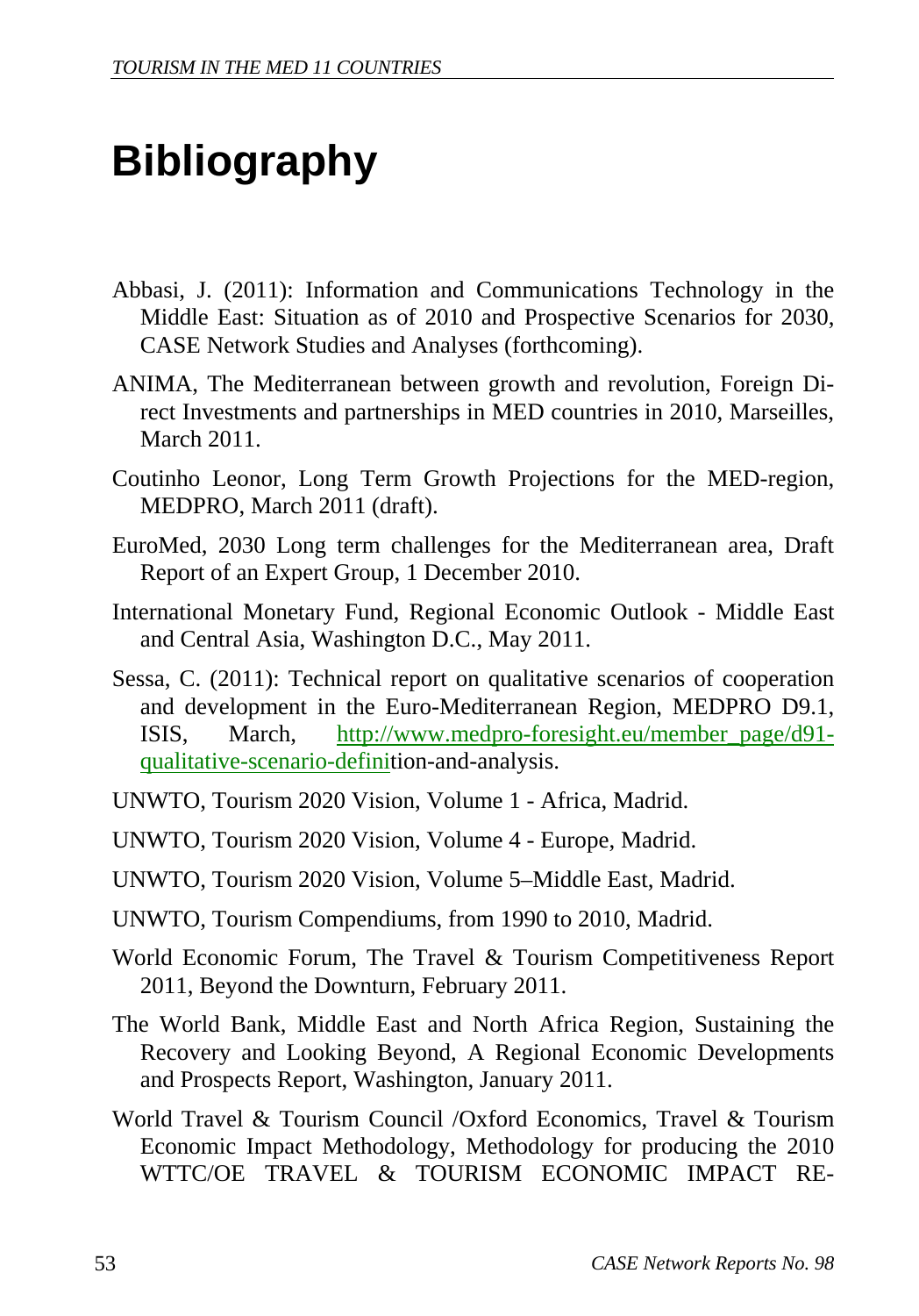SEARCH using a simulated Tourism Satellite Account framework, OE, Oxford, March 2010.

WTTC, Mediterranean forecasts, London, March 2011.

World Travel and Tourism Council, Travel & Tourism Economic Impact 2011, London, 2011.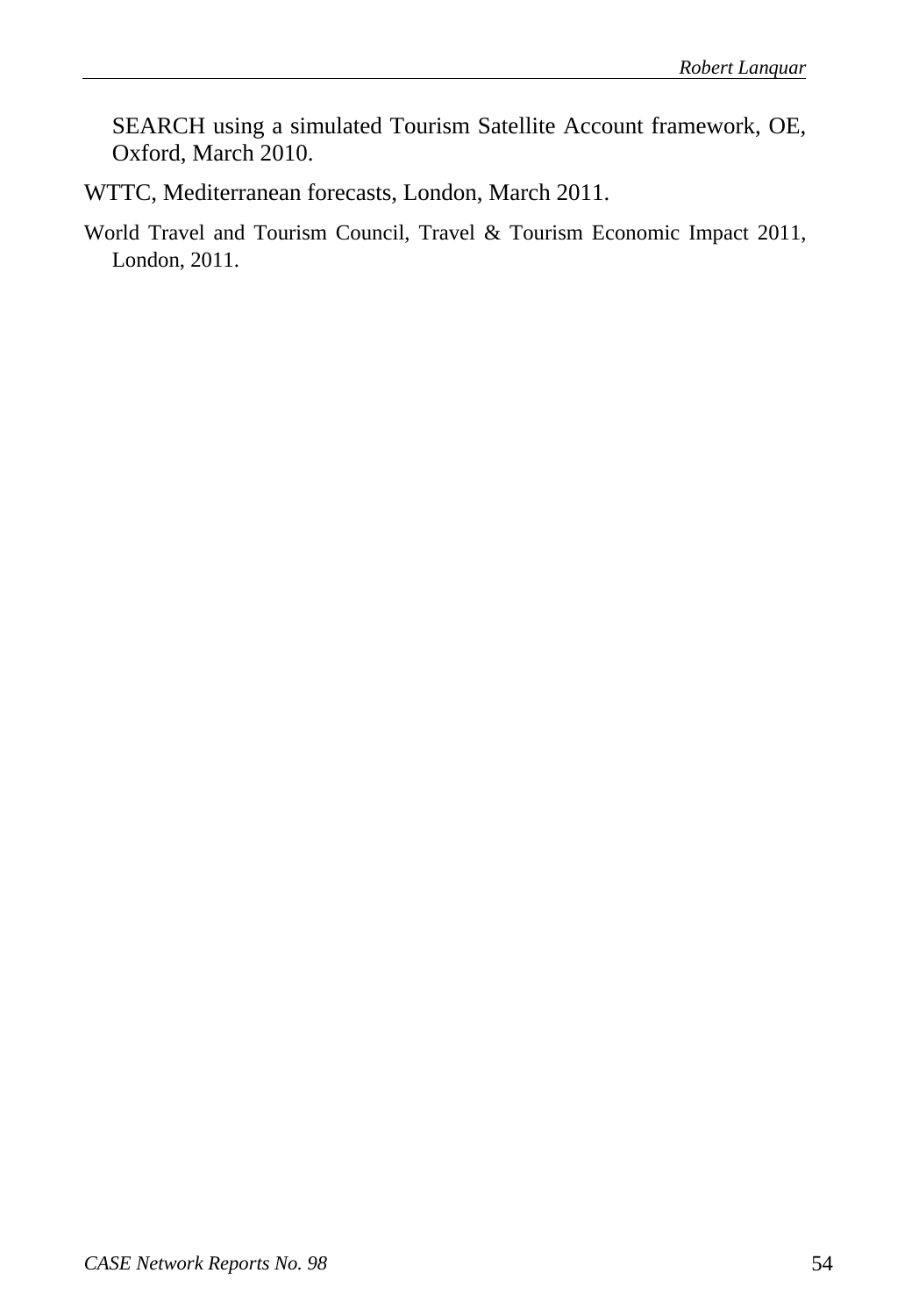# **Appendix 1: Methodology and Key Concepts**

# **I. Main sources**

| Algeria:                | UNWTO, Ministère de l'Aménagement du territoire,<br>de l'Environnement et du Tourisme, Office national<br>des Statistiques             |
|-------------------------|----------------------------------------------------------------------------------------------------------------------------------------|
| Egypt:                  | UNWTO, Ministry of Tourism and International<br><b>Monetary Fund</b>                                                                   |
| <i>Israel:</i>          | UNWTO, Ministry of Tourism and International<br><b>Monetary Fund</b>                                                                   |
| Jordan:                 | UNWTO, Ministry of Tourism& Antiquities, and<br><b>International Monetary Fund</b>                                                     |
| Lebanon:                | UNWTO, Ministère du Tourisme and International<br>Monetary Fund                                                                        |
| Libyan Arab Jamahiriya: | UNWTO, General People's Committee for Tourism<br>and International Monetary Fund                                                       |
| Morocco:                | UNWTO, Ministère du Tourisme and International<br><b>Monetary Fund</b>                                                                 |
| Palestine:              | UNWTO, Palestinian Central Bureau of Statistics and<br><b>International Monetary Fund</b>                                              |
| Syrian Arab Republic:   | UNWTO, Ministry of Tourism and International<br>Monetary Fund                                                                          |
| Tunisia:                | UNWTO, Ministère du Tourisme - Office national du<br>Tourisme – Institut National de Statistique, and Inter-<br>national Monetary Fund |
| Turkey:                 | UNWTO, Ministry of Culture and Tourism – Turkish<br>Statistical Institute, OECD and International Mone-<br>tary Fund                   |
| Other sources:          | Eurostat, Medstat, Medtour, OECD, World Bank,<br>META, UNEP, MAP - Plan Bleu, WTTC                                                     |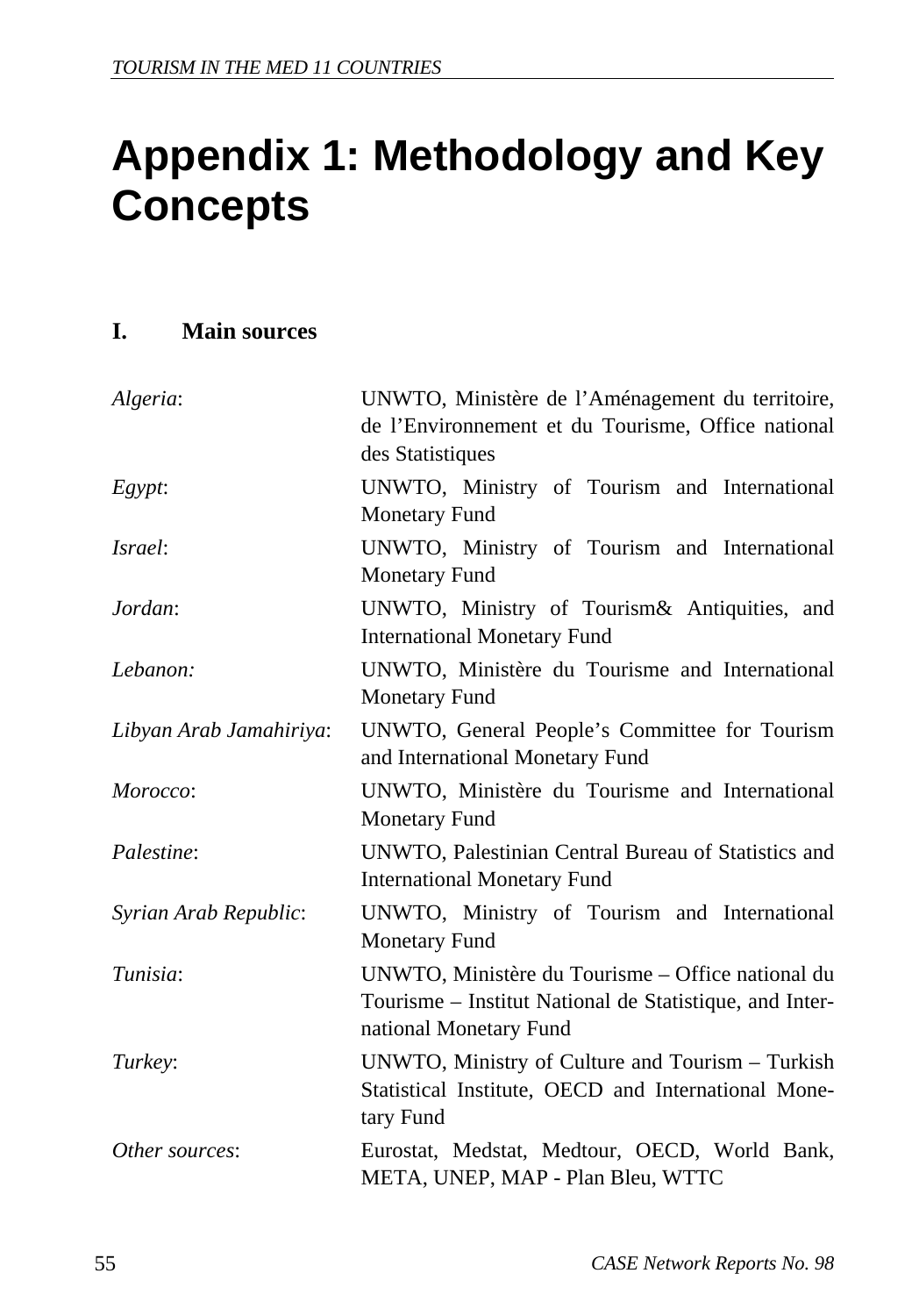# **II. Units**

*US\$ millions*: US dollar million, at current prices and exchange rates.

- *Real growth*: The annual percentage change in the 2000 US\$ billion series for the status report (Chapter 1) or 2010 US\$ billion series for the scenarios (Chapter 2).
- *% share*: The share of Travel & Tourism spending or employment in the equivalent economy-wide concept in the published national income accounts or labor market statistics.
- *'000*: Thousands of persons (e.g. visitors or employees).

# **III. Abbreviations**

#### **A. Countries**

| DZ: Algeria        | MA: Morocco                                  |
|--------------------|----------------------------------------------|
| EG: Egypt          | <i>PS</i> : Palestinian Autonomy - Palestine |
| <i>IL</i> : Israel | SY: Syria                                    |
| JO: Jordan         | TN: Tunisia                                  |
| LB: Lebanon        | TR: Turkey                                   |
|                    |                                              |

*LAJ*: Libyan Arab Jamahiriya

# **B. Acronyms**

| ANIMA:  | Mediterranean Investment Network                            |
|---------|-------------------------------------------------------------|
| $AUT$ : | Arab Union for Tourism                                      |
| DMO:    | Destinations marketing Organizations                        |
| ICT:    | Information and communication technologies                  |
| IMF:    | <b>International Monetary Fund</b>                          |
| MAP:    | Mediterranean Action Plan (including the Blue Plan - CARPB) |
| META:   | Mediterranean Travel Association                            |
| OE:     | Oxford Economics                                            |
|         |                                                             |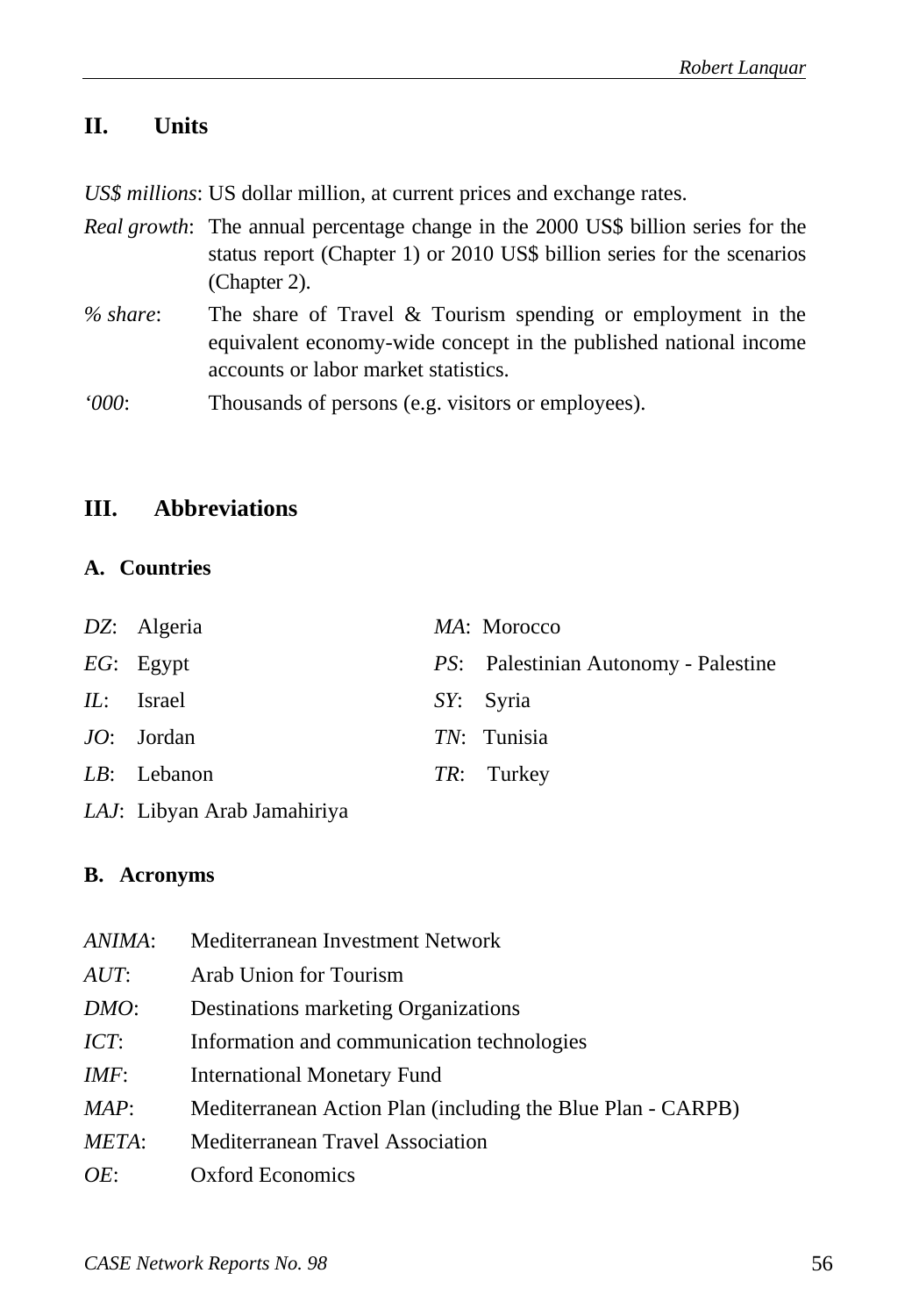| OECD:    | Organization for Economic Cooperation and Development |
|----------|-------------------------------------------------------|
| $UfM$ :  | Union for the Mediterranean                           |
| UMA:     | Union of Arab Maghreb                                 |
| UNEP:    | <b>United Nations Environment Program</b>             |
| UNWTO:   | World Tourism Organization                            |
| $W\!B$ : | World Bank                                            |
| WEF:     | World Economic Forum                                  |
| WTTC:    | World Travel & Tourism Council                        |

# **IV. Definitions and Concepts (Excerpts from UNWTO and WTTC)**

According to the UNWTO/United Nations Recommendations on Tourism Statistics, tourism comprises the activities of persons travelling to and staying in places outside their usual environment for not more than one consecutive year for leisure, business and other purposes.

**Inbound Tourism -** For UNWTO, arrivals data correspond to international visitors to the economic territory of the country of reference and include both tourists and same-day non-resident visitors.

**Overnight stays** refer to the number of nights spent by non-resident tourists in accommodation establishments (guests). If one person travels to a country and spends five nights there, that makes 5 tourist overnights stays or person-nights. For Algeria, it is nationals residing abroad + foreign visitors. For Israel, tourists are foreign visitors excluding cruise passengers and excluding Israeli residents living abroad. For Morocco, it is nationals residing abroad + foreign visitors, excluding cruise passengers. For Syria, tourists are foreign visitors + foreign residents. For Turkey, tourists are foreign visitors, including same-day visitors.

**International Visitor Arrivals** includes all non-resident visitors – overnight, same-day and cruise passengers staying overnight on ships in ports.

**Overnight Visitor Arrivals** only includes those international visitors who stay at least one night (i.e. same-day and cruise passengers are excluded).

**Expenditure associated with tourism activity of visitors** has been traditionally identified with the travel item of the Balance of Payments (BOP): in the case of inbound tourism, those expenditures associated with non-resident visitors are registered as "credits" in the BOP and refer to "travel receipts". The new conceptual framework approved by the UNSC in relation to the measurement of tourist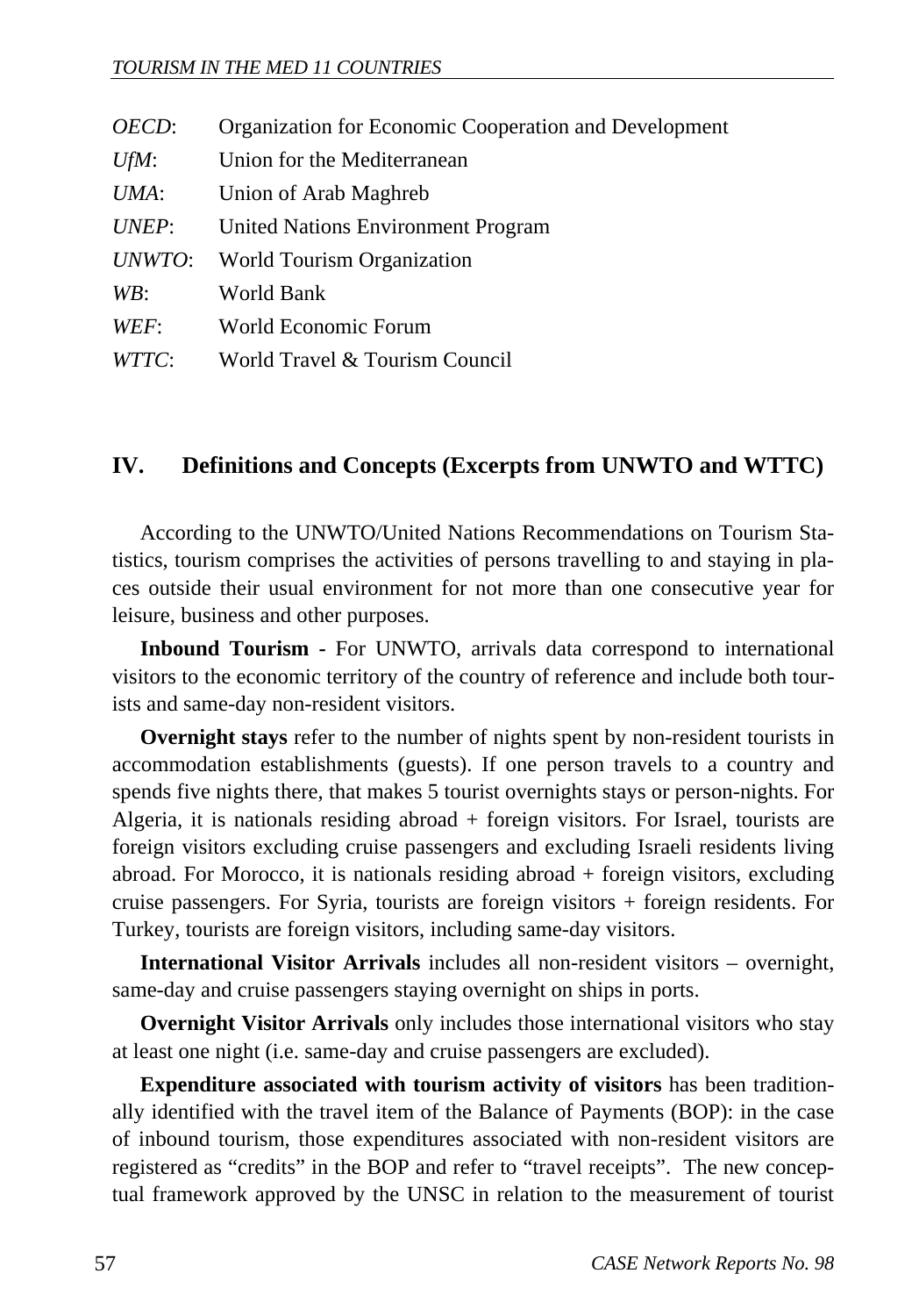macroeconomic activity (the so-called Tourism Satellite Account) considers "tourism industries and products" as including the transport of passengers. WTTC Personal Travel & Tourism expenditure data includes all personal spending by residents on Travel & Tourism services (accommodation, transport, entertainment, meals, etc) and goods (both durable and non-durable) used for Travel & Tourism activities. Spending may occur before, during or after a trip and covers all Travel & Tourism – both domestic and international.

**Personal Travel & Tourism Expenditure** includes all personal spending by residents on Travel & Tourism services (accommodation, transport, entertainment, meals, etc) and goods (both durable and non-durable) used for Travel & Tourism activities. Spending may occur before, during or after a trip and covers all Travel & Tourism – both domestic and international.

**Travel & Tourism Economy GDP** is the broadest measure of the economic contribution of the Travel & Tourism sector. It records the activity of traditional Travel & Tourism providers (e.g. lodging, transportation, etc), plus tourism-related investment, public spending and export of goods. It includes both the direct effects and the indirect effects via the supply chain of Travel & Tourism spending (Source: WTTC). To measure Travel & Tourism Economy GDP, we take advantage of the equivalence of the expenditure measure of GDP and the output measure when appropriately defined. So Travel & Tourism Industry GDP (direct plus indirect) is calculated as the sum of the demand components making up tourism consumption (personal T&T spending, business T&T spending, foreign visitor T&T spending and government individual T&T spending) minus the imported component of such consumption. And Travel & Tourism Economy GDP is calculated as total tourism demand (tourism consumption plus government collective T&T spending, T&T fixed investment and T&T non-visitor exports) minus its import component (imported services, mainly residents' travel abroad expenses, together with other imported goods associated with tourism demand).

**Visitor Exports** are defined as the expenditure by international visitors on goods and services within the economy. Such inbound tourism spending includes both travel spending and spending on passenger transport services provided by the nation's firms to non-residents (from the balance of payments accounts). Domestic spending by foreign visitors and residents' spending abroad have traditionally been recorded in tourism statistics. Expenditures of residents while abroad and of foreign nationals in the country are available for nearly all countries and form the services portions of the WTTC/OE accounts. Thus, Foreign Visitor Spending (FVS) represents T&T services exports and Resident Spending Abroad (RSA) represents T&T services imports as suggested by the TSA (tourism satellite account methodology). Other (Non-visitor) Exports include consumer goods (such as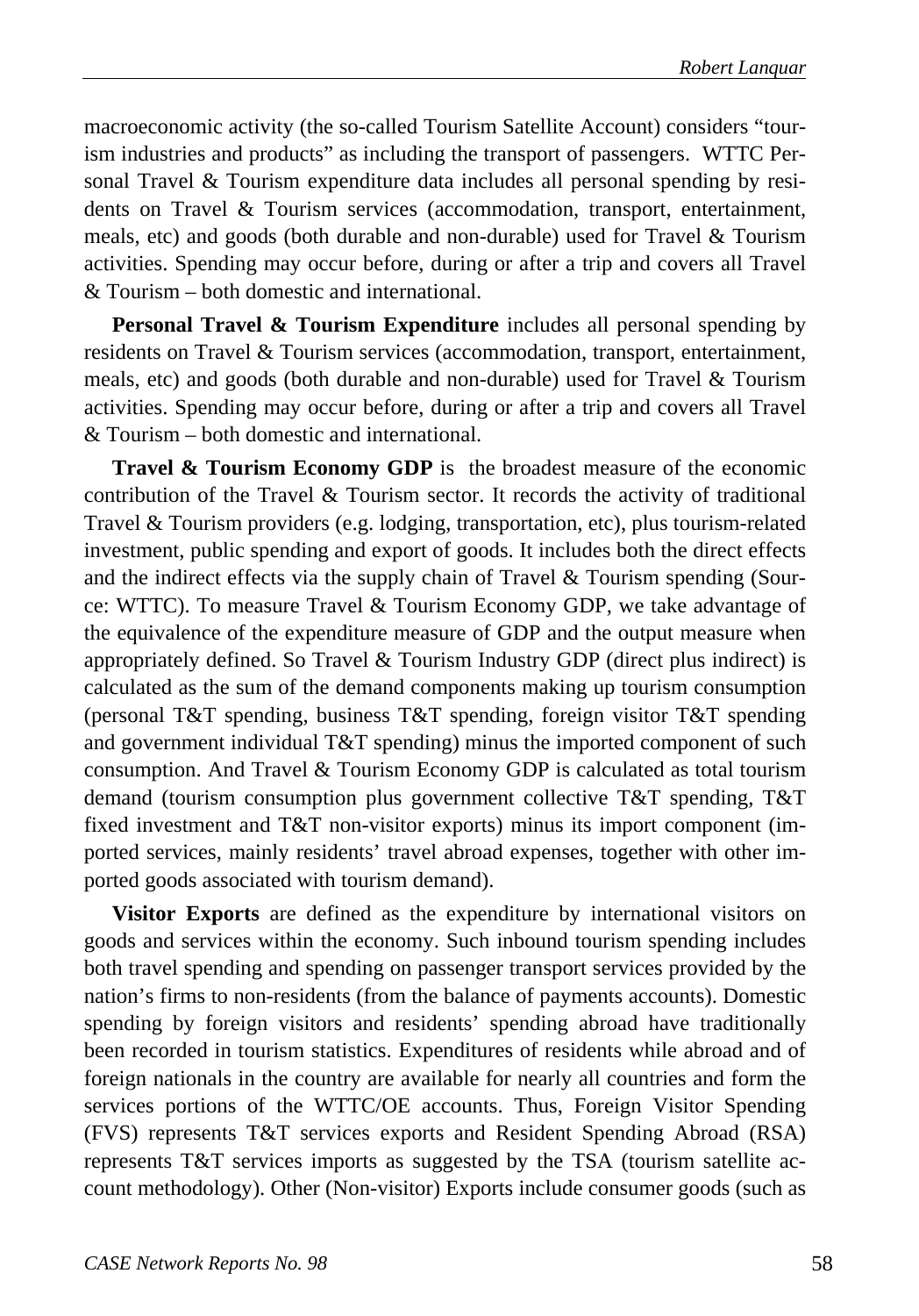clothing, electronics or petrol/fuel) exported for ultimate sale to visitors, or capital goods (such as cars, aircraft or cruise ships) exported for use by Travel & Tourism providers abroad. According to the OCDE, the balance of payments data on travel, excluding business travel are one source of data on a part of tourism as defined in TSA. The TSA framework allows for a breakdown of visitors' expenditure in a way that may be useful for GATS, for example, disaggregating visitors' expenditure on goods, hotels, and food and beverage serving services, or disaggregating visitors' expenditure by resident and nonresident visitors. TSA also provides lists of tourism specific products with CPC links.

**Travel & Tourism Economy Employment** covers the jobs generated by Travel & Tourism Economy GDP, the broadest measure of Travel & Tourism's employment impact.

**Capital Investment** includes fixed investment expenditure by Travel & Tourism service providers and government agencies to provide facilities, capital equipment and infrastructure for visitors.

**Hotels and similar establishments:** The number of rooms and bed-places refers to the capacity in hotels and similar establishments for providing temporary accommodation to visitors.

For additional references, see http://www.unwto.org/statistics/basic\_references/index-en.htm

# **Competiveness Index**

The Travel & Tourism Competitiveness Report has been prepared by the World Economic Forum since 2007. The Travel & Tourism Competitiveness Index (TTCI) aims to measure the factors and policies that make it attractive to develop the T&T sector in different countries. It is based on three broad categories of variables that facilitate or drive T&T competitiveness:

(1) The T&T regulatory framework sub-index: how the policy environment is conducive to developing the T&T sector; (2) the T&T business environment and infrastructure sub-index; (3) The T&T human, cultural and natural resources subindex.

*Reference: WEF, The Travel & Tourism Competitiveness Report 2011, Beyond the Downturn, February 2011.*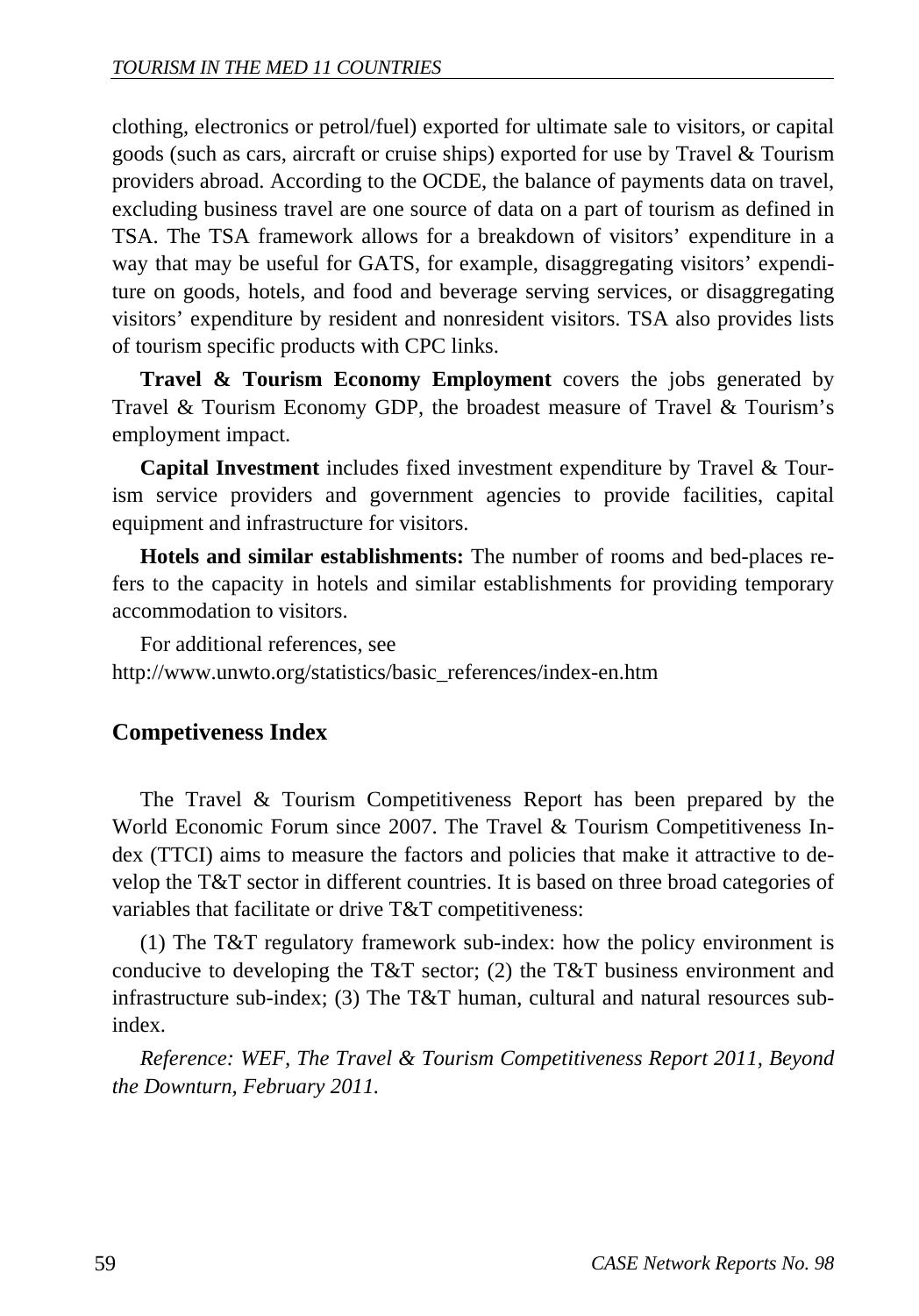# **Appendix 2: Methodology for the Scenarios**

To quantify the scenarios, it is possible to use indicators such as GDP per capita, level of infrastructure and equipment, capital investment in tourism, demographic indicators, norms and standards to forecast the future of domestic, intraregional (within MED 11 countries) and international tourism (from outside MED 11 countries). But how can we determine a range of hypotheses for the identification and ranking of these drivers, which are not only internal to tourism but also result from other sectors (independent variables)? The information used in this analysis was generated through interactive brainstorming procedures that have involved all the sectors (agriculture, industry, urban economy, etc.) in an iterative process. It is likely to develop contrasting hypotheses on the drivers to quantify tourism in the four global scenarios: Reference Scenario, Common Development Scenario, Polarized Development Scenario and Failed Development Scenario.

Forecasts for the Reference Scenario until 2030 were produced in a similar way to the results produced by the WTTC/OE for 2020. "*Forecasts for visitor numbers (and so for T&T services trade) are based on a matrix of visitor demand derived from UNWTO statistics on the country of origin of foreign visitors (UNWTO WTTC/OE Yearbook of Tourism Statistics)[..] This allows to take account of projections of visitor imports (i.e. residents' spending abroad) in the countries providing most of a country's visitors, when making our projections of that country's visitor exports*" (WTTC, 2008). This forecasting methodology is mainly useful in taking into account political and geostrategic events such as the Arab Spring of early 2011 that can be expected to have a differentiated impact on the propensity to travel abroad of consumers and business travelers in different countries. (*See World Travel & Tourism Council /Oxford Economics, Travel & Tourism Economic Impact Methodology, Methodology for producing the 2010 WTTC/OE TRAVEL & TOURISM ECONOMIC IMPACT RESEARCH using a simulated Tourism Satellite Account framework, OE, Oxford, March 2010*)

Following the WTTC/OE methodology, "once we have projections of travel & tourism demand components, we are able to construct projections of the supplyside of the tourism industry in exactly the same way as we construct the data for the industry's current contribution". Using these forecast aggregates, the additional